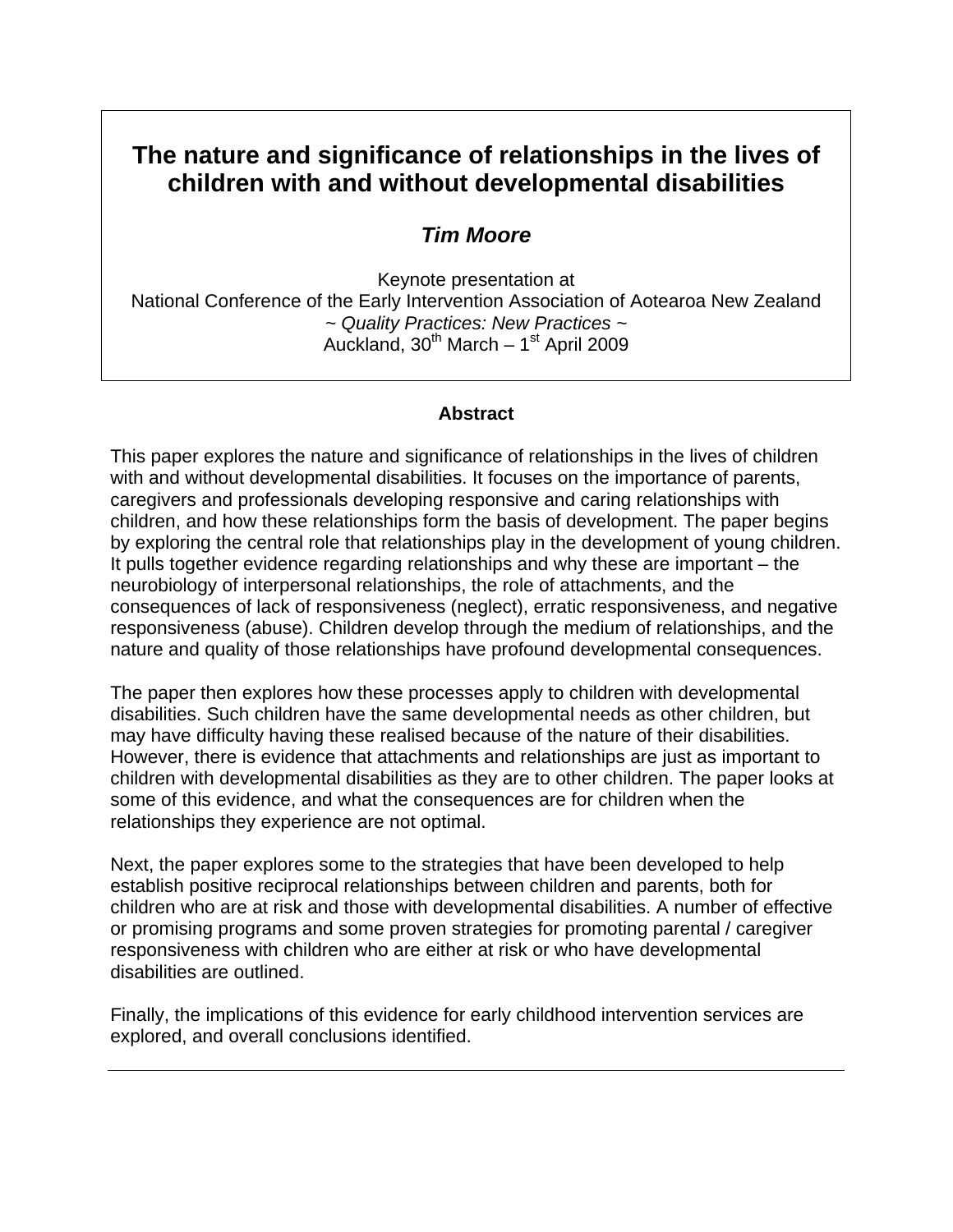#### **INTRODUCTION**

Every now and then, debates break out about the nature of relationships between parents / caregivers and young children. This occurred again recently with the airing in Australia of the first episode of the BBC series *Bring Up Baby*. This featured a nurse who advocated a non-interactive style of child caring supposedly based on the ideas of Truby King. King was a distinguished New Zealander – founder of the Plunkett Society, and the first private New Zealander to have a state funeral and also the first to appear on a postage stamp. He made major contributions to improving standards of child care, and did indeed recommend limiting cuddling and other forms of attention with a view to building character. Whether or not the nurse in the BBC program fairly represented King's child rearing recommendations, there was wide-spread consternation among early childhood professionals about her views. Nowadays, *not* cuddling a child would be generally regarded as bordering on child neglect.

It is now recognized that children develop through the medium of relationships, and the nature and quality of those relationships have profound developmental consequences. This paper explores the implications of this for work with the families of young children with developmental disabilities. The paper begins by examining the central role that relationships play in the development of young children, and summarises the evidence regarding relationships and why these are important. The paper then explores how these processes apply to children with developmental disabilities. Such children have the same developmental needs as other children, but may have difficulty having these realised because of the nature of their disabilities. However, there is evidence that attachments and relationships are just as important to children with developmental disabilities as they are to other children. The paper looks at some of this evidence, and what the consequences are for children when the relationships they experience are not optimal.

Finally, the paper explores the implications of this evidence for parents, caregivers, teachers and other service providers. For parents and caregivers, the importance of supporting them in developing positive and responsive relationships with children with developmental disabilities from as early an age as possible is highlighted. For professionals, the challenge is knowing how to engage children with different disabilities in mutually pleasurable interactions, and how to build on these to promote children's learning and development.

# **THE ROLE OF RELATIONSHIPS IN CHILD DEVELOPMENT**

Relationships play a critical role in the development of young children. Recent research has confirmed the important role parents and caregivers play in young children's lives, and deepened our understanding of how interactions with adults effects children's development.

The key findings can be summarized as follows: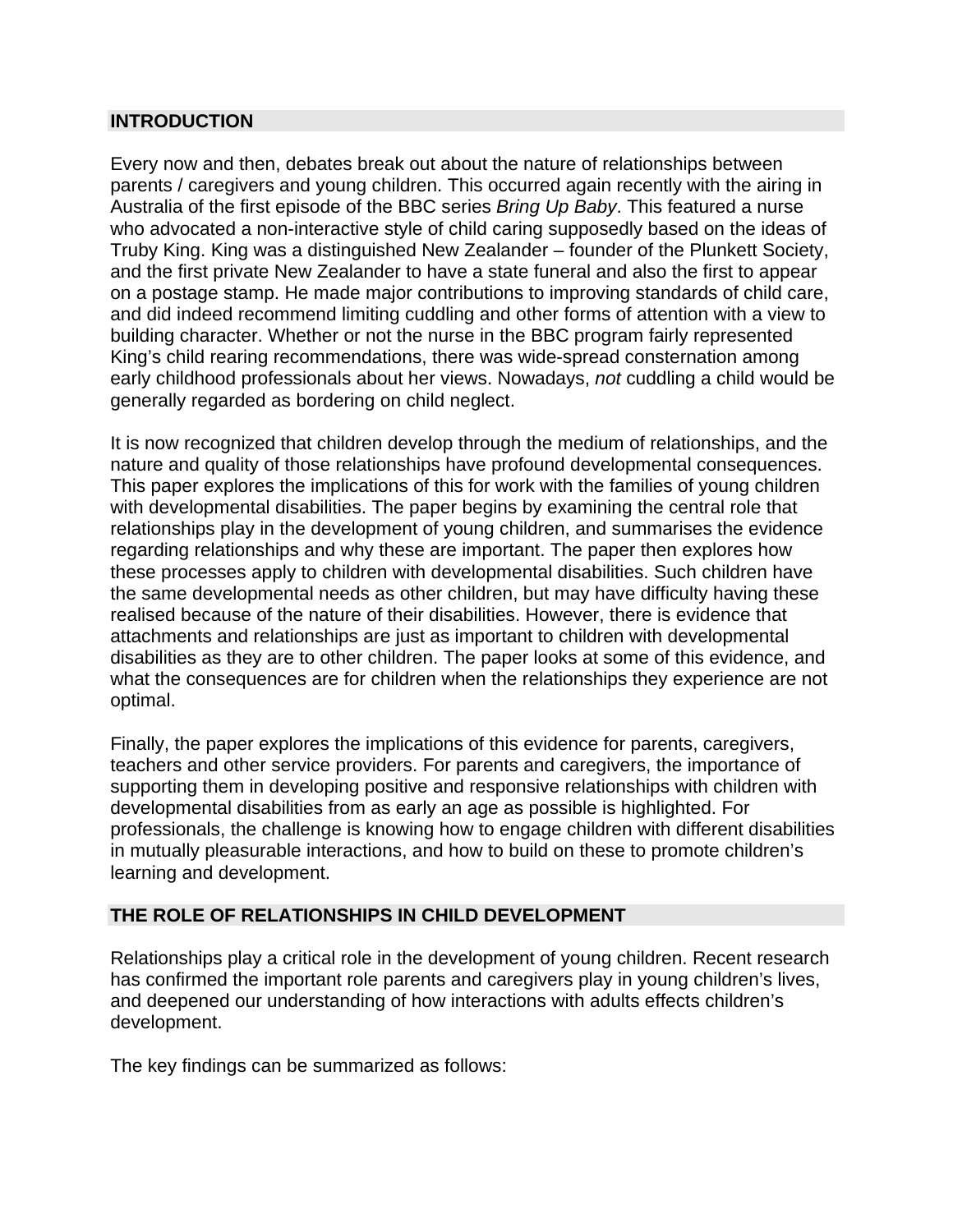- *Children develop through their relationships with the important people in their lives* (Gerhardt, 2004; National Scientific Council on the Developing Child, 2004a; Reis, Collins & Berscheid, 2000; Richter, 2004; Siegel, 1999). These relationships are the 'active ingredients' of the environment's influence on healthy human development (National Scientific Council on the Developing Child, 2004a).
- *Sensitive and responsive care giving is a requirement for the healthy neurophysiological, physical and psychological development of a child*  (National Scientific Council on the Developing Child, 2004a, 2004b, 2008; Richter, 2004; Siegel, 1999). Sensitivity is an awareness of the infant and an awareness of the infant's acts and vocalizations as communicative signals to indicate needs and wants. Responsiveness is the capacity of caregivers to respond contingently and appropriately to the infant's signals.
- *Inadequate, disrupted and negligent care has adverse consequences for the child's survival, health and development* (National Scientific Council on the Developing Child, 2005, 2008; Richter, 2004). The quality of care giving relationships has an impact on children's health and development. These effects occur because children, whose care is less than adequate or whose care is disrupted in some way, may not receive sufficient nutrition; they may be subjected to stress; they may be physically abused and neglected; they may develop malnutrition; they may not grow well; and early signs of illness may not be detected.
- *Infants and caregivers are prepared, by evolutionary adaptation, for caring interactions through which the child's potential human capacities are realized*  (Richter, 2004). The evolving biological and social capacities of the newborn and young child set out an agenda of requirements for support from caregivers to meet the child's full potential for health, growth and development. The infant's brain is prepared to anticipate and depend on nurturant human care.
- *Factors directly affecting the caregiver and child, as well as underlying social and economic issues, influence the quality of caregiver-child relationships*  (Howe, 2006; Richter, 2004). Barriers to the natural emergence of a caring relationship disrupt the care a child needs. The effects of caregiving on young children can persist well into adolescence in the form of behaviour disorders, anxiety, and depression.
- *Nurturant caregiver-child relationships have universal features across cultures, regardless of differences in specific child care practices* (Richter, 2004). In all human groups, babies depend on warm, responsive, linguistically rich, and protective relationships in which to grow and develop. They cannot survive in environments that do not meet threshold levels of these characteristics. Caregivers in all cultures demonstrate sensitivity and responsiveness towards infants and young children, although the form or the caregiver's actions may vary considerably from one cultural milieu to another.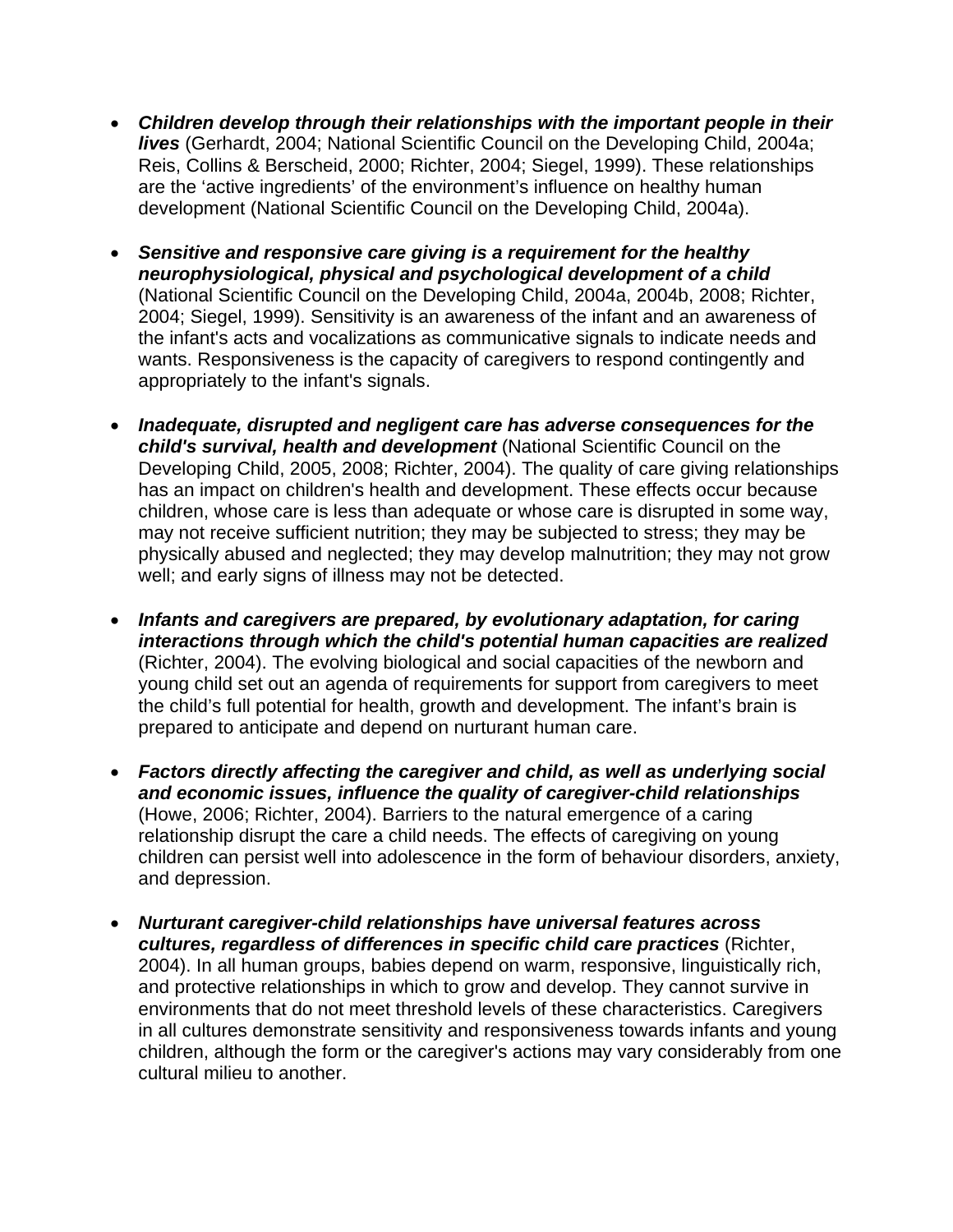- *Relationships change brains neurologically and neurochemically, and these changes may be for the better or for the worse.* We are steadily building a picture of the neurological basis for some of the core features of relationships (Cozolino, 2002, 2006; Gerhardt, 2004; Goleman, 2006; NSCDC, 2004b; Schore, 1994, 2001, 2003a, 2003b; Siegel, 1999, 2001, 2007) and of what Siegel (1999) has called the neurobiology of interpersonal development. Caregivers are the architects of the way in which experience influences the unfolding of brain development: human connections create neuronal connections (Siegel, 1999).
- *Brains communicate with other brains through preconscious or infraconscious pathways* (Cozolino, 2006; Goleman, 2006; Schore, 2001a). Much important communication that affects the development of relationships occurs through limbic pathways in the brain that do not involve the cerebral cortex and are therefore preconscious or unconscious. These pathways enable our brains to read the body and facial signals given off by others, and detect their intentions and emotional states – in effect, our (right) brains are able to communicate directly with other people's (right) brains independently of conscious communication processes or awareness. These pathways also enable people (eg. mothers and infants) to synchronise their emotional states and tempos, creating a state of what Siegel (2001) calls resonance. The right brain limbic areas that enable this to occur grow rapidly in the first two years of life and the nature of their development can therefore have long-term implications. The growth of a baby's brain literally requires brain–brain interaction, and occurs in the context of a positive affective relationship (Schore, 2001a).
- *The attachments that children form with parents and caregivers create the central foundation from which the mind develops* (Appleyard & Berlin, 2007; Newton, 2008; Oates, 2007; Ranson and Urichuk, 2008; Schore, 2001a; Siegel, 1999, 2001; Siegel & Hartzell, 2003). Attachment is an inborn biological instinct that motivates an infant to seek proximity to parents (and other primary caregivers) and to establish communication with them (Siegel, 1999; Siegel & Hartzel, 2003). For secure attachments to develop, caregivers need to have positive intentions and feelings for the child and be able to perceive and respond to the children's mental and emotional states. Positive intentions and feelings for the child are needed because these are communicated directly to the child through the high-speed preconscious right brain pathways, and precipitate neurochemical reactions that create feelings of pleasure in the child and promote neuronal connections (Gerhardt, 2005, Schore, 1994). The ability to perceive and respond to the child's mental and emotional states is important because this promotes trust, safety, self-regulatory capacities, and a sense of being able to influence what happens. It is the caregiver's ability to regulate the infant's stress levels that programs the infant's behavioural responses to stress by organising the limbic circuitries of the early developing right hemisphere of the brain (Schore, 2001a).
- *Disturbances in attachment can have long-term consequences for children's development and functioning* (Siegel, 1999; Stien & Kendal, 2004; Ranson & Urichuk, 2008; Schore, 2001b; Thompson, 2000). There is substantial evidence that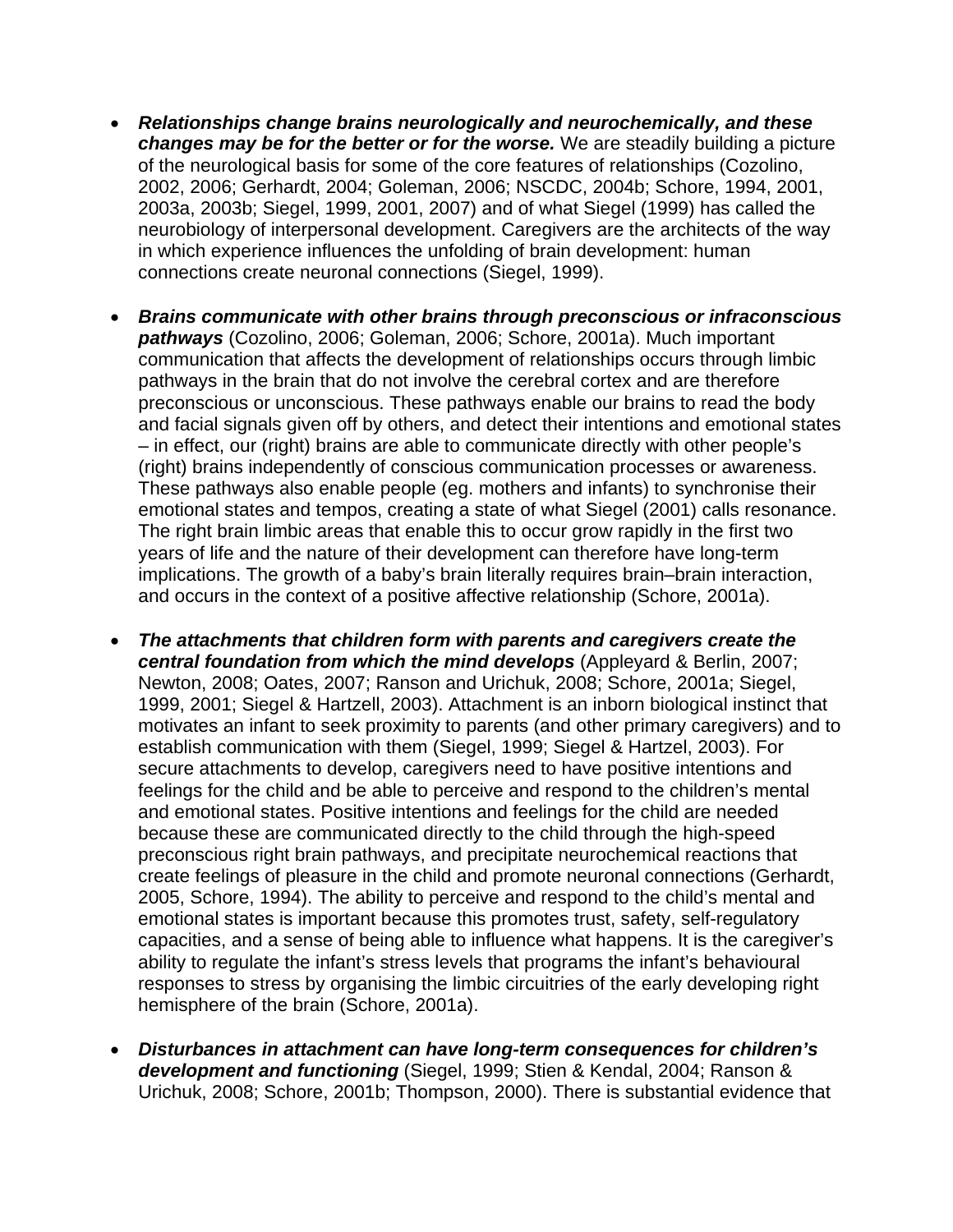children with secure attachments in childhood develop more positive socialemotional competence, cognitive functioning, physical health and mental health, whereas children with insecure attachments are more at risk for negative outcomes in these domains (Appleyard & Berlin, 2007; Ranson & Urichuk, 2008). However, attachment is not a once-off development, with the early attachments determining later development: it is a developmental process, with the attachment being continuously renegotiated as the child matures (Thompson, 2000). Moreover, children vary in the extent to which early attachments have an enduring impact on them. Neverthless, for most children, good early attachments are important because they lay the foundation for future development and increase the chances of good outcomes (Thompson, 2000). Adverse early rearing experiences on the other hand have longstanding effects on emotion regulation, and severely compromised attachment histories are associated with brain organizations that are inefficient in regulating affective states and coping with stress, and therefore engender maladaptive infant mental health (Schore, 2001a).

There a number of reasons why the development of secure parent / child attachments may be disturbed (Howe, 2006):

- The child may be a problematic partner as a result of temperament (eg. difficult to settle, hard to 'read'), or developmental or sensory impairments
- Parents may have difficulty parenting adequately as a result of post-natal depression or other mental health problems, drug or alcohol abuse, poor general parenting skills, or lack of knowledge of special skills needed for the particular child
- Parent-child relationships may be compromised by family circumstances, such as lack of social support, marital difficulties and domestic violence, financial pressures, or housing problems.
- *Relationships of all types have a significant impact on the development and well-being of those involved* (Moore, 2007). This applies to the relationships between parents and children, caregivers and children, parents and caregivers with children who have disabilities, teachers and children, professionals and parents, managers and staff, staff and colleagues, and trainers and trainees.
- *Relationships affect other relationships* (Gowen & Nebrig, 2001; Moore, 2007; Reis, Collins & Berscheid, 2000). Parallel processes operate at all levels of the chain of relationships and services, so that our capacity to relate to others is supported or undermined by the quality of our own support relationships. Thus, there is a flow-on effect, in which relationships influence relationships. This flow-on effect can be seen in the relationships between early childhood professionals and parents of young children: we model for parents how to relate to their young children by the way we relate to them.

'People learn how to be with others by experiencing how others are with them – this is how one's views and feelings (internal models) of relationships are formed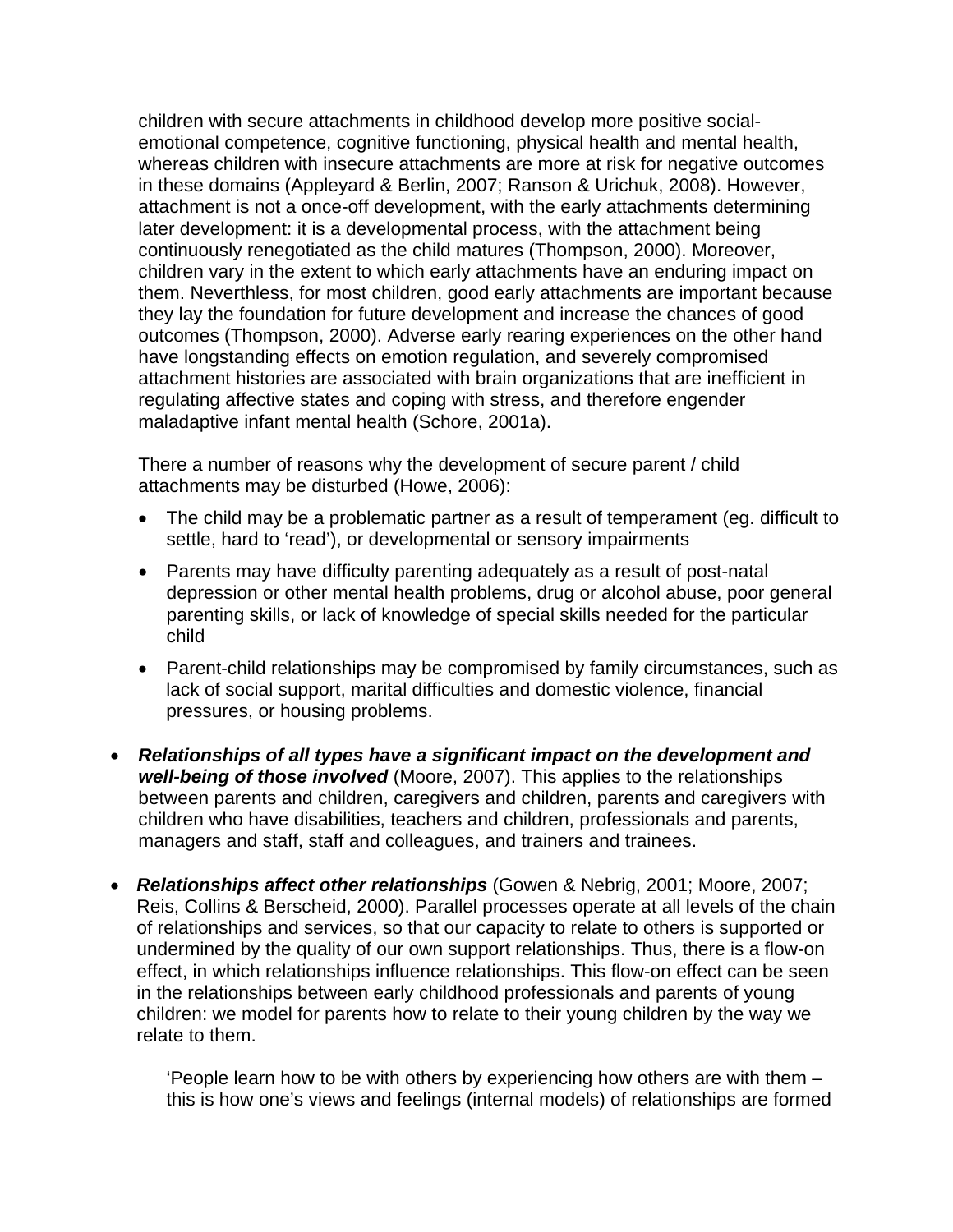and how they may be modified. Therefore, how parents are with their babies (warm, sensitive, responsive, consistent, available) is as important as what they do (feed, change, soothe, protect, teach). Similarly, how professionals are with parents (respectful, attentive, consistent, available) is as important as what they do (inform, support, guide, refer, counsel).' (Gowen & Nebrig, 2001, pp.8-9)

• *Relationships form a cascade of parallel processes from governments and societies through to parents and children* (Moore, 2007). Parallel processes operate across the full spectrum of relationships, not just in the relationship between professionals and parents. They can be seen as forming a cascade of parallel processes, in which relationships at all levels have flow on effects beyond immediate relationships, and the nature and quality of all these relationships will ultimately have an impact on the relationship at the 'bottom' of the cascade, that between parent and child.

It is clear from these key findings that relationships are the crucible in which child development occurs, and that the quality of those early relationships can have longlasting effects, both positive and negative. It is also clear that relationships continue to play a major part throughout our lives, so that the continuing availability of positive and supportive relationships is central to our ongoing health and well-being.

If relationships are so central to development and functioning, how do we ensure that relationships that young children experience promote rather than undermine positive development? In order to answer this question, we first need to explore what we know about the qualities of effective relationships.

# **KEY FEATURES OF EFFECTIVE PARENTING / RELATIONSHIPS WITH CHILDREN**

On the basis of a review of the evidence regarding relationships of many different types, Moore (2007) has argued that effective relationships of all kinds – including those between parents and children, caregivers and children, parents and caregivers with children who have disabilities, teachers and children, professionals and parents, managers and staff, staff and colleagues, and trainers and trainees – all share common characteristics. There are ten key characteristics:

- *Attunement / engagement.* The starting point for all effective relationships is tuning to the other person's world, understanding their perspective and experience, and establishing a personal connection.
- *Responsiveness.* Effective relationships are characterised by responsiveness, that is, by the partners responding promptly and appropriately to each other's signals and communications.
- **Respect.** A third key feature of effective relationships is mutual respect. Respecting others means not trying to control them or exert power over them, but engaging them as equals and accepting them as they are.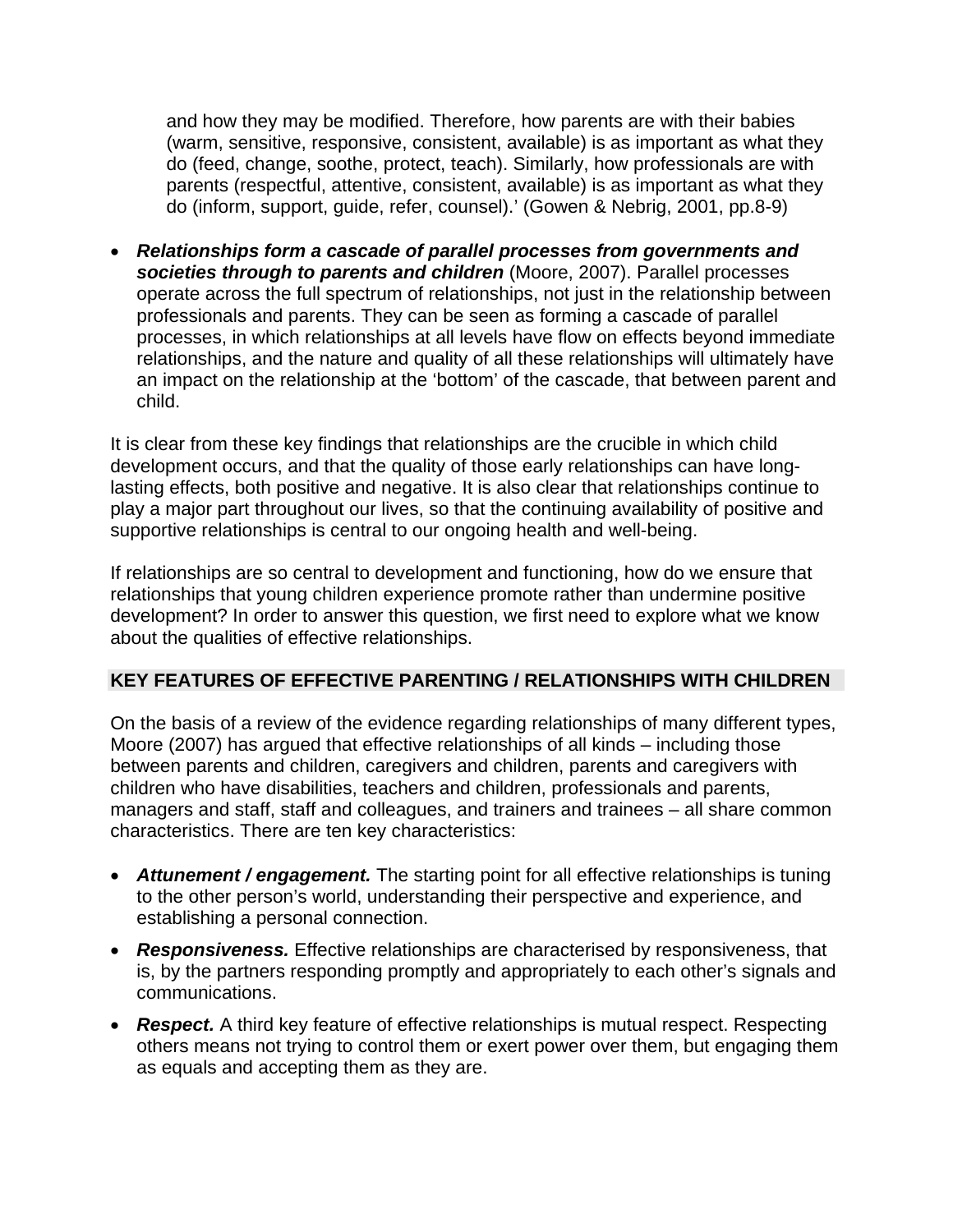- *Clear communication.* Effective relationships are characterised by clear communication between the parties involved.
- *Managing communication breakdowns.* In effective relationships, communication breakdowns are acknowledged and positive connections restored.
- *Emotional openness.* In effective relationships, emotions are acknowledged, both the positive joyful ones, and the negative uncomfortable ones.
- *Understanding one's own feelings.* A number of the other key qualities of effective relationships depend upon being able to understand and manage one's own feelings.
- *Empowerment and strength-building.* Adopting a strength-based approach is a common recommendation for a wide range of relationships, including working with children, families, and communities.
- *Moderate stress / challenges.* Effective relationships are characterised by moderate stress and challenges.
- *Building coherent narratives.* An important feature of effective relationships of various kinds is the building of coherent narratives – telling stories that help people make sense of their lives.

For the purposes of the present paper, we will focus on the first two of these characteristics – attunement / engagement and responsiveness – as these are particularly important for early childhood development and the establishment of secure attachment. Different groups of researchers have analysed these characteristics in terms of constructs such as *emotional availability* (Biringen, 2000; Biringen & Robinson, 1991), *parental responsivity* (Landry, Smith & Swank, 2006; Spiker, Boyce & Boyce, 2002), and *maternal insightfulness* (Koren-Karie, Oppenheim, Dolev, Sher & Etzion-Carasso, 2002; Oppenheim, Koren-Karie, Dolev & Yirmiya, 2008).

*Emotional availability* (Biringen, 2000; Biringen & Robinson, 1991) is a relationship construct that refers to the quality of emotional exchanges between parents and their children. It focuses on the two partners' accessibility to each other and their ability to read and respond appropriately to one another's communications (Biringen & Robinson, 1991). This construct encompasses four maternal dimensions and two child dimensions: the parental attitudes and behaviours are sensitivity, structuring, non-intrusiveness and non-hostility, and the child dimensions are child responsiveness and the child's emotional availability to the parent. A key aspect of parental emotional availability is the parent's awareness of and response to the child's emotional cues, in addition to his or her ability to express a range of emotions in interaction. A key aspect of child emotional availability is the child's own readability of emotional signals as well as his or her positive emotional presence (Biringen, Fidler, Barrett & Kubicek, 2005). Given the evolving and dynamic nature of the parent-child relationship, we would expect parent emotional availability and child emotional availability to be correlated, so that highly sensitive parents will have responsive and involving children while insensitive parents are more likely to have children who are unresponsive and uninvolving (Biringen, Fidler, Barrett & Kubicek, 2005).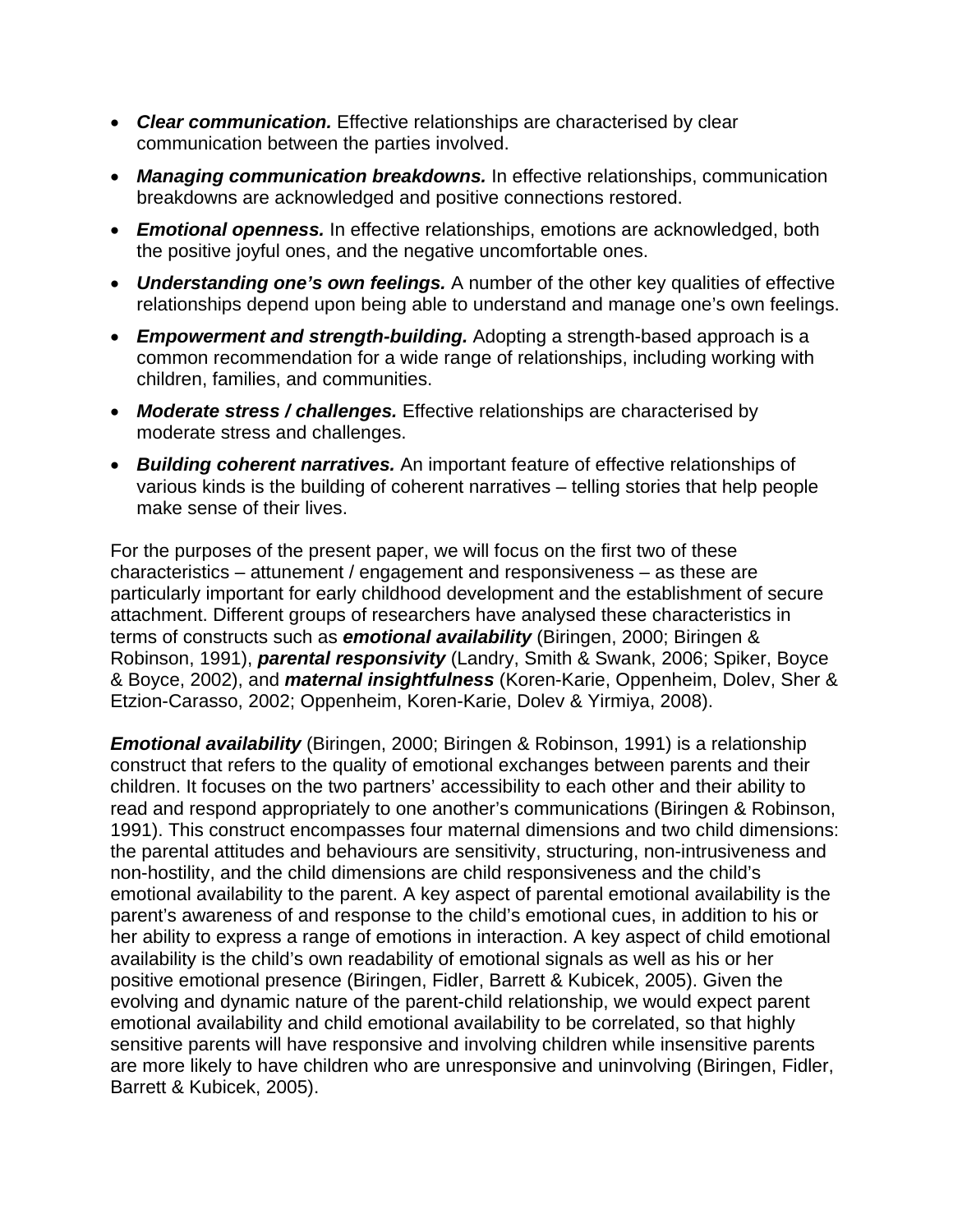Another key relationship construct is *parental or maternal responsivity*. This refers to how a parent responds to and provides for a child, and involves caregiver characteristics as warmth, nurturance, stability, predictability, and contingent responsiveness (Spiker, Boyce & Boyce, 2002). Four distinct aspects of responsivity have been identified: contingent responding, emotional-affective support, joint attention with the child, and language input that is matched to the child receptive language level (Landry, Smith & Swank, 2006). These are not mutually exclusive and have often been reported to correlate with each other.

A third construct that focuses on the qualities of parental behaviour that support the development of a secure parent–child attachment in young children is *maternal insightfulness* (Koren-Karie & Oppenheim, 1997; Koren-Karie, Oppenheim, Dolev, Sher & Etzion-Carasso, 2002; Oppenheim, Koren-Karie, Dolev & Yirmiya, 2008). This is defined as the parents' capacity to consider the motives underlying their child's behaviours and emotional experiences in a complete, positive, and child-focused manner while taking into consideration the child's perspectives. Attachment researchers as well as clinical writers have proposed that insightfulness is a central dimension underlying sensitive caregiving behavior and serves as an antecedent to secure attachment. Four types of maternal insightfulness have been identified (Koren-Karie, Oppenheim, Dolev, Sher & Etzion-Carasso, 2002): positively insightful mothers (who demonstrate the ability to see various experiences through their children's eyes), onesided mothers (who have a preset, unidimensional conception of the child that does not appear open to contradictory input), disengaged mothers (who lack of emotional involvement, and focus on the child's behaviour rather than motives), and a mixed category of mothers who respond inconsistently to different episodes of child behaviour, being insightful on some occasions and one-sided or disengaged on others.

It is clear that there is a great deal of overlap between these constructs: they all deal with aspects of parental attunement, emotional availability, and appropriate responses to the child's needs and states. As we have seen, these qualities are considered to be essential for children's healthy neurophysiological, physical and psychological development. What evidence is there to support this claim, and what do we know about exactly how responsive parenting shapes children's development?

# **Models of responsive parenting**

Before we explore the research to see if there is any evidence that these parental qualities do indeed affect children's development, we need to consider how such effects might occur. Are there any developmental 'program logic' models to show exactly how the forms of sensitive parenting just described influence children's development? Two sources of evidence – regarding transactional influences on development and the neurological basis for such influences – suggest how this might occur.

The *transactional model of development* (Sameroff & Chandler, 1975; Sameroff & Fiese, 2000) is useful for understanding how highly responsive parenting may promote cognitive and language development, and how unresponsive parenting may hamper optimal cognitive and language development (Warren & Brady, 2007). In this model,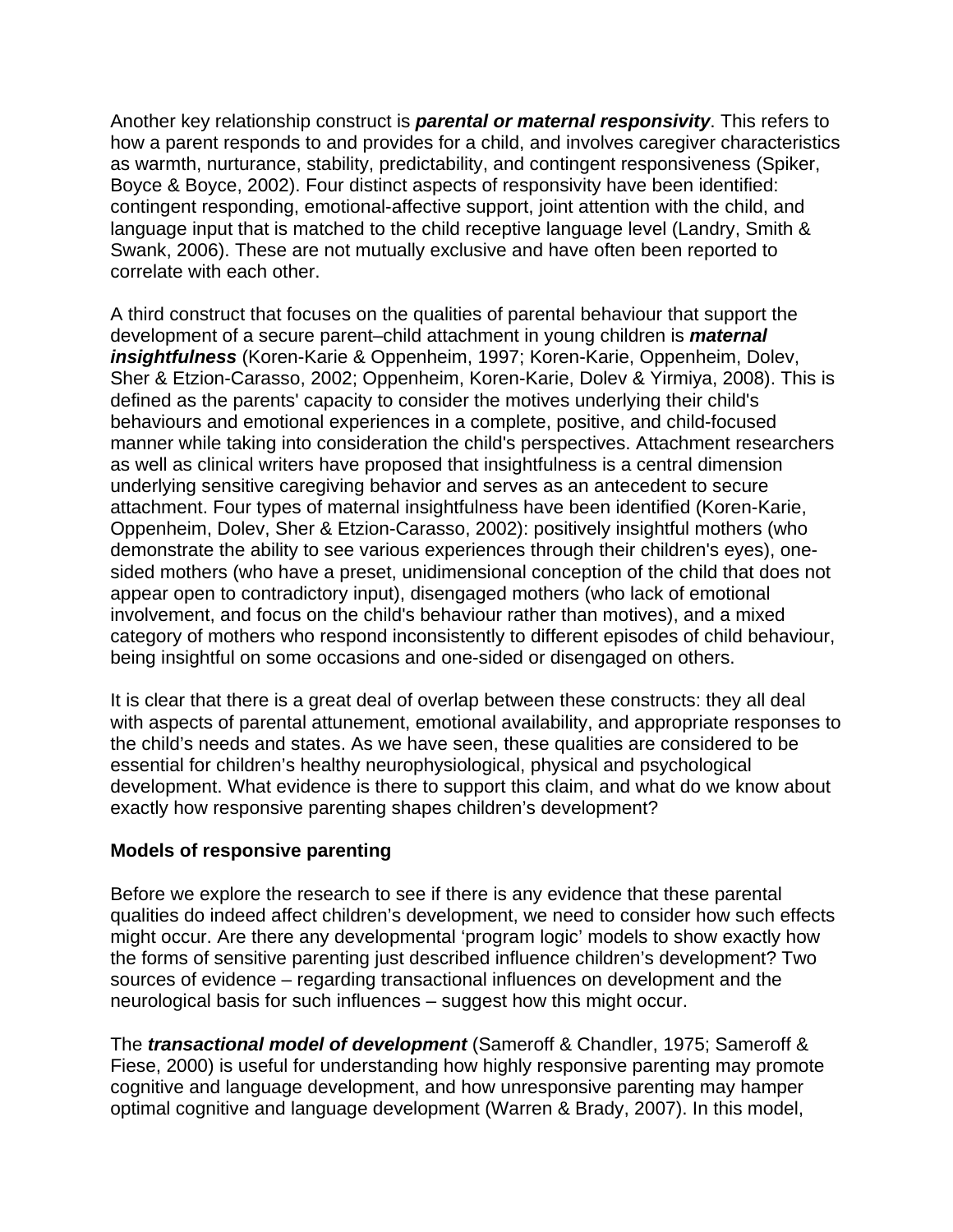young children's communication, social, emotional, and cognitive skills develop in a cumulative manner through bi-directional, reciprocal interactions between them and their caretakers. This process can be observed early in infancy in bouts of mutual gaze between the infant and parent, as well as the kind of contingent responsiveness that occurs during breastfeeding and in the way that parents respond to signs of hunger, irritation or discomfort in their infants. This process typically becomes increasingly bidirectional as the infant grows. Sensitive caretakers change their behavior in response to change in children in ways that directly support and scaffold further development.

Warren & Brady (2007) suggest that the true potential of transactional effects can be seen in the cumulative manner by which advantages and deficits in experience develop across the first few years of life. For example, parents differ in how frequently they express positive and negative feelings towards their children, and in the balance between these. These differences accumulate: a child who experiences ten more positive statements a day than another child does would have nearly 11,000 more such experiences over a three-year period. And if a child who experiences fewer positive statements also experiences cumulatively more negative expressions of feeling (eg. 'Stop that', 'Shut up', 'You're a bad boy'), these qualitative and quantitative experiential differences will compromise the development of secure attachment, exploratory behavior, self-concept, and language, cognitive and social development.

Evidence to show that development is indeed shaped by the cumulative effect of transactions between the child and their parents and caretakers comes from individual studies (eg. Carlson, Sroufe & Egeland, 2004) and reviews (Sameroff, 2009, Sameroff & Mackenzie, 2003).

Another set of findings that shows how responsive parenting can affect child development comes from studies of the *neurobiology of interpersonal relationships*  (Buchanan, 2009; Cozolino, 2006; Goleman, 2006; Schore, 2001, 2003a, 2003b, 2005; Siegel, 1999). These studies show that much interpersonal communication occurs via subconscious neurological pathways that act in parallel with the pathways based on conscious thinking and verbal communication. These two pathways, which Goleman (2006) calls the 'low' road and the 'high' road, operate at different speeds: the subconscious 'low' road operates automatically and conveys information faster, allowing our brains to link directly with other people's brains. Cozolino (2006) calls this the 'social synapse':

Neurons communicate via chemical signals that activate and influence one another through the transmission of multiple biochemical messengers. Communication between people consists of the same basic building blocks. When we smile, wave, and say hello, these behaviors are sent through the space between us via sight and sound. These electrical and mechanical messages are received by our senses, converted into electrochemical signals within our nervous systems, and sent to our brains. The electrochemical signals generate chemical changes, electrical activation, and new behaviors, which in turn transmit messages back across the social synapse. The social synapse is the space between us. It is also the medium through which we are linked together into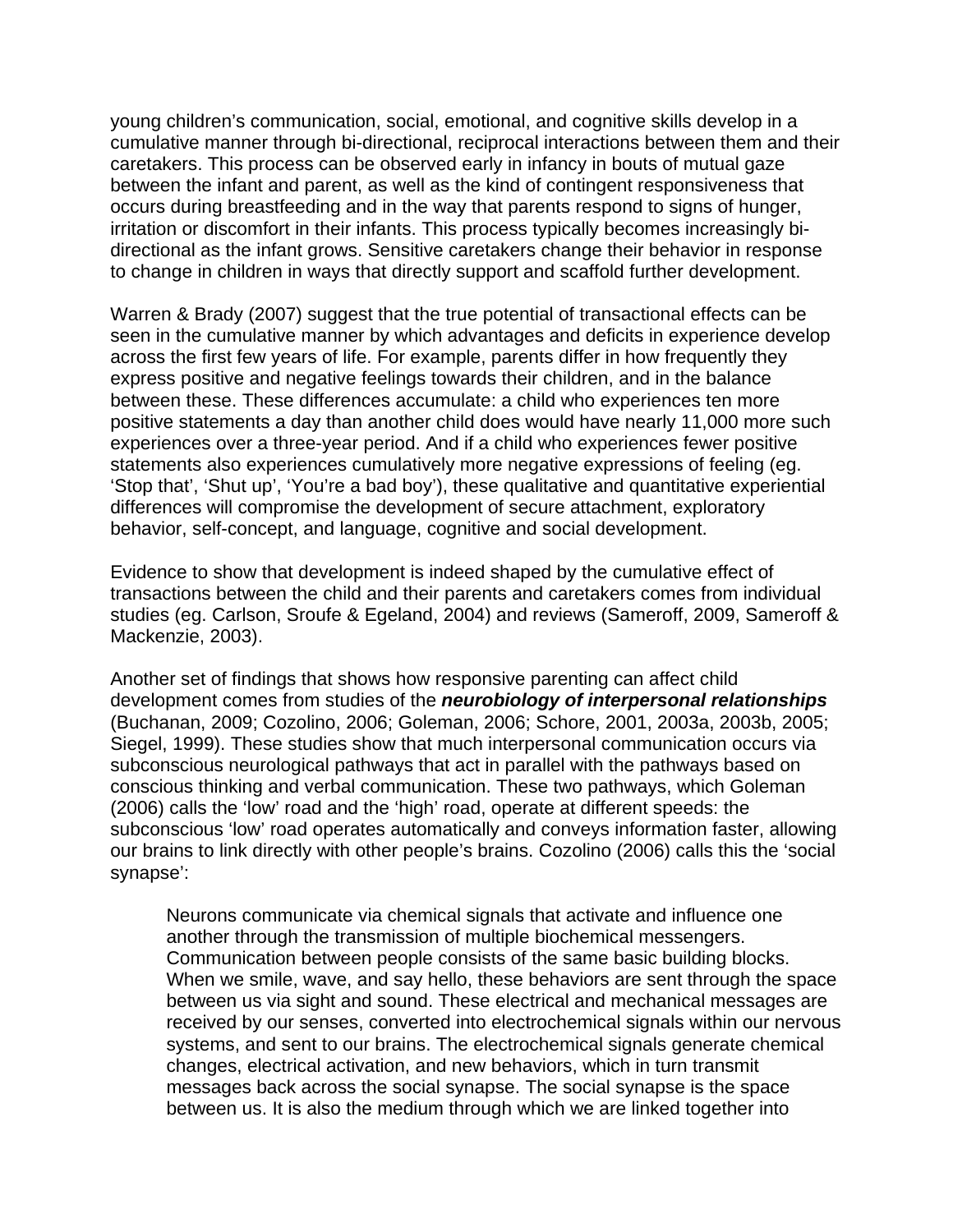larger organisms such as families, tribes, societies, and the human species as a whole. Because so much of this communication is automatic and below conscious awareness, most of what goes on is invisible to us and taken for granted.

One of the major ways in which caregivers influence the brain development of infants and young children is through these subconscious brain-to-brain connections. According to Schore (2005), the brain is actually a system of two unique hemispheric brains, each of which has very different structural and functional properties. The early maturing right brain is dominant in the first three years after birth, and is shaped by the emotional communications that occur within attachment relationships. These communications take the form of coordinated visual eye-to-eye messages, auditory vocalisations, and tactile and body gestures that induce instant emotional effects, positive feelings of excitement and pleasure that are shared by the infant and caregiver. During such optimal moments of bodily-based affective communications, the adult's and infant's individual homeostatic systems are linked in ways that allow for mutual regulation of vital endocrine, autonomic, and central nervous systems of both adult and infant (Schore, 2005). This kind of synchrony involves a direct connection between the right brain of the infant and the right brain of the adult via the subconscious 'low' road neurological pathway, and is essential for the development of positive attachment relationships, self-regulation, and socioemotional development.

These findings regarding transactional influences on development and their neurological underpinnings indicate ways in which sensitive parenting might influence development. We will now explore what evidence there is that the parental qualities and behaviours involved in the three constructs discussed earlier – parental responsivity, emotional availability and maternal insightfulness – actually do benefit children?

# **Benefits of responsive parenting**

Regarding *parental responsivity*, there is a substantial and growing body of evidence that cumulative exposure to a stable, highly responsive parenting style throughout the early childhood period is associated with a variety of child benefits in terms of language, cognitive, emotional, and social development (Bakermans-Kranenburg, van IJzendoorn & Juffer, 2003; Biringen, 2000; Dunst, 2007; Kassow & Dunst, 2007a; Landry, Smith, Miller-Loncar & Swank, 1998; Landry, Smith, Swank, Assel & Vellet, 2001; Landry, Smith & Swank, 2006; Tamis-LeMonda, Bornstein & Baumwell, 2001; Trivette, 2007a; Warren & Brady, 2007). This research indicates that children whose mothers display more responsive behaviour during the first years of life achieve language milestones earlier, score significantly higher on cognitive tests, develop better social skills, become more securely attached, develop better social-emotional functioning, and have fewer emotional and behaviour problems (Bakermans-Kranenburg, van IJzendoorn & Juffer, 2003; Dunst, 2007; Kassow & Dunst, 2007a; Trivette, 2007a; Warren & Brady, 2007). Unresponsive parenting on the other hand is strongly associated with insecure attachment as well as poor social-emotional development including aggression and later behaviour problems (Landry, Smith, Swank, Assel & Vellet, 2001).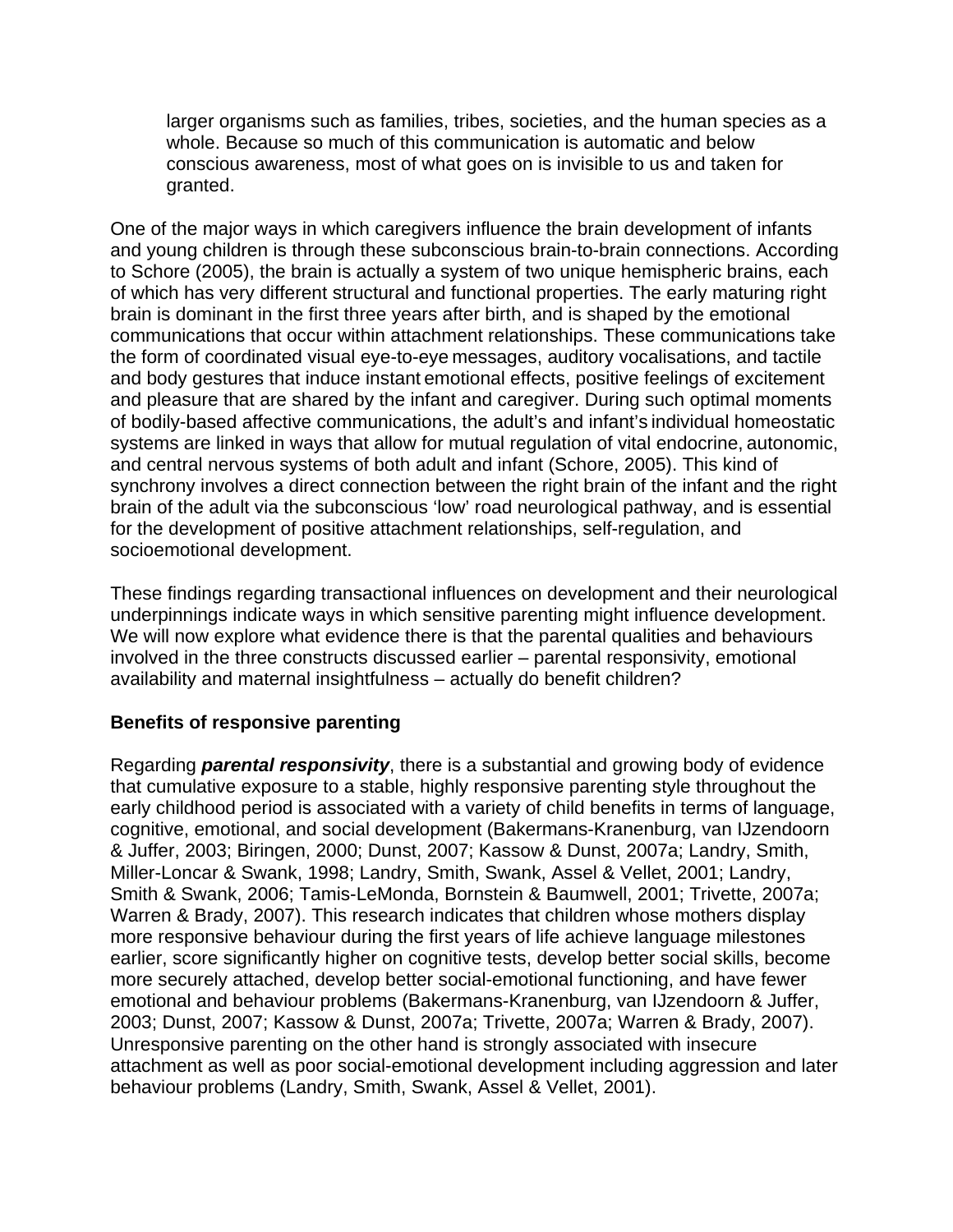Regarding *emotional availability*, the research shows that both parental and child emotional availability are related to attachment, as well as to other meaningful aspects of the parent-child relationship (Biringen, 2000). Emotional availability also correlates with aspects of the child's development. Given the significant and meaningful associations between emotional availability and many discrete affective indices of parent–child interaction, emotional availability can be considered a global index of the overall quality of the parent–child affective relationship (Biringen, 2000).

Evidence of the importance of *maternal insightfulness* comes from a study of 12 month old infants that showed that maternal capacity for insightfulness underlies sensitive caregiving, and that mothers showing this capacity are more likely to have securely attached children (Koren-Karie, Oppenheim, Dolev, Sher & Etzion-Carasso, 2002).

Other studies have looked at the characteristics of parental interactional behaviour that are most highly correlated with subsequent child attachment security (Kassow & Dunst, 2007b; Landy & Menna, 2006). These show that parental attunement to a full range of a child's affective displays and an acceptance and containment of the child's emotions are central to the development of attachment (Landy & Menna, 2006). Attachment is also promoted by parent-child turn-taking interactions that are rewarding for both partners and influential of both partners' responsive behaviour toward one another, and by supportive and reassuring efforts to let the infant know that the parent is available for guidance and assistance when needed, were most associated with attachment security (Kassow & Dunst, 2007b).

This body of research supports the claims that key aspects of the way in which parents relate to their young children *-* parental responsiveness, emotional availability and maternal insightfulness – shape the children's development.

We now turn to the question of how all this applies to children with developmental disabilities. Do the same relational and neurological processes affect their development?

# **RELATIONSHIPS AND THE DEVELOPMENT OF CHILDREN WITH DISABILITIES**

There is no reason why children with developmental disabilities should not be regarded as having the same developmental needs as other children – needs for nurturance, care, emotional responsiveness, safety and security, consistency, and so on (Biringen, Fidler, Barrett & Kubicek, 2005). There is also no reason why these crucial relationships qualities would not have the same impact on their development as they do on other children. For many children with disabilities, the neurological structures on which relationships are based are intact and they are therefore subject to the same positive and negative possibilities as other children. If warm and responsive caregiving is provided, then positive attachments will develop, forming a secure basis for future learning and development. This is what occurs in many families. If the child does not receive such caregiving, then their learning and development will be compromised (Greenspan & Wieder, 2006).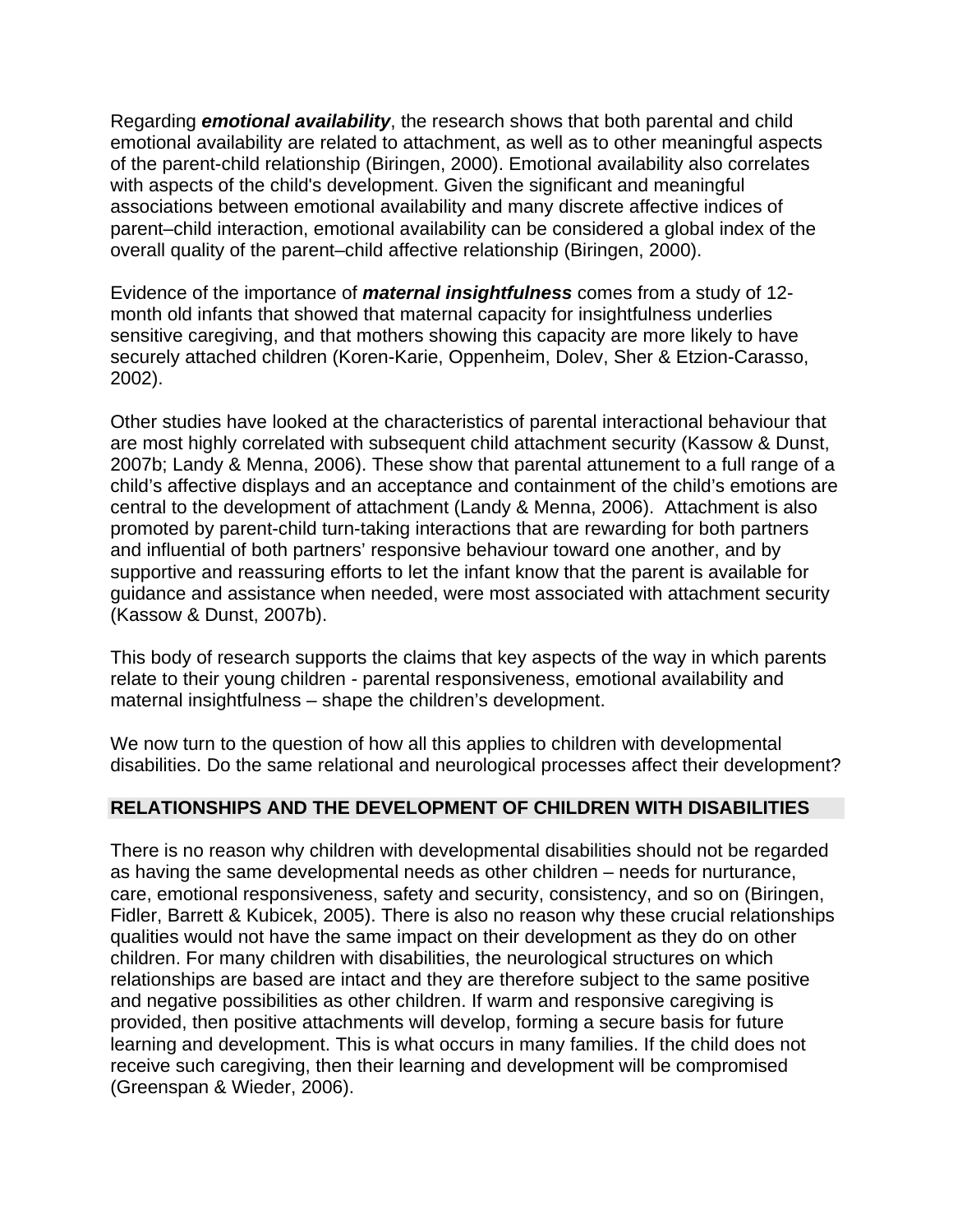However, children with disabilities may have difficulty having these needs realised because of the nature of their disabilities. Maternal responsivity does not function independently of the child's behavior and responsiveness. Either partner in the 'dance' between parent and child is capable of disrupting the interaction and altering its very nature in ways that may have long-lasting effects (Kelly & Barnard, 2000). Where the children have disabilities or developmental delays, there are often problems in establishing reciprocal and emotional available child-parent interactions (Biringen, Fidler, Barrett & Kubicek, 2005; Howe, 2006; Kelly & Barnard, 2000). Research shows that

- such children often initiate interactions less frequently and give cues that are more subtle and difficult to read
- parents tend to compensate by becoming more directive in their interactions
- an important goal of intervention is to help parents become good observers of their own babies so that they can recognise their cues and respond contingently:

'Perhaps what is critical in the interaction is not the number of parental directives, the duration of parental control, or the level of maternal stimulation but the degree to which each member is responding to the other in contingent, sensitive, and empathetic ways.' (Kelly and Barnard, 2000, p. 465)

• the development of reciprocity is not a static process but is continually changing according to the individual behavioural characteristics of the parent and child

Initiating and maintaining a warm, responsive interaction style with a child with autism or any of a number of other developmental disorders can be highly challenging even for a parent with the very best of intentions. A number of child characteristics associated with developmental delays and disorders may be disruptive to parental responsivity alone or in combination with other characteristics. These include low initiation rates, slow response times, gaze avoidance or atypical eye gaze, hypersensitivity to sensory input, social anxiety and shyness, perseveration and repetitiousness, stereotypical behavior, unintelligible speech, and problems with conversational discourse, poor short term memory, an a wide range of behavior problems. Any one of these characteristics may be sufficient to disrupt parent efforts to be responsive and a given child may display many of these characteristics over long periods of time (Warren and Brady, 2007).

However, some parents are able to read their child's emotional signals regardless of the disability or despite the disability, and such parents are more likely to respond to their children appropriately. Biringen, Fidler, Barrett & Kubicek (2005) call this 'therapeutic parenting', whereby the parent uses techniques that evoke a positive emotional climate in the relationship, and then continues to use such techniques in therapeutic doses until the child becomes positively emotionally responsive.

A review by McCollum & Hemmeter (1996) of interaction interventions with parents of children with developmental disabilities found that there was clear evidence that such programs changed parents' interactions with their children. There is also evidence that the degree of parental sensitivity, responsiveness and emotional availability are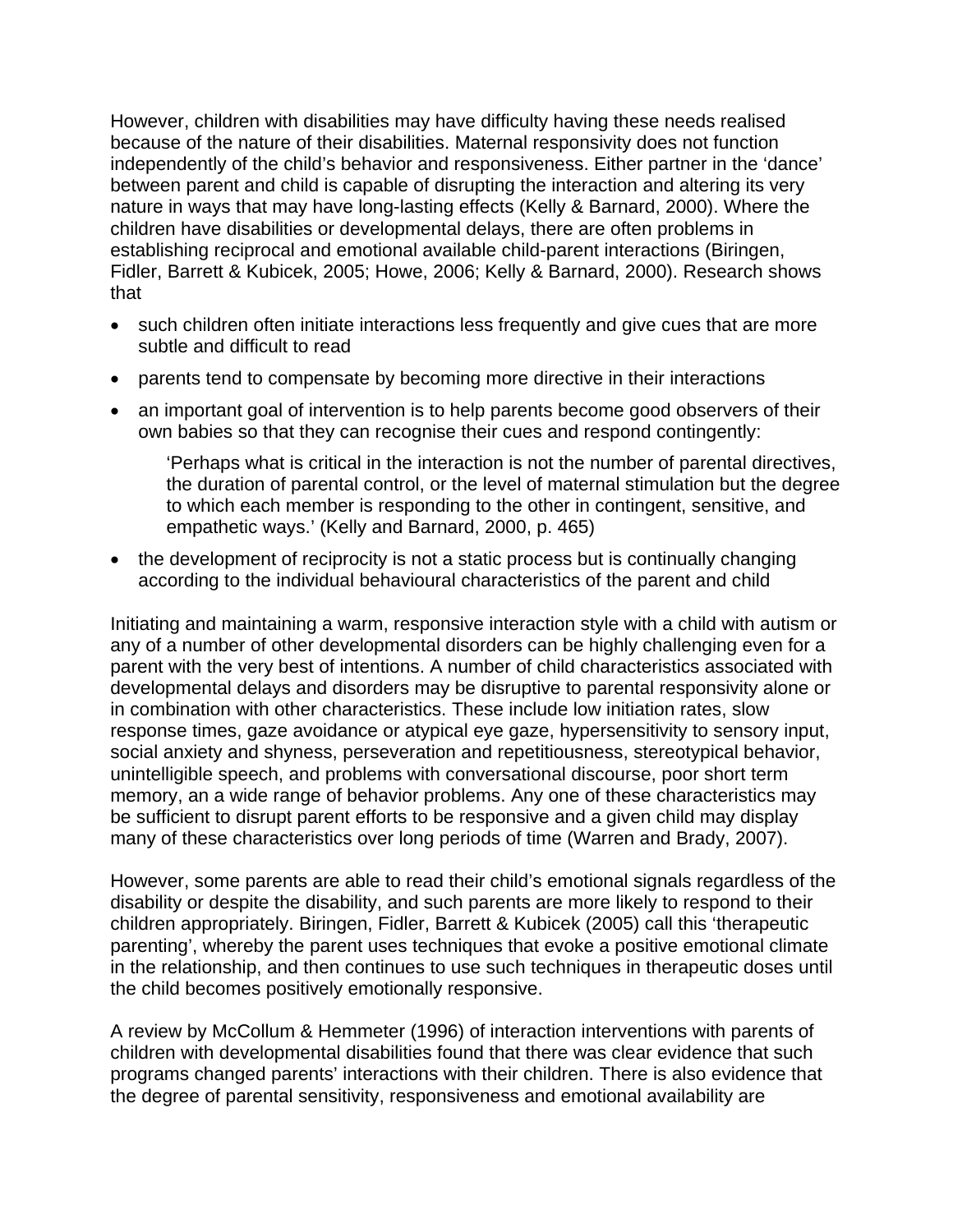predictive of outcomes in children with intellectual and developmental disabilities (Biringen, Fidler, Barrett & Kubicek, 2005; Dunst, 2007; Koren-Karie, Oppenheim, Dolev, Sher & Etzion-Carasso, 2002; Trivette, 2007b; Venuti, Falco, Giusti & Bornstein, 2008; Warren & Brady, 2007). Reviews of studies of the effects of a responsive caregiver style of interaction on the development of young children with or at risk for developmental disabilities by Dunst (2007) and Trivette (2007b) found that sensitive, appropriate responses that were contingent on children's production of a behaviour had a positive influence on both the cognitive and socio-emotional development of such children.

These findings suggest that early childhood intervention programs for young children with developmental disabilities may enhance their effectiveness by promoting maternal emotional availability as well as children's responsiveness to and involvement with the mother.

#### **Consequences of poor early relationships**

What are the consequences for children with disabilities when the relationships they experience are not optimal? One major risk is of abuse or maltreatment. Populationbased studies (eg. Spencer, Devereux, Wallace, Sundrum, Shenoy, Bacchus & Logan, 2005; Sullivan & Knutson, 2000) have found that children with disabilities are more likely than normally-developing children to be maltreated or neglected, although the rates varied according to the specific disabling conditions involved.

Why are children with disabilities more prone to abuse? It is partly because of the stresses they place upon families, such as the caregiving demands of meeting the child's needs, the emotional demands of understanding and adapting to the child's disabilities, the reduction in family income, and so on. However, maltreatment also occurs because of the difficulties parents may have in forming attachments with the children, and in developing mutually rewarding relationships with them. Even when there is no actual abuse, young children with developmental delays are likely to experience relative deficits in various types of environmental input compared to typically developing children — despite the best intentions of their caregivers — again because they often display low rates of initiation and responsiveness themselves (Warren & Brady, 2007).

Another possible consequence of relationship problems is that the children do not develop secure attachments with parents and caregivers (Howe, 2006; Warren and Brady, 2007). As we have seen already, attachments and relationships are just as important to children with developmental disabilities as they are to other children.

For instance, on the basis of studies of how families of young children with cerebral palsy adapt to having a child with a developmental disability, Marvin & Pianta (1992) proposed that differences in self-reliance are as much related to a child's relationships with family members as they are to differences in specifics of the child's physical disability. Their rationale was that development of functions (such as self reliance) occurs at the dyadic or relationship level, with normally developing children as well as children with disabilities. This is because the caregiver acts as a type of prosthetic, even for non-disabled children. This implies that skill-based approaches aimed at teaching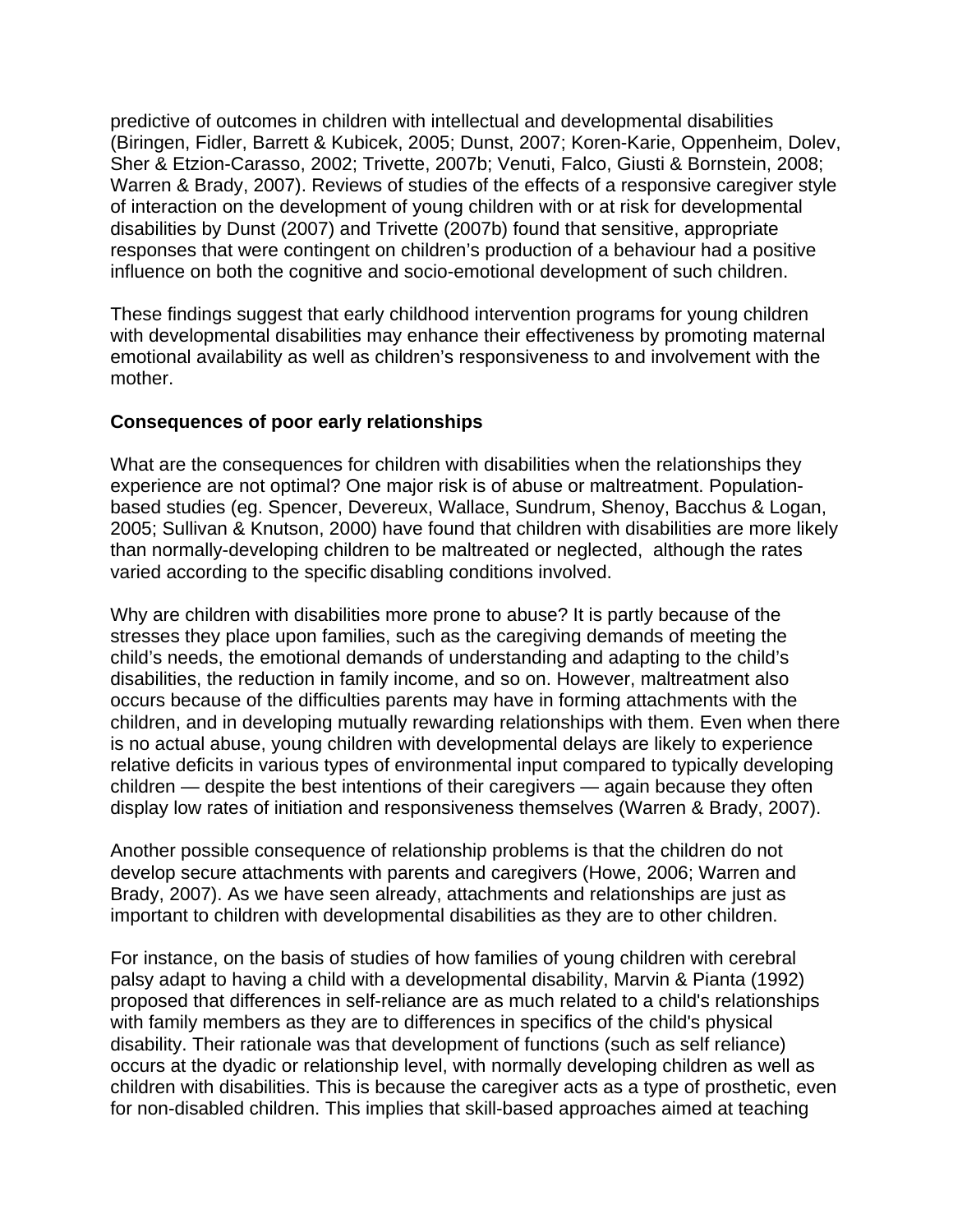children particular behaviours or skills may be less important than the quality of the child-caregiver interaction. On the basis of case studies and other data, Marvin & Pianta argue that a secure attachment between children with disabilities and their mothers is associated with self-reliance and an insecure attachment with an angry and overdependent lack of self-reliance. They suggest that the mother's own internalised model of her attachment experiences shapes her ability to resolve the crisis of the diagnosis of her child's disability, and therefore to perceive and respond sensitively to her child's signals and needs.

Different developmental disabilities (eg. autism, deafness, visual impairments, intellectual disabilities, cerebral palsy, severe communication disorders) and combinations of disabilities pose different barriers to the development of secure attachments to parents, caregivers and teachers. There is not time to explore how each of these disabilities might challenge the ability of parents and caregivers to establish responsive and emotionally available relationships, so we will focus on two: deafness and autism

*Attachments in deaf children.* Since 90% of children with severe or profound hearing losses are born to hearing parents, the challenge of building attachments with such children revolves around communication. For the remaining 10% who have deaf parents, communication is far less likely to be an issue (if they are using sign language).

What do know about the development of attachment in deaf children? Below the age of 2 years, deaf children's attachments are no different to hearing children's attachments (Lederberg & Mobley, 1991; Koester & McTurk, 1991). However, the maintenance of secure attachment is dependent upon the development of effective parent-child communication strategies. During the first two years, non-verbal communication is sufficient to ensure reciprocal interactions between parents and child, and therefore serves as a basis for the development of attachment (Traci & Koester (2003). Beyond the age of two years, non-verbal communication becomes increasingly insufficient as a basis for the ongoing development of attachment (Lederberg & Everhart, 1998; Vaccari & Marschark, 1997). The ongoing development of the attachment needs language, and the lack of a shared language will progressively undermine the strength of the early attachments as the child grows. Deaf preschoolers with poor communication skills are more often insecurely attached to their hearing parents than those with good communication skills (Greenberg & Marvin, 1979), and deaf children who do not have an effective mode of communicating with their mothers are at greater risk of developing mental health problems in adolescence than those who do, regardless of whether the communication is oral or signed (Wallis, Musselman & MacKay, 2004). By contrast, deaf children of deaf parents have similar attachment patterns to hearing children of hearing parents (Meadow, Greenberg, Erting & Carmichael, 1981).

*Attachments in children with autism.* What do know about the development of attachment in children with autism spectrum disorders? Research indicates that the presence of autism typically disrupts mother-child interaction in general and maternal responsivity specifically (van IJzendoorn, Rutgers, Bakermans-Kranenburg, Swinkels, van Daalen, Dietz, Naber, Buitelaar & van Engeland, 2007).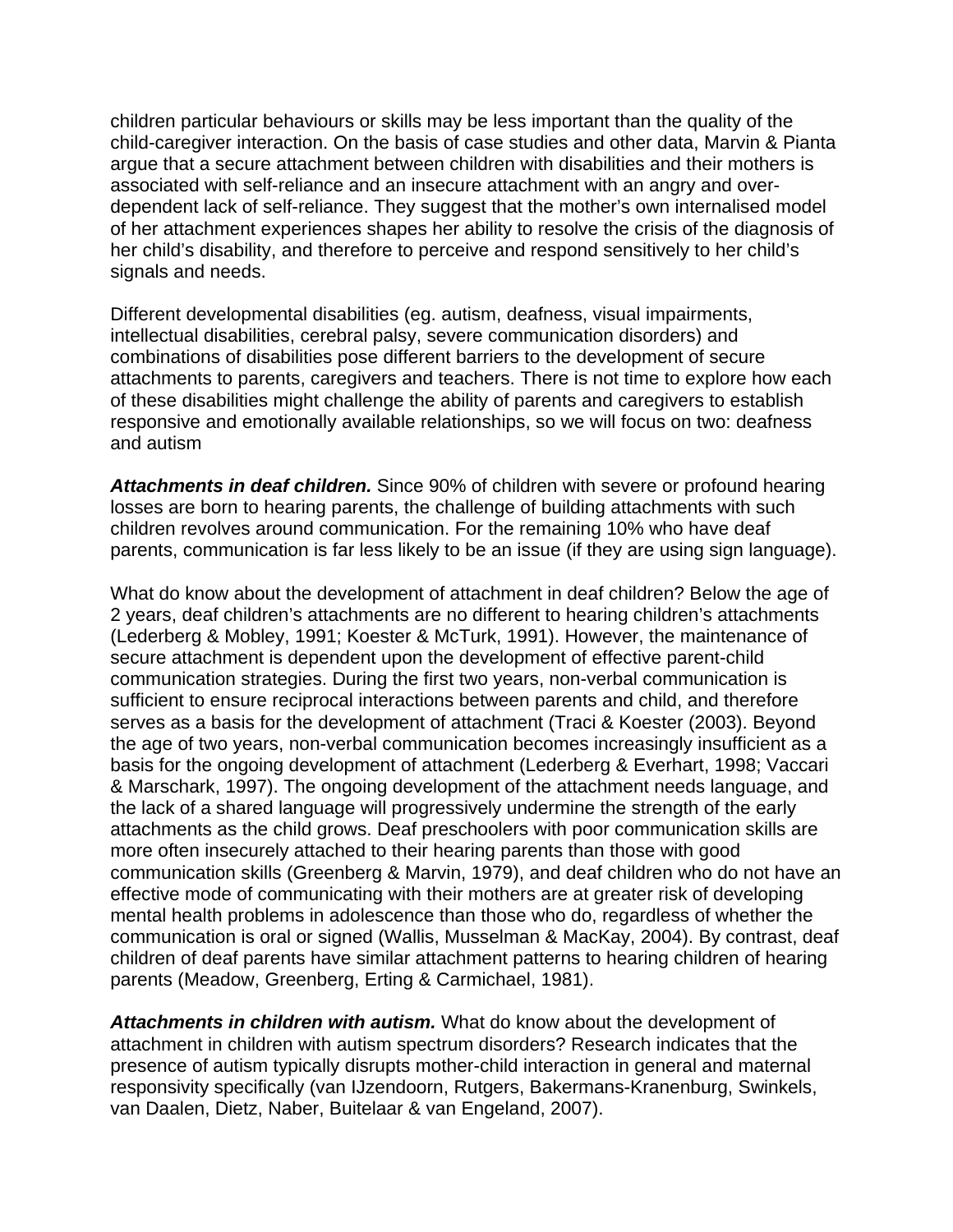Studies on the various aspects of emotional development in children with autism have overwhelmingly confirmed that these children are impaired in their ability to share affective states with others (Dissanayake & Sigman, 2001). Typically, young children with autism have been described as under-responsive, labile, and inappropriate in their expression of affect, such that they do not turned to others to express their feelings, nor do they respond to others when feelings are expressed. Many children with autism spectrum disorders display particularly severe forms of the behaviors that compromise the normal development of reciprocal interactions - low initiation rates, slow response times, gaze avoidance or atypical eye gaze, hypersensitivity to sensory input, social anxiety and shyness, perseveration and repetitiousness, stereotypical behavior, unintelligible speech, and problems with conversational discourse, poor short term memory, and a wide range of behavior problems. Over time, these characteristics can create a relatively stable interaction pattern that may be directive, rigid, and lacking the developmental progression of the transactional model in its optimal form. The cumulative effects of this interaction style in turn interacts with the child's underlying disability over many years in ways that further impede the child's development (Warren & Brady, 2007).

Autism appears to be the disability that would pose the most difficulty in forming and building on attachments. However, many of the studies of autism spectrum disorders have focused on the differences between children with autism and normally developing children – difficulties in understanding other's thought processes ('theory of mind' deficits) etc. – rather than the similarities. When we look closely at the behaviour of children with autism, we can see many of the same behaviours as other children, although manifested in ways that may be hard to detect.

Regarding *attachment* in children with autism, the evidence illustrates that children with autism, not only develop selective attachments to their caregivers, but show that these children are able to form attachments with their caregivers, and as many as half of these are secure attachments (Biringen, Fidler, Barrett & Kubicek, 2005; Dissanayake & Crossley, 1996, 1997; Oppenheim, Koren-Karie, Dolev & Yirmiya, 2008; Rutgers, Bakermans-Kranenburg, Ijzendoorn & Berckelaer-Onne, 2004). Moreover, the attachments demonstrated by children with autism are functionally similar to those seen in normally developing children (Dissanayake & Crossley, 1996, 1997). However, there is a tendency for the more intellectually disabled children with autism to be less securely attached (Rutgers, Bakermans-Kranenburg, Ijzendoorn & Berckelaer-Onne, 2004; van IJzendoorn, Rutgers, Bakermans-Kranenburg, Swinkels, van Daalen, Dietz, Naber, Buitelaar & van Engeland, 2007).

Regarding *emotional responsiveness* in children with autism, studies investigating in emotional expression show that, although children with autism can and do express emotion, they do not readily communicate this emotion to others. That is, unlike children without autism, they fail to combine their affect with other behaviours such that they convey communicative intent (Dissanayake & Sigman, 2001). While this deficit may stem from more basic processes in communication, there is clear evidence of a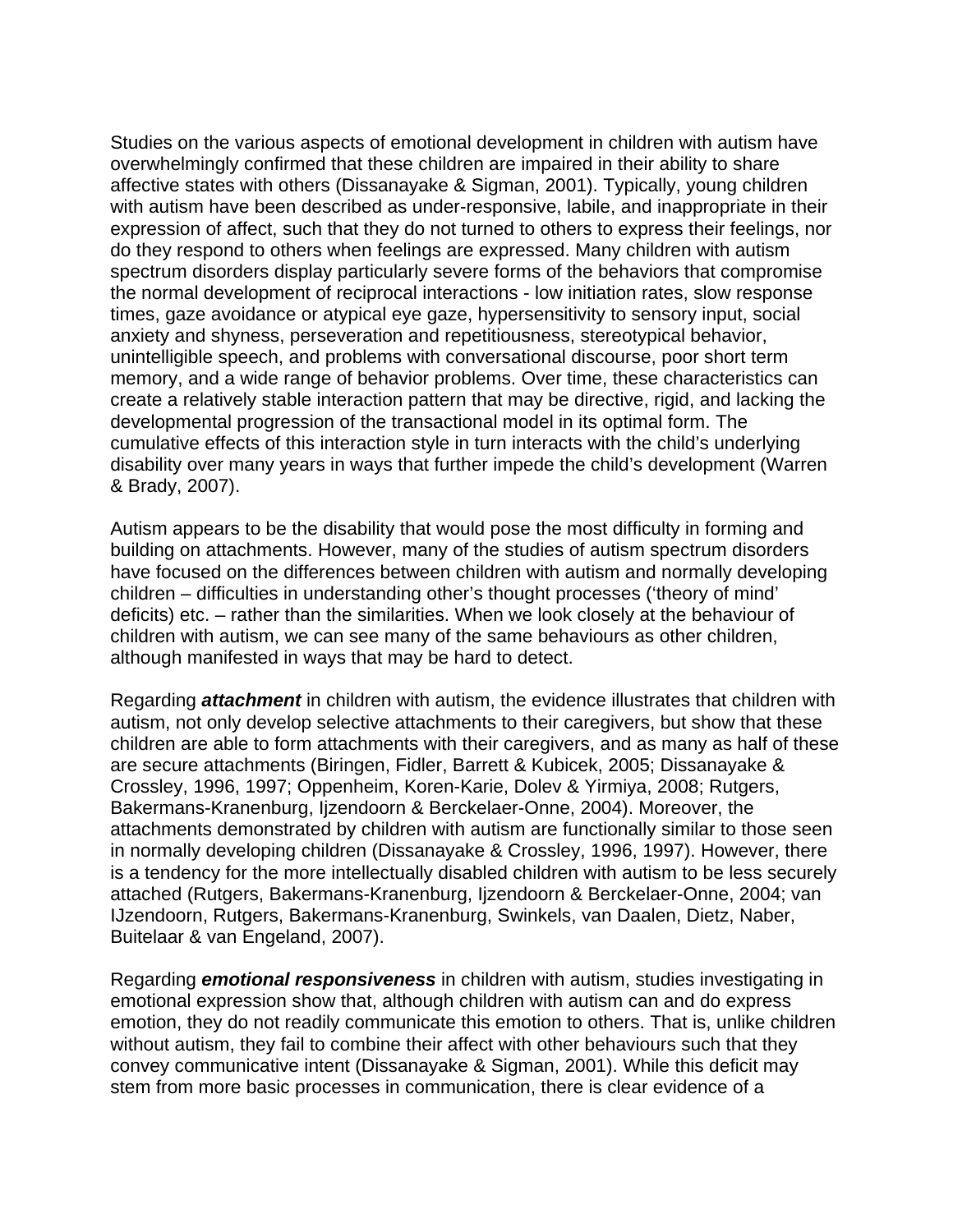disruption in the emotional signalling of individuals with autism. Similarly, they have difficulty recognising the emotional signals of others.

Although the emotional capacities of people with autism are impaired, some of this impairment may be overcome by compensatory cognitive strategies used by high functioning autistic people, even though these strategies cannot fully compensate for the deficits.

# **Outcomes of positive early relationships**

What are the benefits for children with disabilities when the relationships they experience are optimal? There is evidence that promoting caregiver responsiveness to young children with developmental disabilities has both short- and long-term benefits for the children's cognitive and socio-emotional competence (Trivette, 2003). Indeed, it has even been shown that early childhood intervention services are *only* effective at enhancing the development of young children with developmental disabilities when they promote mothers' responsiveness to their children (Mahoney, Boyce, Fewell, Spiker & Wheeden, 1998). This is regardless of the amount of services provided to children or the range of family services parents receive. However, there has been little research on how consistently early interventionists focus on enhancing parental responsiveness. One study of home visiting (Peterson, Luze, Eshbaugh, Jeon & Kantz, 2007) found that early interventionists varied considerably in the amount of time they spent promoting parental responsiveness, even when that was the intended focus of the session. The more the did so, however, the more engaged the parents were.

Given the importance of sensitive attunement and positive reciprocal relationships for children who are at risk or have developmental disabilities, it is clear that helping parents build such relationships should be a central focus of early childhood intervention services. How parents interact with their children will always influence their children's development regardless of whether interventionists or parents acknowledge this (Mahoney & Wheeden, 1997). Ensuring that these interactions are as attuned as possible to the child's behaviours and needs is a powerful way of building positive parent-child relationships as well as promoting the child's development.

We will now explore some to the strategies that have been developed to help establish positive reciprocal relationships between children and parents, beginning with those developed for at risk children.

#### **INTERVENTIONS**

#### **Interventions with children at risk**

A number of intervention strategies for building positive relationships between caregivers and children at risk have been developed. These include the maternal sensitivity training, interaction coaching (McDonough, 2000), the Circle of Security approach (Cooper, Hoffman, Powell & Marvin, 2005; Dolby, 2007), the Hanen Program for Parents (Girolametto & Weitzman, 2006), the PALS program (Landry, Smith &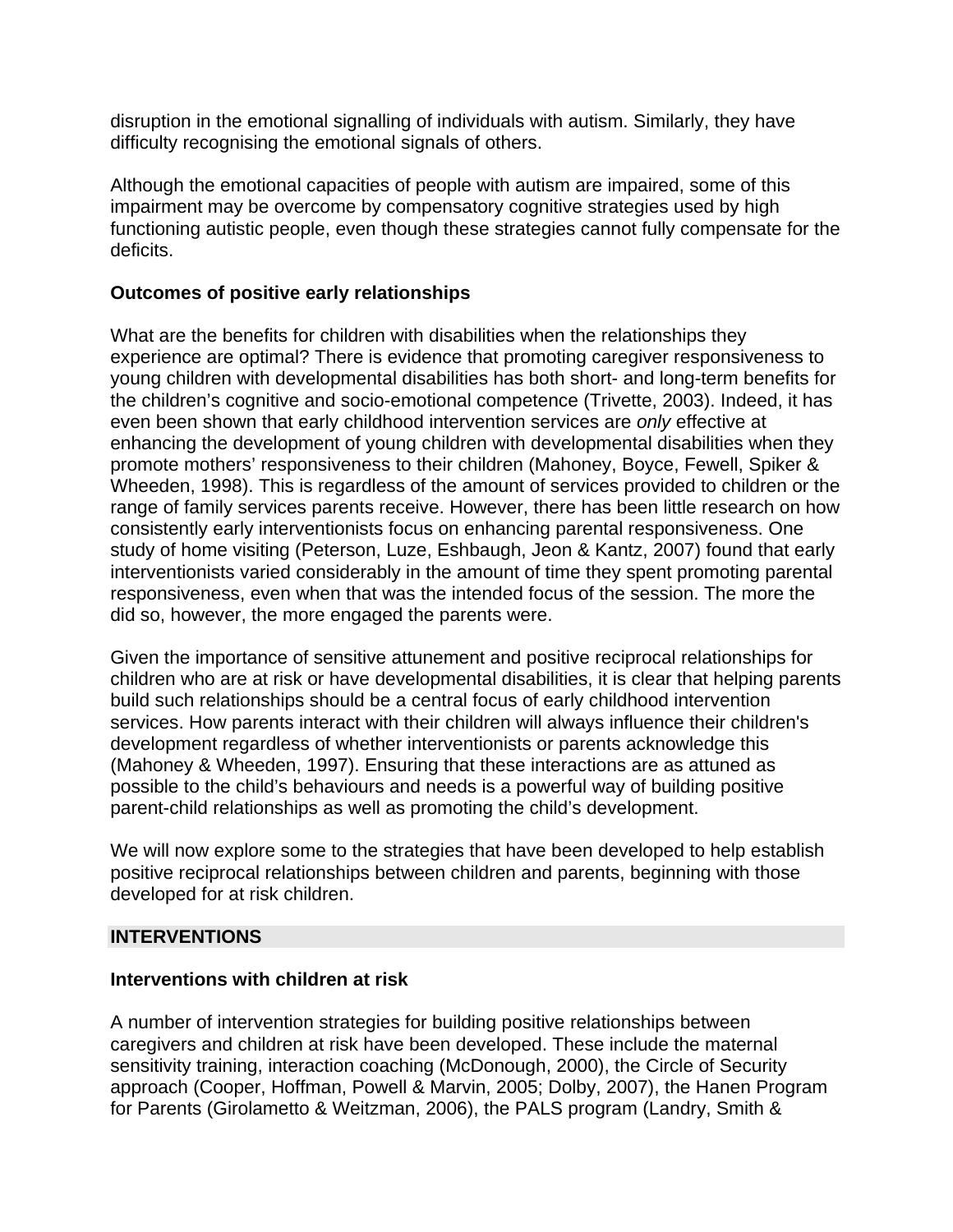Swank, 2006), the Developmental, Individual-Differences, Relationship-Based (DIR) Model (Greenspan & Wieder, 2006), the Marte Meo Developmental Support Programme (Aarts, 2008), and the Promoting First Relationships program (Kelly, Zuckerman, Sandoval & Buehlman, 2003).

#### • *Maternal sensitivity training*

Is early preventive intervention effective in enhancing parental sensitivity and infant attachment security? A number of training programs have been reported in the literature that either focus primarily on establishing a highly responsive parenting style or do this as a component of an overall early intervention approach that may also include other components. There is considerable evidence that these training programs can lead to enhanced parent responsivity and, to a lesser extent, infant attachment security (Bakermans-Kranenburg, van IJzendoorn & Juffer, 2003; Warren & Brady, 2007). Although attachment insecurity appeared to be more difficult to change than maternal insensitivity, when an intervention is successful in enhancing maternal sensitivity, this change appears to be accompanied by a parallel positive change in infant attachment security. Overall, interventions involving fathers as well appear to be significantly more effective than interventions focusing on mothers only.

#### • *Interaction coaching*

Examples include the interaction coaching and the *Mellow Parenting* model developed by Christine Puckering [\(www.mellowparenting.org](http://www.mellowparenting.org/)) and the interaction guidance model developed by Susan McDonough (McDonough, 2000).

# • *The Circle of Security approach*

The Circle of Security is an educational and group therapy intervention that focuses on changing maladaptive interactive patterns between parents and children, to promote children's emotional security with parents (Cooper, Hoffman, Powell & Marvin, 2005; Dolby, 2007; Hoffman, Marvin, Cooper & Powell, 2006; Marvin, Cooper, Hoffman & Powell, 2002; Powell, Cooper, Hoffman & Marvin, 2007). It does this primarily through videotaping parent-child interactions in a laboratory setting using standard protocols, and reviewing the videotapes of each group member in the group setting. Parents thus learn to appreciate their strengths, and change the aspects of their parenting style that are problematic. The intervention is based on attachment theory and research that shows that children have complementary and reciprocal needs to outwardly explore their worlds with confidence and the support of parents, and return to the proximity of parents for comfort and care when needed. The exploration-attachment dimensions of children's needs are presented as a continuous 'circle of security' that lays a foundation for children's social and emotional development.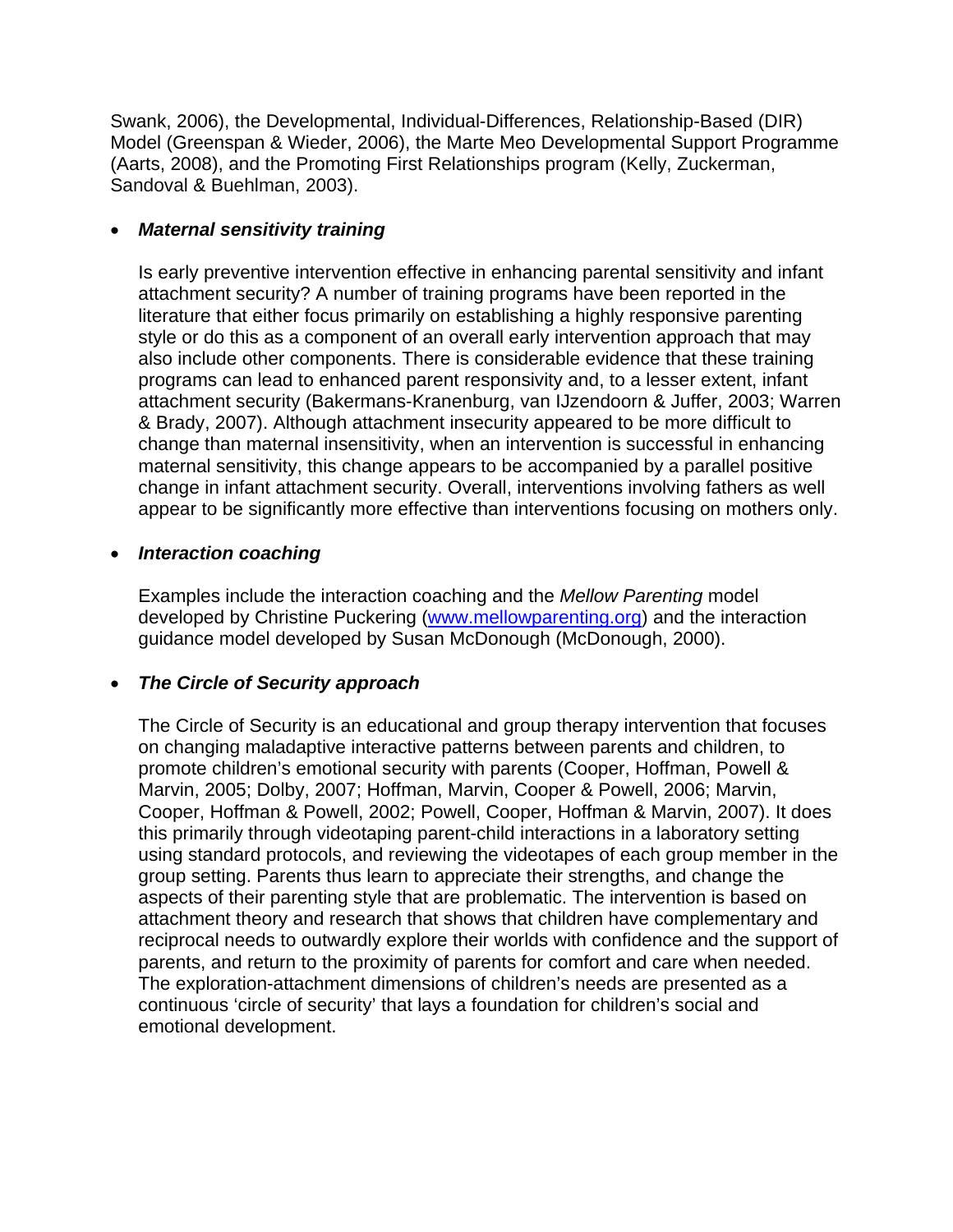A growing body of research evidence shows that the Circle of Security intervention can favourably alter children's attachments to their caregivers (Hoffman, Marvin, Cooper & Powell, 2006; Dolby, 2007).

#### • *It Takes Two to Talk: The Hanen Program for Parents*

A well-known approach that exemplifies the responsive parenting approach is the Hanen Program of Parents (Girolametto & Weitzman, 2006). This aims to increase the child's social communication skills and language development by enhancing the quality of interaction between the parent and child. Parents are taught that interaction should usually be initiated and controlled by the child. They are explicitly taught to follow their child's attentional lead and respond contingently to the child's behavior in a manner that is congruent with the child's immediate interests. Methods of modeling, recasting, and expansions of the child's communication attempts are taught and of course strongly encouraged while the use of directives such as imitation prompts and test questions, are discouraged because it is assumed that they will disrupt the flow of interaction and the child's attentional engagement.

Girolametto and his colleagues have conducted several investigations of the effects of the Hanen Parent Training Program (Girolametto & Weitzman, 2006). This research has consistently demonstrated direct effects of this particular approach on various measures of communication and language development with young children with language delays including children with Down syndrome. The most substantial of effects in these studies have been on various measures of language usage, as opposed to measures of language acquisition. That is, it is clear that enhanced parent responsivity leads to more frequent communication and language use by young children with developmental delays, but it is not as clear that enhanced responsivity has a major impact on their acquisition of new language forms and functions.

# • *PALS*

Another example of a promising responsive parenting intervention is the PALS program developed by Landry, Smith & Swank (2006). PALS stands for 'playing and learning strategies'. This home visiting program is designed to teach at-risk mothers of infants to engage in a highly responsive style that shares many similarities with the style taught by the Hanen Program. Its goal is to establish a style that includes four different aspects of responsiveness - contingent responding, emotional-affective support, support for infant foci of attention, and language input match to developmental needs. The program is designed to be delivered in 10 weekly home visits.

This program has been used with mothers of very low birthweight children, and has proved effective in helping the mothers become more responsive and in promoting children's social, emotional, communication, and cognitive competence (Landry, Smith & Swank, 2003, 2006).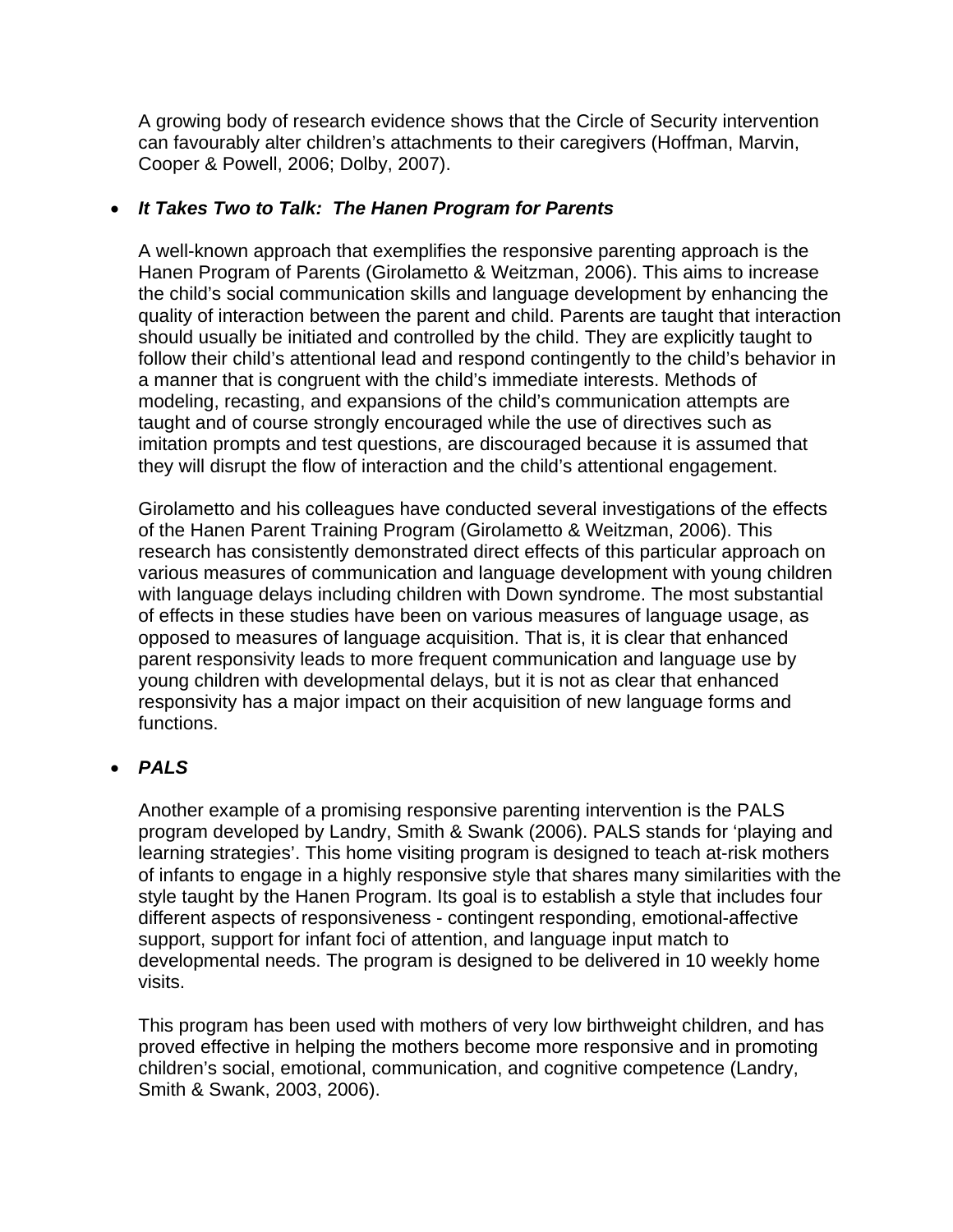#### • *The Developmental, Individual-Differences, Relationship-Based (DIR) Model*

The DIR model is a biopsychosocial framework to understand and organise programs of assessment and intervention for children with developmental delays and mental health problems (Greenspan & Wieder, 2006). The *D* stands for functional developmental level: identifying where the child is in his/her development; the *I* stands for individual differences in sensory processing, sensory modulation, and motor planning; and the *R* stands for relationships: what are the child's relationships with caregivers and others like now, and what pattern of affective interaction would best promote health development. In the DIR approach parents are helped to follow the child's lead, tuning in as closely as possible to the child's interests and rhythms and responding in ways that support and amplify whatever themes the child seems to be expressing. The goal is for the parent to build a warm, trusting relationship in which shared attention, interaction, and communication are occurring on the child's terms.

#### • *Marte Meo Developmental Support Programme*

The Marte Meo Developmental Support Programme, developed by Maria Aarts (Aarts, 2008), is a practical model for supporting development in everyday communication moments. The central focus of the programme is to identify, activate and develop skills to enable and enhance constructive interaction. This program uses video review and from this training participants learn very concrete information about supporting children's development in daily interactive moments (infancy to school age children) and for transferring this information to parents and other significant carers. In Australia, Robyn Dolby and colleagues have developed a relationshipbased intervention that uses ideas from Marte Meo and the Circle of Security to support staff, parents and children at preschool.

#### • *Promoting First Relationships*

This program began life as a program to provide early intervention to homeless families (Kelly, Buehlman & Caldwell, 2000). The written curriculum (Kelly, Zuckerman, Sandoval & Buehlman, 2008) presents a practical way of training service providers to help parents and other caregivers provide sensitive and responsive caregiving that can result in mutually satisfying caregiver-child relationships. The content is focused on the following curricular components presented in the PFR curriculum (training videotape, written manual, and set of 17 handouts):

- the description of specific provider consultation strategies for promoting healthy caregiver-child relationships;
- social and emotional needs specific to the infant-toddler period;
- caregiving qualities and activities that promote security, trust, and emotion regulation during infancy (eg, individualized attention, empathy, labeling and organizing feelings and emotions, and predictability);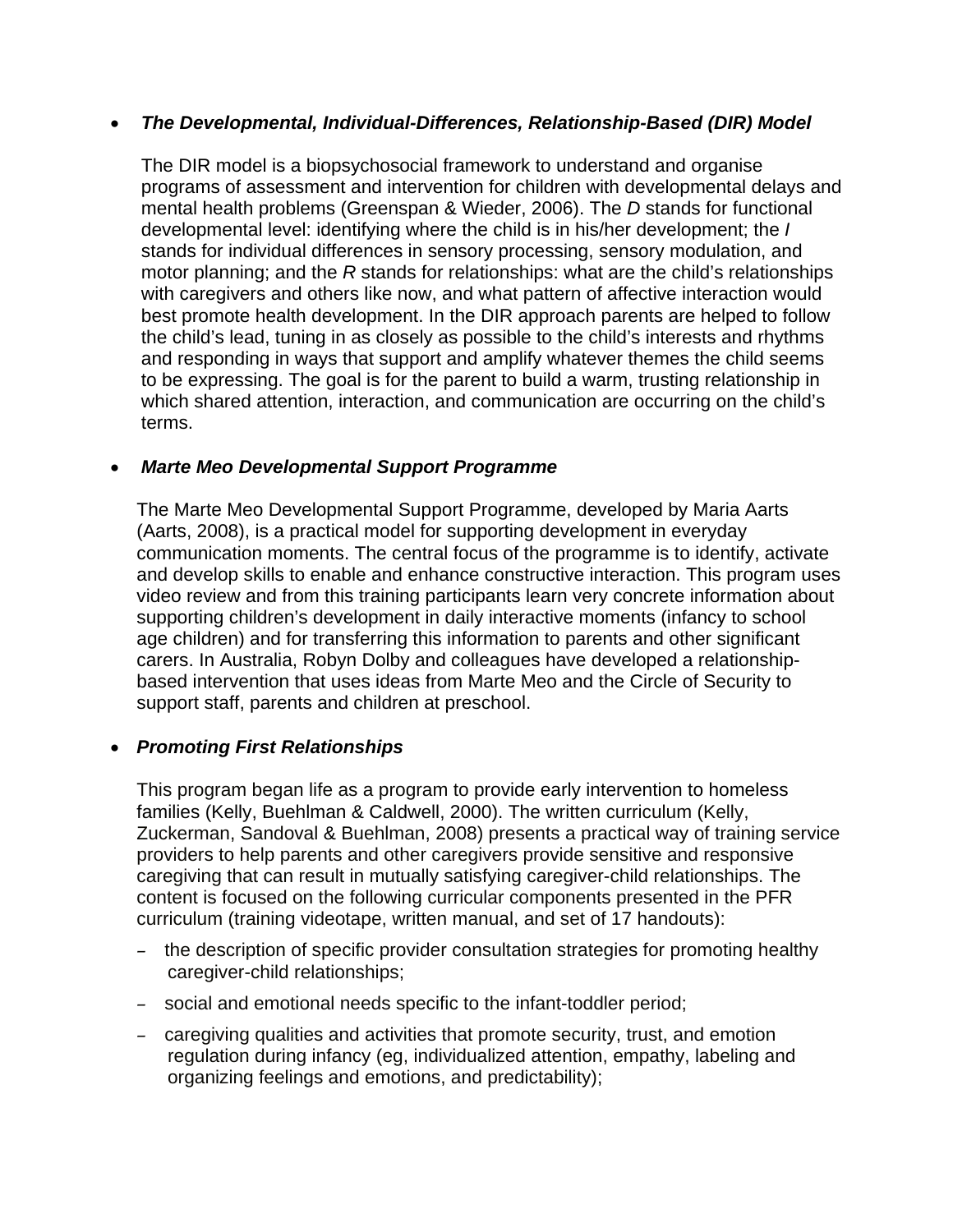- additional caregiving qualities and activities that promote healthy identity formation in the toddler years, including motivation, and social competence (eg, managing feelings of distress, offering rituals and routines, encouraging exploration, independence, and cooperation through appropriate choices, and limits);
- intervening with challenging behaviors (eg, assessing through discussions and observations, identifying young children's feelings and unmet needs, identifying possible causes for challenging behaviors, reframing the behaviors for caregivers, and developing individualized intervention plans); and
- exploring the parent's own sense of self, emotion regulation, and support that influence the caregiving environment.

The training program for service providers includes videotaping the caregiving interactions in the home to allow parents to observe and reflect on their interactions with their children, offering positive and instructive feedback during caregiver-child interactions that builds caregiving competence, and focusing on the deeper emotional feelings and needs of both parents and young children. An important aspect of the curriculum is the detailed description of four types of provider consultation strategies important for promoting sensitive and responsive caregiving:

- joining or establishing emotional connections with parents;
- giving verbal feedback that is contingent, positive, and instructive;
- using videotapes of dyadic interactions to help parents become better observers of their own and their children's interactive strengths; and
- using reflective questions to focus on underlying feelings and needs of parents and young children.

When should these various strategies be used? Some guidance is provided by Landy & Menna (2006) who note that the caregiver's attunement to a full range of a child's affective displays and an acceptance and containment of the child's emotions are central to the development of attachment. However, the parent's ability to do this can be compromised by their own parenting experiences. Much of our parenting and caregiving takes place at a preconscious level of procedural memory, and is therefore intuitive rather than conscious.

'When parents' early experiences of being parented are of sensitive, gentle, and responsive interactions, the parenting they provide tends to be the same. If abuse was experienced, however, parents may have to make a conscious effort and to concentrate intensely in order to avoid repeating the same behavioural patterns. Nevertheless, it has been found that under stress, old patterns may be repeated and buried feelings and sensorimotor reactions can be reactivated. (p. 300)

Landy & Menna describe four levels of parenting which vary according to how conscious or otherwise they are of their parenting practices and what kinds of internalised parenting models they are able to draw upon: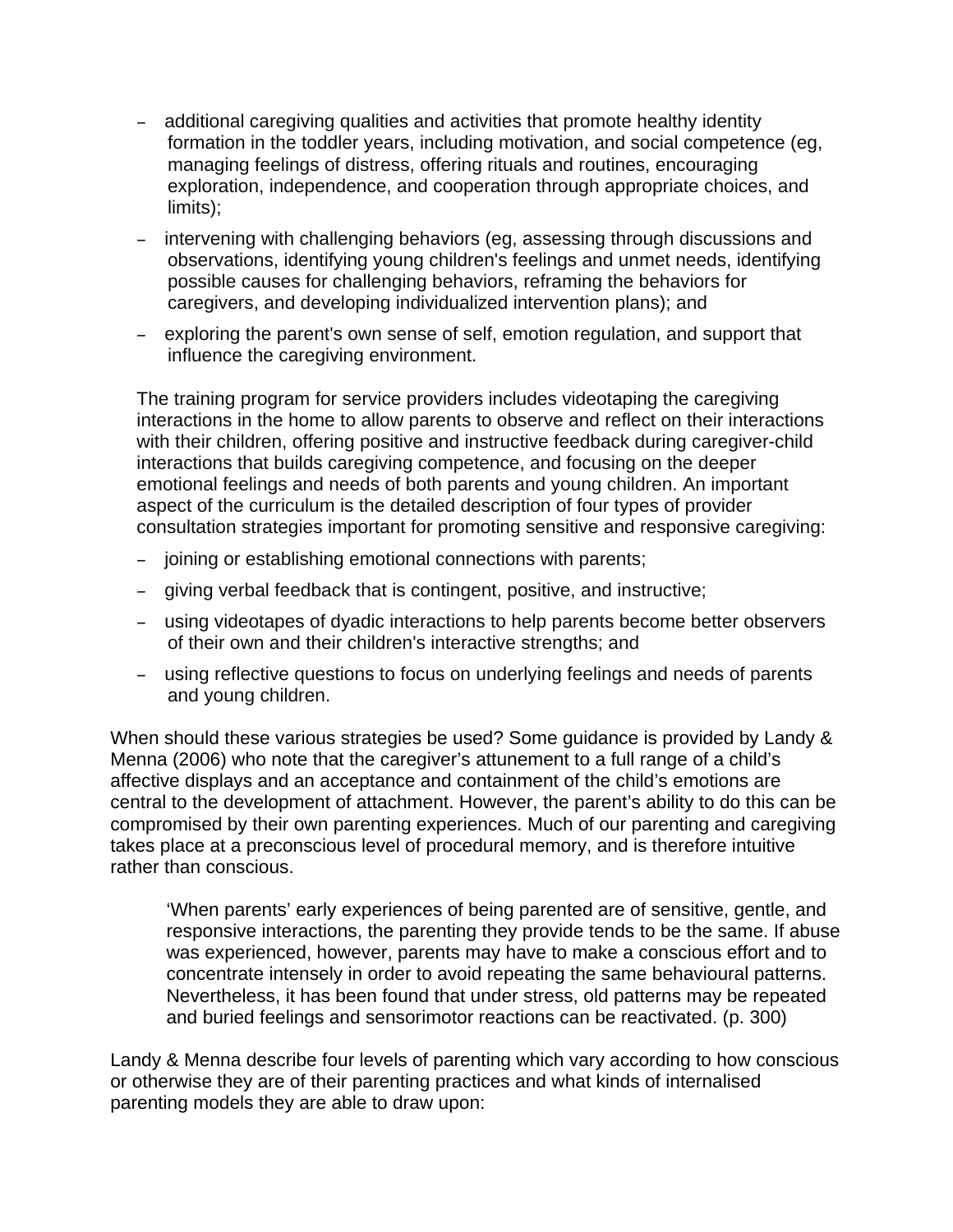- Unconscious / poor parenting: the parents respond negatively to their children in an automatic or unconscious way, particularly when under stress. These parents need strategies to help them regulate themselves and ground them in the present, and to enhance their self-reflectivity and empathy for the child.
- Conscious / poor parenting: the parents are aware that the parenting practices they are using are not helpful for the child and would like to change. They benefit from being provided with developmental guidance at teachable moments, and by programs such as the Circle of Security parenting program.
- Conscious / good parenting: the parents are working hard to change their interactions, and need support, modelling, and affirmation of improvement. Such parents can best be helped by strategies such as interaction coaching that help them understand the unique needs of their child, according to their age and temperament.
- Unconscious / good parenting: the parent is able to parent positively in a more intuitive way, and only needs continuing affirmation and support. Such parents only need continuing affirmation and support that they are doing this well.

#### **Interventions for children with developmental disabilities**

Four approaches that seek to promote parental / caregiver responsiveness with children who have developmental disabilities are described below: the Responsive Teaching approach developed by Gerald Mahoney and colleagues (Mahoney and MacDonald, 2007), the Early Start Denver Model developed by Sally Rogers and colleagues (Vismara, Colombi & Rogers, 2009; Vismara & Rogers, 2008), the Relationship Development Intervention developed by Steven Gutstein (Gutstein, 2001, 2007; Gutstein & Sheely, 2002), and the gentle teaching approach championed by John McGee and colleagues (McGee & Menolascino, 1991; McGee, Menolascino, Hobbs & Menousek, 1987). Of these, the Responsive Teaching approach is the most comprehensive and has the strongest evidence of effectiveness so far.

#### • *Responsive Teaching: Parent-Mediated Developmental Intervention*

Responsive Teaching (Mahoney & MacDonald, 2007) is a comprehensive developmental intervention curriculum designed to be used with children up to six years of age who have, or are at-risk for, developmental and social emotional problems. Responsive Teaching was shaped by child development research findings regarding the impact that responsive interactions have on children. These findings show that responsive interactions are highly effective at promoting children's pivotal developmental behaviours, are also effective at enhancing children's developmental and socio-emotional functioning, but are ineffective at teaching children discrete skills.

As a result, Responsive Teaching has two features that differentiate it from most other intervention approaches.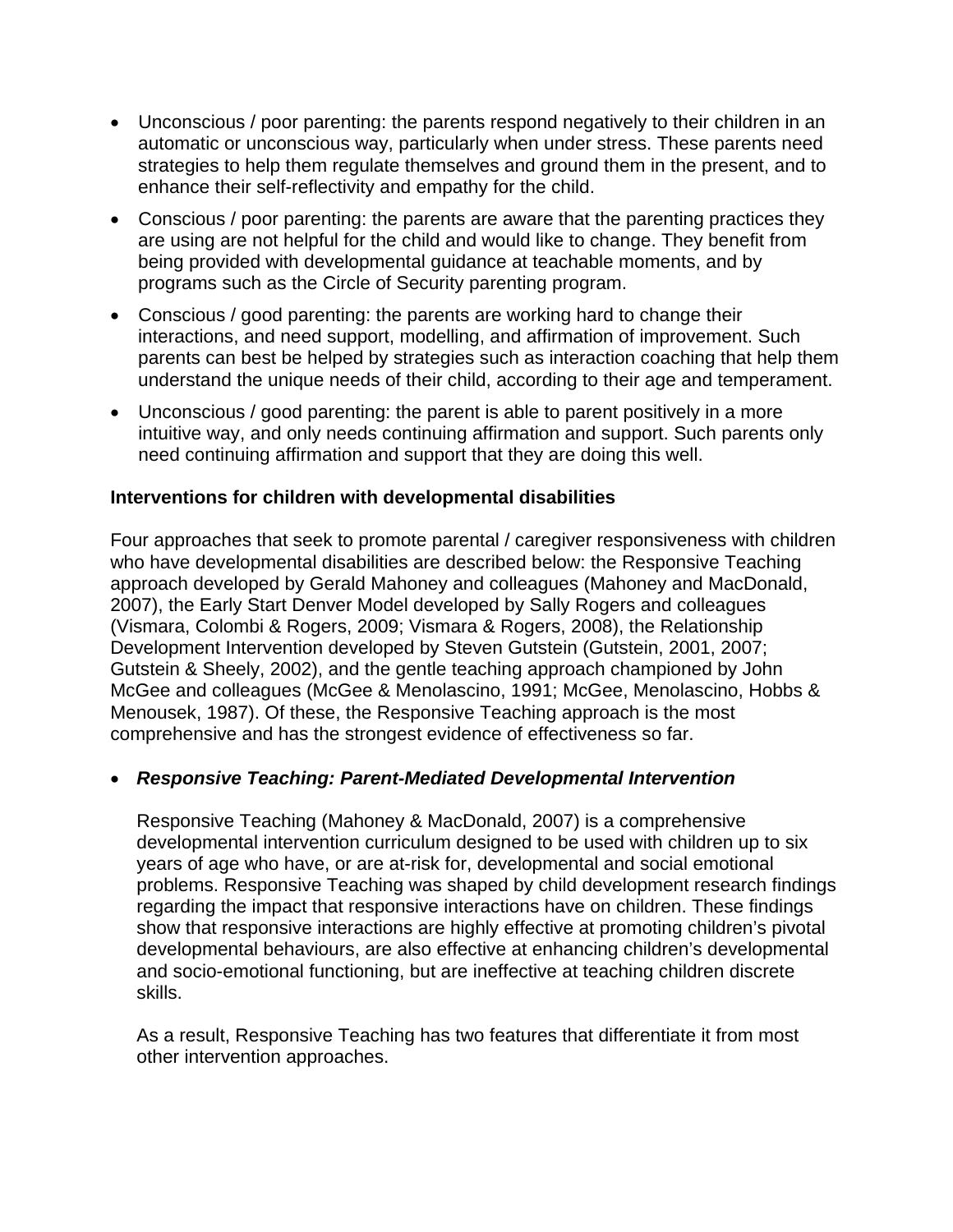- First, the objectives of interventions are the pivotal developmental behaviours that Responsive Interactions promote*.* These are the behaviours children must use while participating in activities to understand, learn and become more proficient in the skills that mark developmental growth*.* These pivotal developmental objectives consist of a relatively small set of behaviours that children employ throughout the early childhood years during their routine activities and interactions.
- Second, Responsive Teaching views adults as playing an indirect but critical role in promoting children's development. Many of the developmental skills children acquire come primarily from their own self-initiated learning. Responsive Teaching strategies contribute to this process by helping children 'learn to learn' as they use these Pivotal Developmental Behaviours in their daily routine interactions. The more often children use these behaviours while interacting with people and objects, the more rapidly they acquire the knowledge and competencies indicative of higher levels of functioning.

Responsive Teaching Strategies are specific strategies parents can use to enhance their children's use of pivotal developmental behaviours. They correspond to the many interactive qualities that are either directly related, or commonly associated with, the characteristics of parental interactive style which research indicates promotes children's learning and social-emotional well being. There are 66 of these strategies altogether, grouped according to the component and dimension of responsive interaction that they promote:

- Reciprocity engagement / turn taking / joint action routines
- Contingency awareness / timing / intent / frequency
- Shared control moderate direction / facilitation
- Affect animation / enjoyment / warmth / acceptance
- Match developmental match / interest match / behavioural style match

What evidence is there for the effectiveness of the relationship-focused approach? The program's developers have conducted a number of studies (Kim & Mahoney, 2005; Mahoney & MacDonald, 2007; Mahoney & Perales, 2003, 2004; Mahoney, Perales, Wiggers & Herman, 2006). For example, Mahoney & Perales (2003) investigated the effectiveness of relationship-focused intervention on the social and emotional well-being of young children with autism spectrum disorders. The intervention took the form of weekly intervention sessions for parents and children for 8 to 14 months, and was successful at encouraging mothers to engage in more responsive interactions with their children. In turn, there were significant improvements in children's social interactions and their social / emotional functioning.

In another study involving the same intervention regime, Mahoney & Perales (2005) compared the effects of relationship-focused early intervention on toddlers and preschool-age children who were classified as having either pervasive developmental disorders or developmental disabilities. This time, the intervention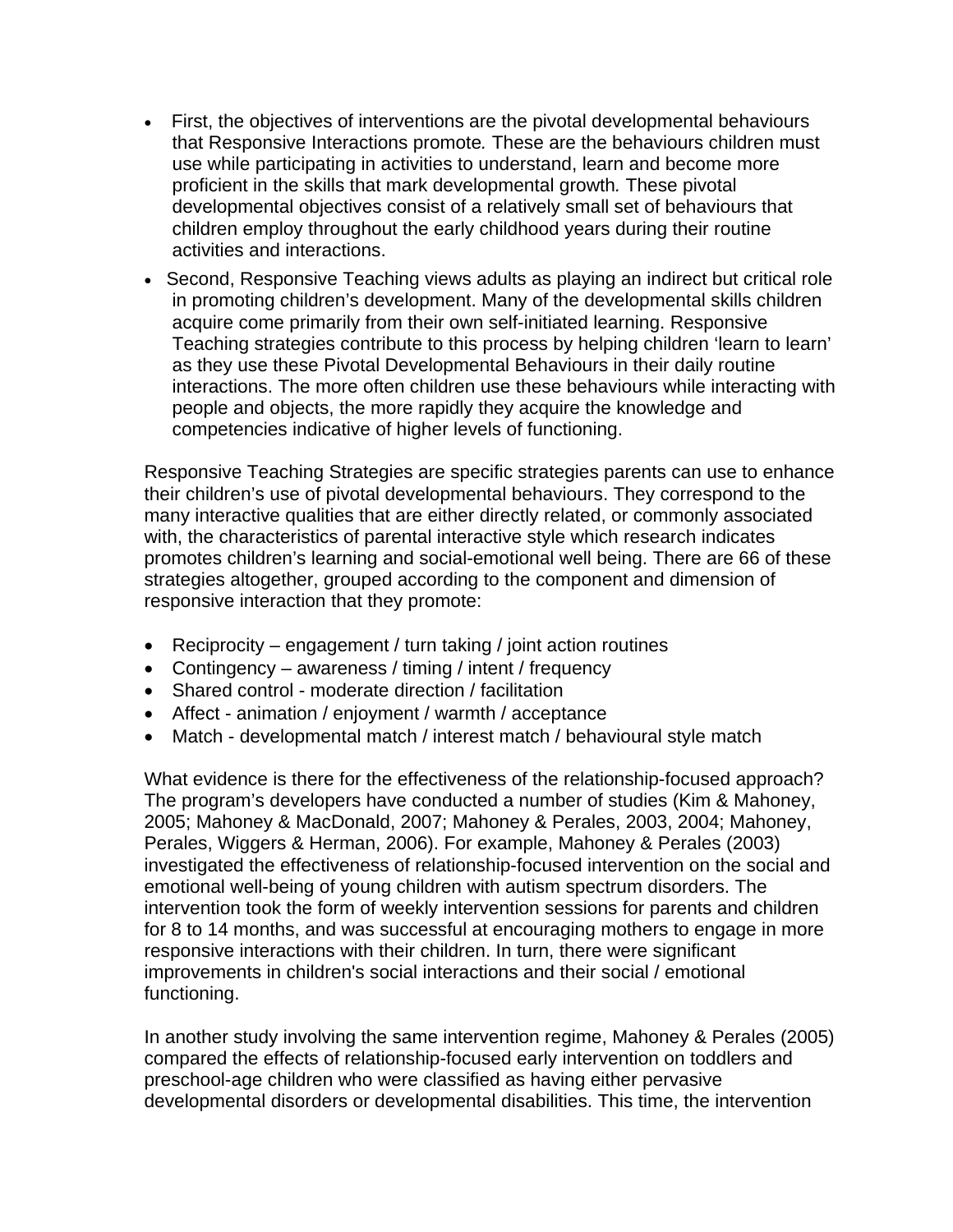was conducted over a 12-month period through weekly individual parent-child sessions, and focused on helping parents use responsive teaching strategies to encourage their children to acquire and use pivotal developmental behaviours that addressed their individualised developmental needs. Before and after comparisons indicated significant increases both in parents' responsiveness and in children's use of pivotal behaviours. Both groups of children made significant improvements in their cognitive, communication, and socio-emotional functioning.

This approach has also been shown to have the same impact on the interactive behaviour of parents from a non-western country. In a study involving a group of Korean mothers and their preschool-aged children with disabilities (Kim & Mahoney, 2005), the Responsive Teaching strategies were introduced to parents during weekly group and individual intervention sessions over a three month period. Assessments of parent-child interactions showed that the intervention was effective in promoting more responsive, affective and focused parental behaviour, and that there was a corresponding increase in the children's interactive behaviours.

# • *The Early Start Denver Model*

The Early Start Denver Model (Vismara, Colombi & Rogers, 2009; Vismara & Rogers, 2008) consists of a 12-week, one-hour-per-week individualized parent–child education program. Parents learn to implement naturalistic therapeutic techniques which fuse developmental- and relationship-based approaches with Applied Behavior Analysis into their ongoing family routines and parent-child play activities. Initial evaluations of this model indicate that parents acquired the strategies by the fifth or sixth session, maintained their skill levels through the rest of the treatment period, and for the 3 months following the end of all treatment. Thus, the treatment led to lasting behavior change, with the parents integrating these interactive skills into their daily lives with their child. Most importantly, their children demonstrated developmental progress in important social communicative behaviors.

#### • *Relationship Development Intervention (RDI)*

Relationship Development Intervention (Gutstein, 2001, 2007; Gutstein & Sheely, 2002) is a parent-based intervention program that gives parents the tools to effectively teach what the programs developer Steven Gutstein calls Dynamic Intelligence skills and motivation to their child in the course of everyday interactions. This approach tries to help children interact positively with other people, even without language. The rationale for this approach is that, when children learn the value and joy of personal relationships, they will find it easier to learn language and social skills. Studies by the program developers of children in clinical settings (Gutstein, 2004; Gutstein, Burgess & Montfort, 2007) suggest that the program is effective in reducing symptoms of autism and improving flexibility in thinking and problem solving, and school placement.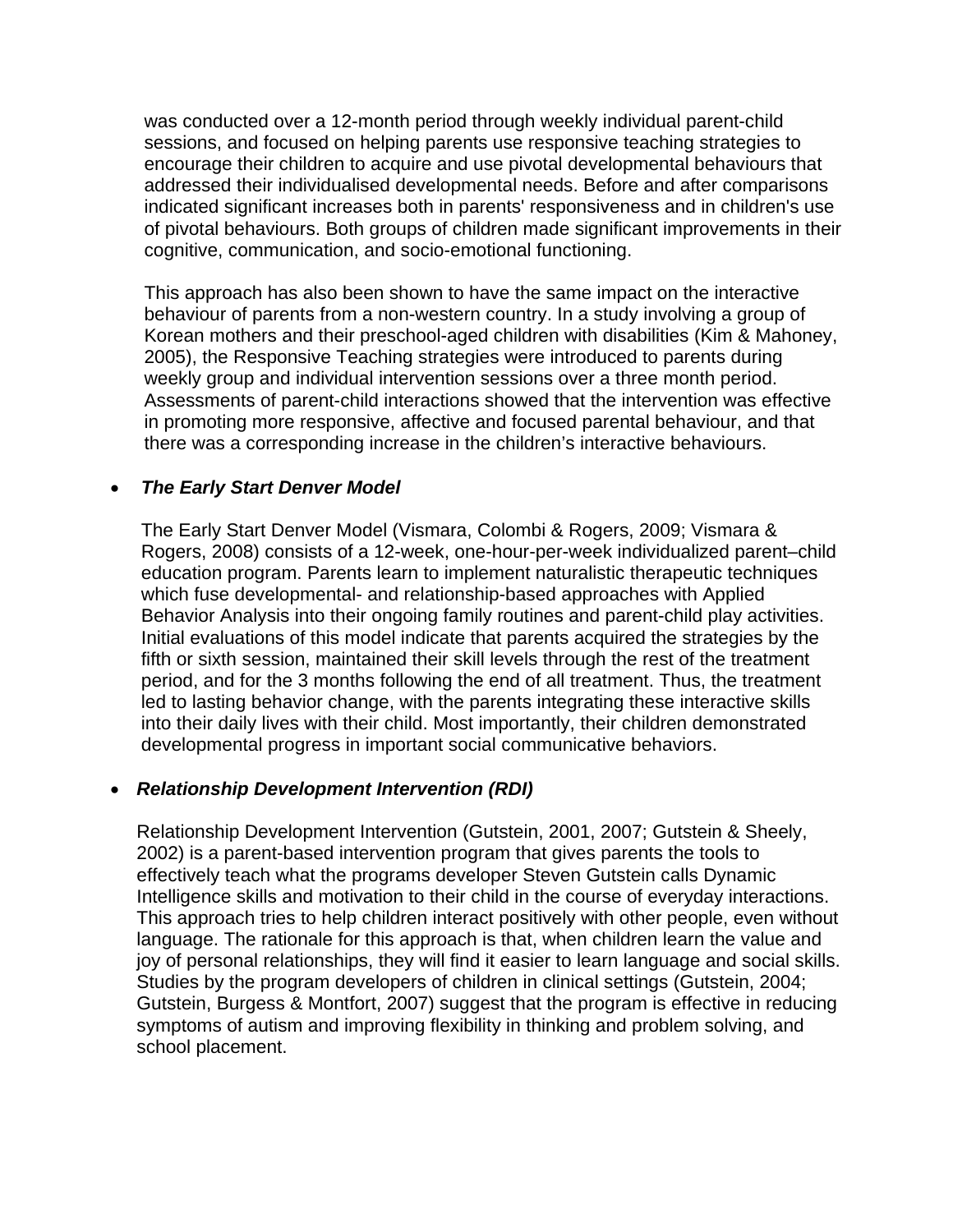#### • *Gentle teaching*

A similar rationale underpins another relationship-based approach to working with people with disabilities, the gentle teaching approach developed by John McGee and colleagues (McGee & Menolascino, 1991; McGee, Menolascino, Hobbs & Menousek, 1987). According to McGee, Menolascino, Hobbs & Menousek (1987), the essence of effective management of problem behaviours in people with intellectual disabilities lies in building a caring relationship and teaching the person the rewards of relationships. They believe it is essential to teach the person that there is value and goodness inherent in human interactions, human presence, and human participation. Based on a psychology of human interdependence (McGee, 1989), the gentle teaching approach has a basic goal of teaching bonding. This involves teaching persons with special needs that our presence signifies safety and security, that our words and contacts (eg. our looks, smiles, touch) are inherently rewarding, and that participation is satisfying. Thus, caregivers set out to teach the value of human engagement, based on three basic feelings: that it is good to be with one another, that it is good to do things with one another, and that it is good to do things for one another.

Another relationship-based approach for working with children with developmental disabilities is the *Developmental, Individual-Differences, Relationship-Based (DIR) model* described earlier. Although originally designed for children who had mental health of general developmental issues, it is readily applicable to work with children who have a variety of developmental disabilities (Greenspan & Weider, 1998, 2006), including autism (Wieder & Greenspan, 2007).

Another of the relationship-based programs described earlier, the *Promoting First Relationships* program (Kelly, Zuckerman, Sandoval & Buehlman, 2003), has been used successfully to improve the relationship-focused skills of personnel serving young children with disabilities and their families (Kelly, Zuckerman & Rosenblatt, 2008) .

Another approach to identifying effective ways of promoting parental sensitivities is to examine the degree to which different intervention practices are associated with variations in parental sensitivity to their children's behavior. Thus, rather than focusing on the effectiveness of individual interventions such as those outlined above, the focus is on identifying practice characteristics that have been found to be effective across many different interventions. Kassow & Dunst (2007) used this approach in reexamining studies reviewed by Bakermans-Klanenburg, Van IJzendoorn & Juffer (2003). They identified the following characteristics of intervention practices most associated with enhanced parental sensitivity:

• First, behavioral interventions that focused specifically on enhancing parental sensitivity to their children's behavior were most effective. Moreover, including other practice elements (support or representation) to parental sensitivity interventions appears to have had little or no value-added benefits. The focus of effective sensitivity interventions included parental awareness of their children's behavior,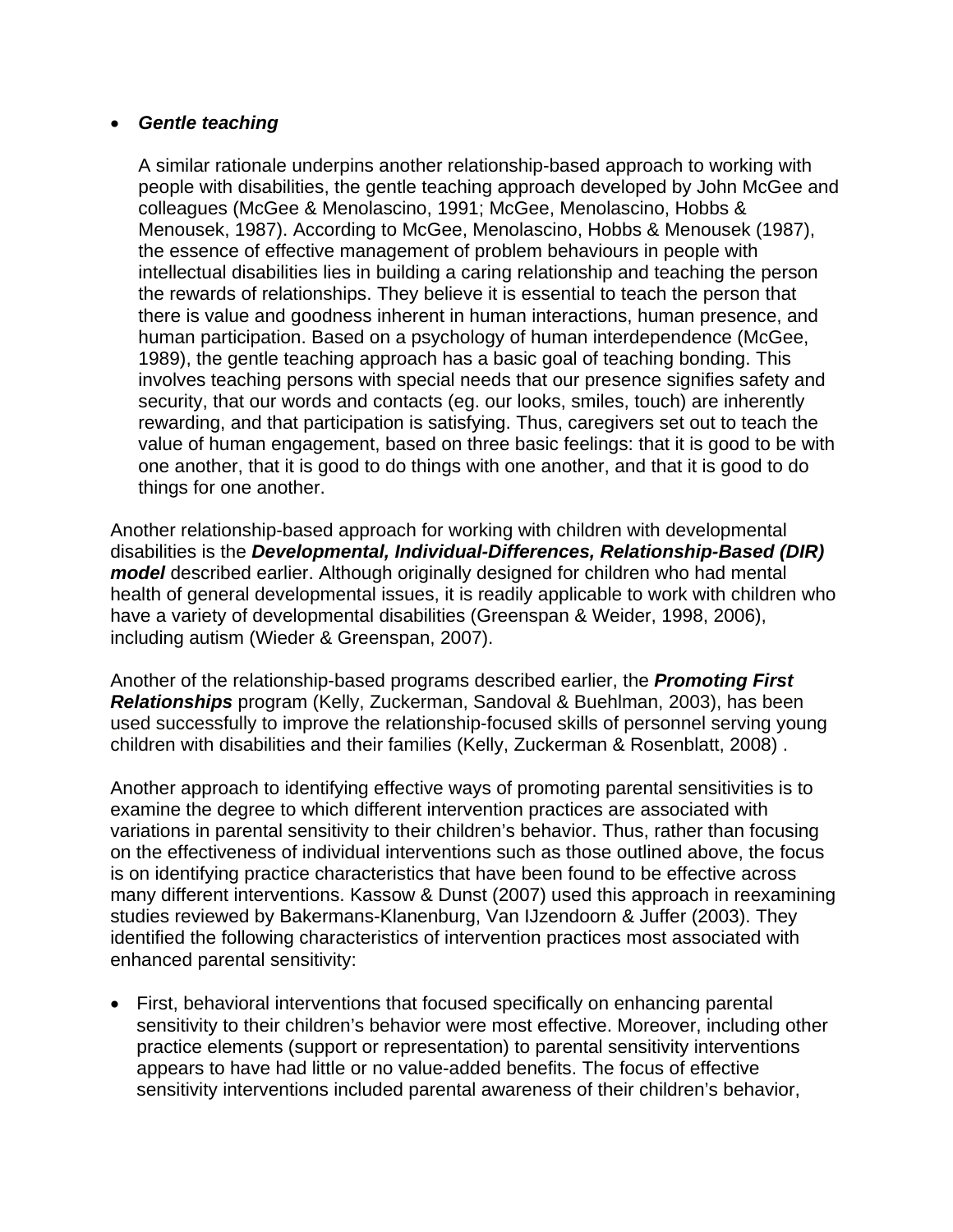accurate interpretation of these behaviors, and responsiveness to the childrens' behavior.

- Second, the effectiveness of the type of intervention differed as a function of number of sessions. Behavioral-based sensitivity interventions that lasted fewer than 16 sessions were most effective: the impact of highly focused behavioral interventions was realized with as few as 8 to 10 sessions or opportunities to learn about and use sensitive parental interactional styles.
- Third, interventions were most effective when they were begun when children were 6 months of age or older, although the interventions were effective when begun at any age. Presumably, children's behaviors were more easily interpreted by parents as their children became more developmentally competent.
- Fourth, using video tapes of the parents interacting with their children as feedback was more effective than not using this type of procedure as a means of influencing parent behavior. Additionally, video tapes modeling sensitivity appeared effective as an intervention as well.
- Fifth, the interventions were effective regardless of whether the interventionists were professionals or non-professionals (laypersons). Interventions that included written information about different aspects of parental sensitivity, video tapes of sensitive parental interactive behaviour, or baby carriers that encouraged close parent/child contact, and interventions that included little or no ongoing guidance by either professionals or non-professionals were also effective, suggesting the importance of informational and material supports as a means for facilitating parental sensitivity.

In this section, we have identified a number of effective or promising programs and some proven strategies for promoting parental / caregiver responsiveness with children who are either at risk or who have developmental disabilities. In the final two sections we will explore the implications of this evidence for early childhood intervention services, and draw some overall conclusions.

# **IMPLICATIONS FOR EARLY CHILDHOOD INTERVENTION SERVICES**

The discussion so far has focussed on promoting parent-child interactions as a key focus of early childhood intervention practice. How does this agenda square with other key elements of early childhood intervention such as family-centred practice (Blue-Banning, Summers, Frankland, Nelson & Beegle, 2004; Dunst, 1997; Moore and Larkin, 2006; Turnbull, Turbiville and Turnbull, 2000) or relationship-based practice (Gilkerson & Ritzler, 2005; Heffron, 2000; Weston, Ivins, Heffron & Sweet, 1997)?

There has been some debate in the early childhood intervention field about this issue. Baird & Peterson (1997) thought there was a potential mismatch between familycentered philosophy and strategies for addressing infant-parent interaction in the early intervention process: for instance, if parents decided against directly focusing on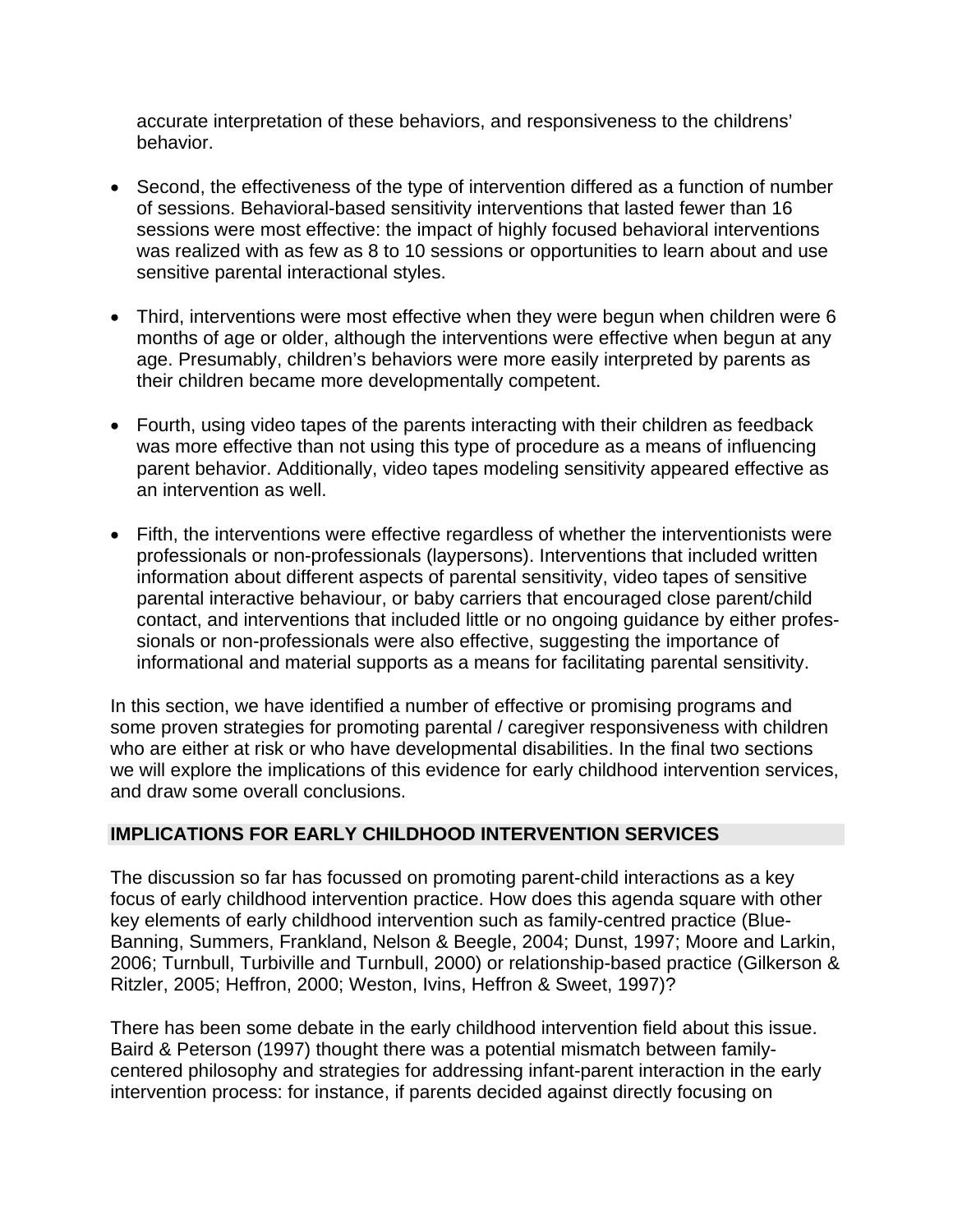interactions with their child as a means of promoting the child's development, the familycentred approach could be interpreted as requiring that the parents' preferences be respected and the intervention would therefore be less effective. Mahoney & Wheeden (1997) argued that this misrepresented family-centered philosophy, the central purpose of which is to support and enhance the effectiveness of parents as caregivers and primary influences on their children's development. However, in a later article, Mahoney, Kaiser, Girolametto, MacDonald, Robinson, Safford & Spiker (1999) suggested that the emergence of family-centered care and family support as core features of early intervention may have been one of the factors contributing to a relative decline in a focus on providing parents with specific knowledge and childrearing skills to promote the development and competence of their children. This critique provoked a counter-critique from Dunst (1999) who maintained that there was no incompatibility between working in a family-centred way and focusing on helping parents develop their parenting skills.

The way to resolve this debate is to be clear that family-centred practice and relationship-based practice both describe the *way* that services are delivered, whereas parent-child interaction therapies and approaches are part of *what* is delivered. Both are essential: the *manner* in which services are delivered is as important as the *content* of what is delivered. The ability of service providers to share their professional knowledge and skills effectively is intimately linked with how effective they are in engaging with parents. The relationships that service providers build with parents – based on respect, engagement / attunement, and partnership – are the *medium* through which services are delivered, and the quality of those relationships – how empathic, responsive and empowering they are – makes a significant difference to how effective the services are in promoting parental skills and parent-child relationships. Thus, early intervention services are most effective when they make full use of the cascade of parallel processes (Moore, 2007).

On their own, family-centred and relationship-based practices do not directly affect child development and functioning, but do have an important indirect role: they create the conditions under which professionals can help parents build positive relationships with their children and develop the skills to meet their child's developmental needs. However, just as family-centred and relationship-based practices are insufficient on their own, so too are the technical knowledge and skills of professionals (such as the relationshippromoting programs and strategies reviewed in this paper). Knowledge and skill on their own count for little if the professional lacks the capacity to build the kind of relationship with parents that enables the effective sharing of that knowledge and skill.

What this implies is that early childhood interventionists need well-developed skills in engaging and building partnerships with parents, as well as knowledge of the strategies and programs to help families build positive relationships with their children and promote their children's development. In addition, if interventionists are to help parents become attuned to and respond appropriately to their children, then interventionists also need skills to engage and respond to these children. For early childhood intervention professionals, the challenge is knowing how to engage children with different disabilities in mutually pleasurable interactions, how to build on these to promote children's learning and development, and how to share this knowledge effectively with parents.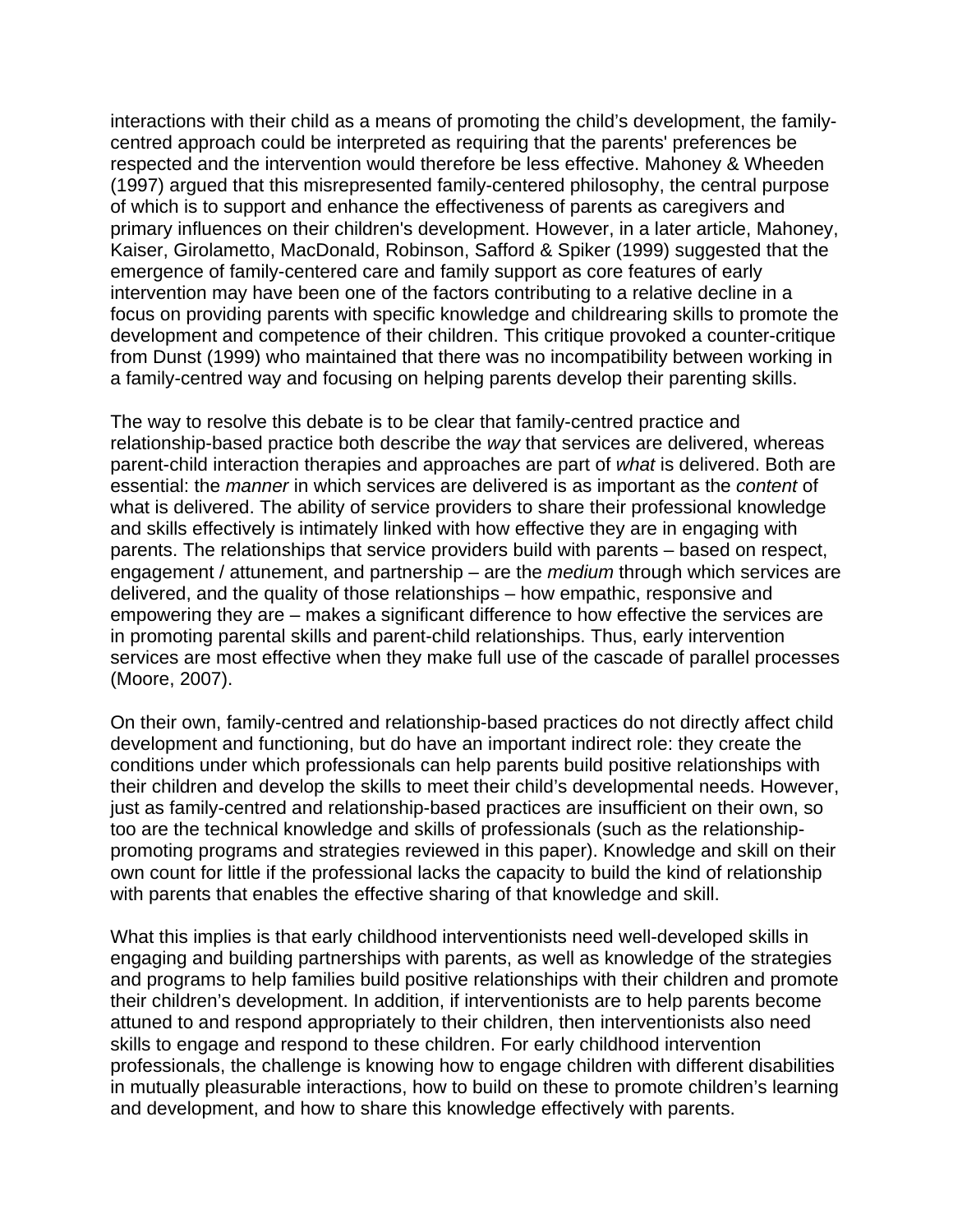This emphasis on the importance of relationships may also cause us to rethink some of the strategies and interventions that seek to teach children functional skills but do not place any particular emphasis on building a relationship. It should also make us wary of accepting evidence from studies that did not measure the quality of relationships between those delivering and receiving the intervention

#### **CONCLUSIONS**

This paper has summarised evidence that the nature and quality of their key relationships are critical for children's development, and that this is just as true for children with disabilities as it is for those without. We have seen that key features of these relationships – particularly attunement / engagement and responsiveness – are especially important for early childhood development and the establishment of secure attachment. We have also seen that the reason these relationship features are so powerful is that utilise high-speed neurological pathways that operate below the level of consciousness and that effectively synchronise the right brains of adult caregivers with those of their infants.

We need to recognise that some children with disabilities behave and function in ways that make it difficult for parents and caregivers to develop mutually enjoyable reciprocal relationships. Nevertheless, there is no evidence to suggest that positive relationships with caregivers are any less important for such children, and we should assume therefore that all children with disabilities are able to and would benefit from developing meaningful relationships with others.

The implication of this evidence is that supporting parents and caregivers in developing positive and responsive relationships with children with developmental disabilities from as early an age as possible should be a major focus of early childhood intervention services. All those involved in working with young children with disabilities – parents, caregivers, early childhood interventionists – should seek to establish relationships with these children that reflect the key qualities of effective relationships. It is the combined effect of such relationships that will ensure the effectiveness of interventions.

To achieve this, early childhood interventionists need well-developed skills in engaging and building partnerships with parents, as well as knowledge of the strategies and programs to help families build positive relationships with their children and promote their children's development. In addition, interventionists also need skills to engage and respond to these children, and how to build on these to promote children's learning and development.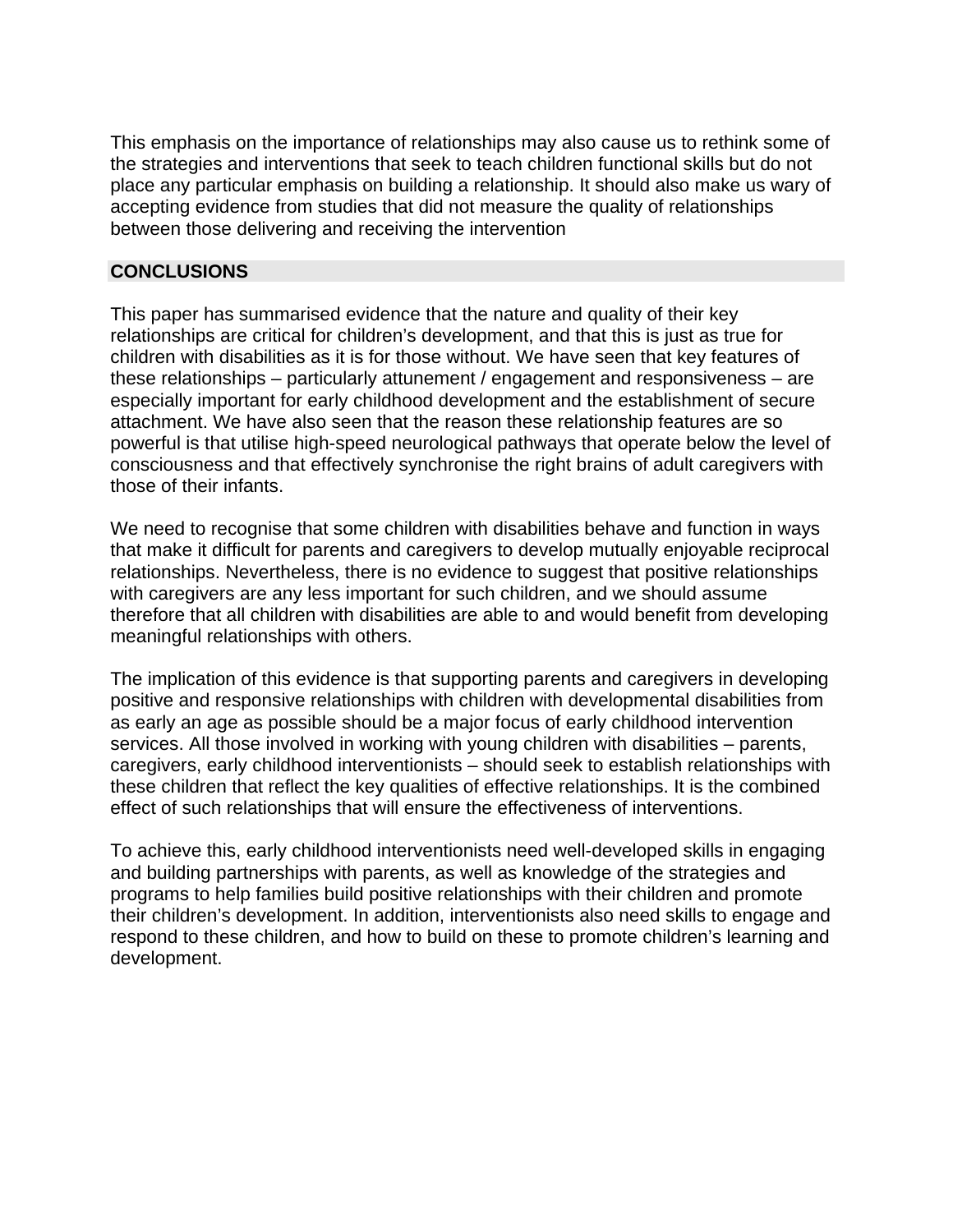#### **REFERENCES**

- Appleyard, K. & Berlin, L.J. (2007). **Supporting Healthy Relationships Between Young Children and Their Parents: Lessons from Attachment Theory and Research.** Durham, North Carolina: Centre for Child and Family Policy, Duke University.
- Aarts, M. (2008). **Marte Meo Basic Manual (Revised Edition).** Eindhoven, The Netherlands: Aarts Productions no. 1.
- Bakermans-Kranenburg, M.J., van IJzendoorn, M.H. & Juffer, M. (2003). Less is more: meta-analyses of sensitivity and attachment interventions in early childhood. **Psychological Bulletin, 129,** 195–215.
- Baird, S. & Peterson J. (1997). Seeking a comfortable fit between family-centred philosophy and infant-parent interaction in early intervention: Time for a paradigm shift? **Topics in Early Childhood Special Education, 17** (2), 139-164.
- Biringen, Z. (2000). Emotional availability: Conceptualization and research findings. **American Journal of Orthopsychiatry, 70** (1), 104–114
- Biringen, Z., Fidler, D.J., Barrett, K.C. & Kubicek, L. (2005). Applying the emotional availability scales to children with disabilities. **Infant Mental Health Journal, 26** (4), 369–391.
- Biringen, Z. & Robinson, J. (1991). Emotional availability in mother–child interactions: A reconceptualization for research. **American Journal of Orthopsychiatry, 61**, 258–271.
- Blue-Banning, M., Summers, J.A., Frankland, H.C., Nelson, L.L. & Beegle, G. (2004). Dimensions of family and professional partnerships: constructive guidelines for collaboration. **Exceptional Children, 70** (2), 167-184.

Buchanan, M. (2009). Science: Secret signals. **Nature, 457**, 528-530.

- Butterfield, P.McA., Martin, C.A. & Prairie, A.P. (2004a). **Emotional Connections: How Relationships Guide Early Learning**. Washington, DC: Zero to Three Press.
- Butterfield, P.McA., Martin, C.A. & Prairie, A.P. (2004b). **Emotional Connections: How Relationships Guide Early Learning (Instructor's Manual)**. Washington, DC: Zero to Three Press.
- Carlson, E.A., Sroufe, S.A. & Egeland, B. (2004). The construction of experience: A longitudinal study of representation and behaviour. **Child Development, 75** (1), 66-83.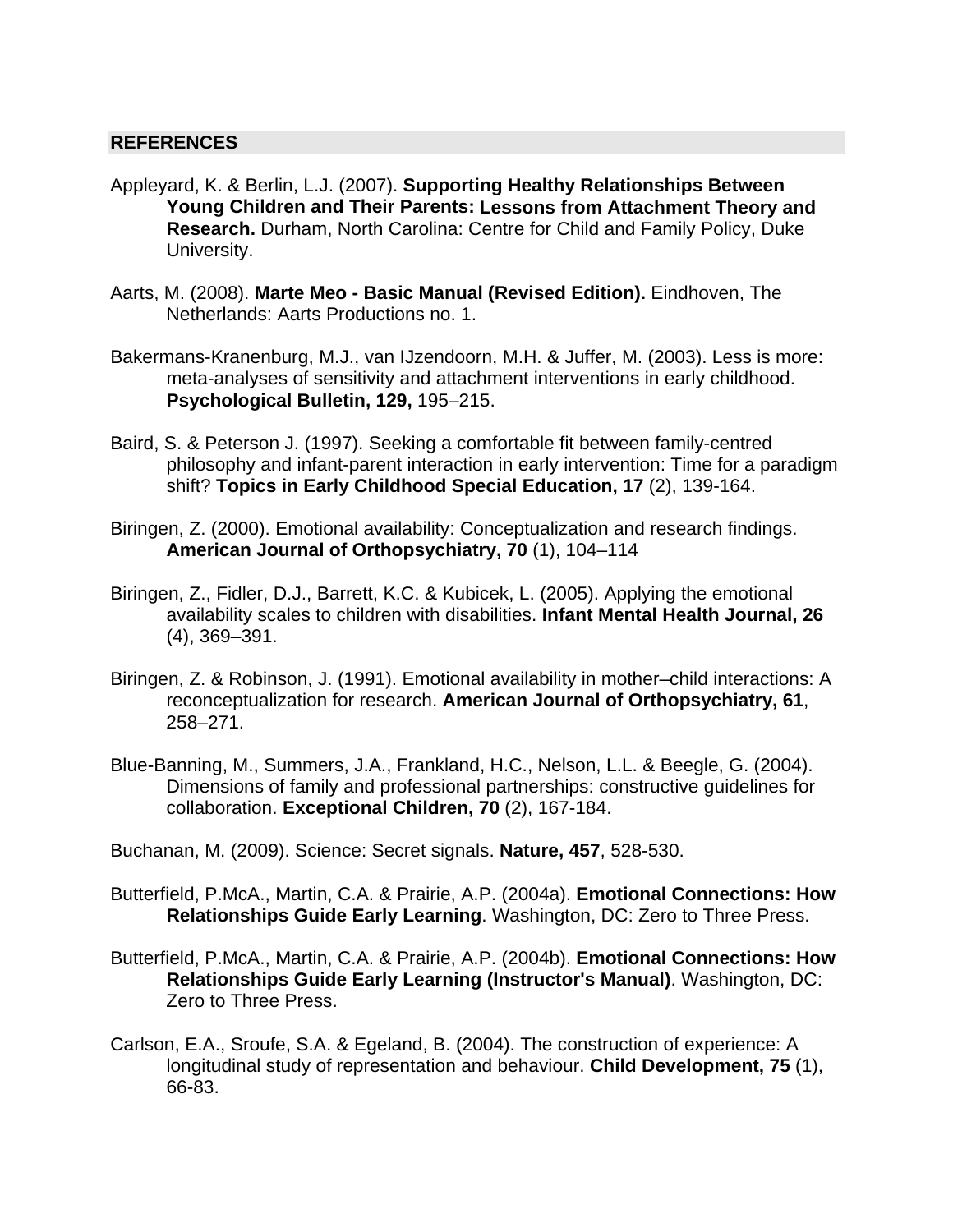- Cook, R.E. & Sparks, S.N. (2008). **The Art and Practice of Home Visiting: Early Intervention for Children with Special Needs and Their Families.** Baltimore, Maryland: Paul H. Brookes.
- Cooper, G., Hoffman, K., Powell, B., & Marvin, R. (2005). The Circle of Security intervention: Differential diagnosis and differential treatment. In L. J. Berlin, Y. Ziv, L. M. Amaya-Jackson & M. T. Greenberg (Eds.), **Enhancing early attachments: Theory, research, intervention, and policy.** New York: Guilford Press.
- Cozolino, L.J. (2002). **The Neuroscience of Psychotherapy: Building and Rebuilding the Human Brain.** New York: W.W. Norton.
- Cozolino, L. (2006). **The Neuroscience of Human Relationships: Attachment and the Developing Social Brain.** New York: W.W. Norton.
- Dissanayake, C. (2004). Change in behavioural symptoms in children with highfunctioning autism and Asperger Syndrome: Evidence for one disorder? **Australian Journal of Early Childhood, 29** (3), 48-57.
- Dissanayake, C. & Crossley, S. A. (1996). Proximity and sociable behaviours in autism: Evidence for attachment*?* **Journal of Child Psychology and Psychiatry, 37**, 149-156.
- Dissanayake, C. & Crossley, S. A. (1997). Autistic children's responses to separation and reunion with their mothers. **Journal of Autism and Developmental Disorders***,* **27**, 295-312.
- Dissanayake, C., & Sigman, M. (2001). Attachment and emotional responsiveness in children with autism. Glidden, L.M. (Ed). **International Review of Research in Mental Retardation (Vol. 23): Autism.** San Diego, California: Academic Press.
- Dolby, R. (2007). **The Circle of Security: Roadmap to building supportive relationships.** Canberra, ACT: Early Childhood Australia.
- Dunst, C.J. (1997). Conceptual and empirical foundations of family-centered practice. In R. Illback, C. Cobb and H. Joseph (Eds.), **Integrated Services for Children and Families: Opportunities for Psychological Practice.** Washington, D.C.: American Psychological Association.
- Dunst, C.J. (1999). Placing parent education in conceptual and empirical context. **Topics in Early Childhood Special Education, 19** (3), 141-147.
- Dunst, C.J. (2007). **Social-Emotional Consequences of Response-Contingent Learning Opportunities.** Winterberry Research Syntheses, 1 (16). Asheville, North Carolina: Winterberry Press.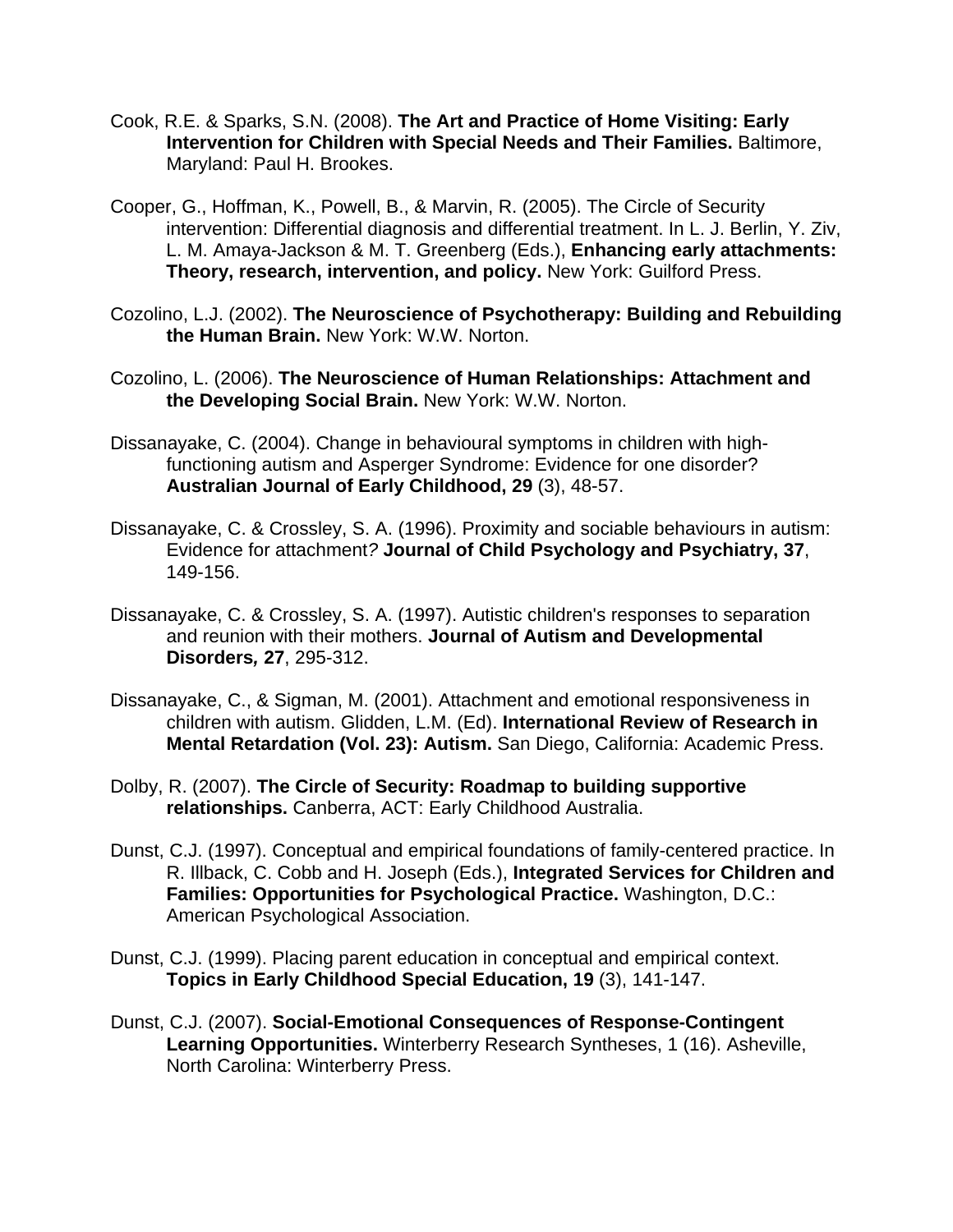- Dunst, C.J. & Kassow, D.Z. (2007). **Characteristics of Interventions Promoting Parental Sensitivity to Child Behavior.** Winterberry Research Syntheses, 1 (23). Asheville, North Carolina: Winterberry Press.
- Gerhardt, S. (2004). **Why Love Matters: How Affection Shapes a Baby's Brain.** London, UK: Brunner-Routledge.
- Gilkerson, L. & Ritzler, T.T. (2005). The role of reflective process in infusing relationshipbased practice into an early intervention system. In K.M. Finello (Ed.). **The Handbook of Training and Practice in Infant and Preschool Mental Health.** New York: Jossey-Bass.
- Girolametto, L. & Weitzman, E. (2006). It Takes Two to Talk The Hanen Program for Parents: Early language intervention through caregiver training. In R. McCauley and M. Fey (Eds.). **Treatment of Language Disorders in Children.** Baltimore, Maryland: Paul h. Brookes.
- Goleman, D. (2006). **Social Intelligence: The Hidden Impact of Relationships,** New York: Random House.
- Gowen, J.W. & Nebrig, J.B. (2001). **Enhancing Early Emotional Development: Guiding Parents of Young Children.** Baltimore, Maryland: Paul H. Brookes
- Greenberg, M.T. & Marvin, R.S. (1979). Attachment patterns in profoundly deaf preschool children. **Merrill-Palmer Quarterly, 25** (4), 265-279.
- Greenspan, S. & Wieder, S. (1998). **The Child with Special Needs: Encouraging Intellectual and Emotional Growth.** Reading, Massachusetts: Perseus Books.
- Greenspan, S. & Wieder, S. (2006). **Infant and Early Childhood Mental Health: A Comprehensive, Developmental Approach to Assessment and Intervention.** Arlington, Virginia: American Psychiatric Publishing.
- Gutstein, S.E. (2001). **Autism / Aspergers: Solving the Relationship Puzzle.** Future Horizons Press: Arlington, Texas.
- Gutstein, S.E. (2007). **The Relationship Development Intervention (RDI®) Program and Education.** Houston, Texas: Connections Centre Publishing.
- Gutstein, S.E. & Sheely, R. (2002). **Relationship Development Intervention Activities for Young Children.** Jessica Kingsley Publications: London.
- Gutstein, S. (2004). The effectiveness of Relationship Development Intervention in remediating core deficits of autism-spectrum children. **Journal of Developmental & Behavioral Pediatrics, 25** (5), 375, October 2004.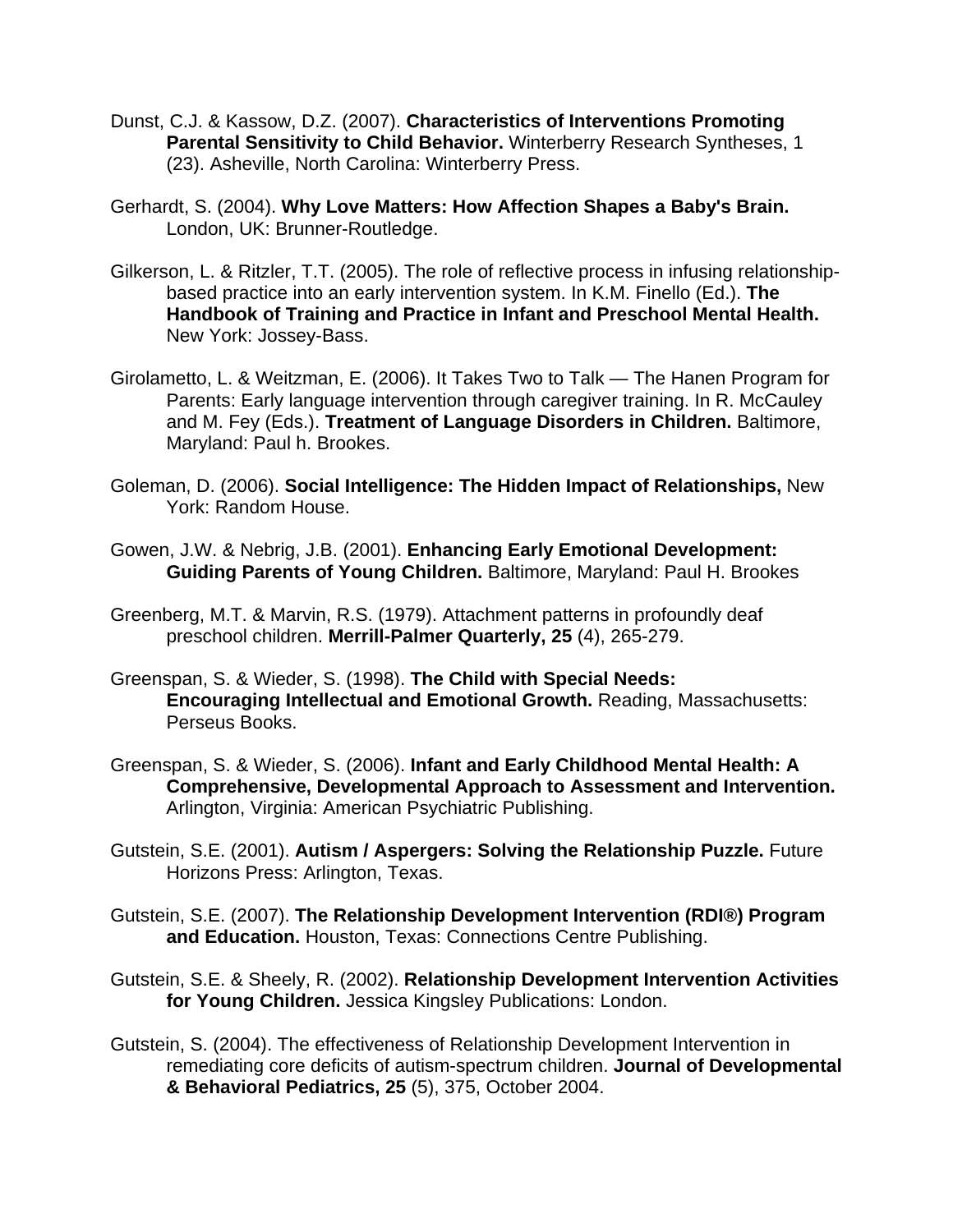- Gutstein, S., Burgess, A. & Montfort, K. (2007). Evaluation of the Relationship Development Intervention Program. **Autism, 11** (5), 397-412.
- Heffron, M.C. (2000). Clarifying concepts of infant mental health promotion, relationship-based preventative intervention, and treatment. **Infants and Young Children, 12**(4), 14-21.
- Hoffman, K.T., Marvin, R.S. Cooper, G. & Powell, B. (2006). Changing toddlers' and preschoolers' attachment classifications: The Circle of Security intervention. **Journal of Consulting and Clinical Psychology, 74 (**6), 017-1026.
- Howe, D. (2006). Disabled children, parent–child interaction and attachment. **Child & Family Social Work, 11** (2), 95-106.
- Kassow, D.Z. & Dunst, C.J. (2007a). **Relationship Between Parent Contingent-Responsiveness and Attachment Outcomes.** Winterberry Research Syntheses, 1 (1). Asheville, North Carolina: Winterberry Press.
- Kassow, D.Z. & Dunst, C.J. (2007b). **Characteristics of Parental Sensitivity Related to Secure Infant Attachment.** Winterberry Research Syntheses, 1 (12). Asheville, North Carolina: Winterberry Press.
- Kelly, J.F. & Barnard, K.E. (2000). Assessment of parent-child interaction: implications for early intervention. In J.P. Shonkoff amd S.J. Meisels (Eds.). **Handbook of Early Childhood Intervention**. New York: Cambridge University Press.
- Kelly, J.F., Zuckerman, T.G. & Rosenblatt, S. (2008). Promoting first relationships: A relationship-focused early intervention approach. **Infants & Young Children, 21** (4), 285-295.
- Kelly, J. F., Zuckerman, T. G., Sandoval, D. & Buehlman, K. (2008). **Promoting First Relationships: A Program for Service Providers to Help Parents and Other Caregivers Nurture Young Children's Social and Emotional Development (2nd Ed.).** Seattle, Washington: NCAST-AVENUW Publications.
- Kim, J.M. & Mahoney, G. (2005). The effects of relationship focused intervention on Korean parents and their young children with disabilities. **Research in Developmental Disabilities, 26** (2), 101-201.
- Koester, L.S. (1994). Early interactions and the socio-emotional development of deaf infants. **Early Development and Parenting, 3** (1), 51-60
- Koester, L. S. & MacTurk, R. H. (1991). Precursors of attachment relationships in deaf and hearing infants. Poster presented at International Society for the Study of Behavioural Development, Minneapolis, Minnesota.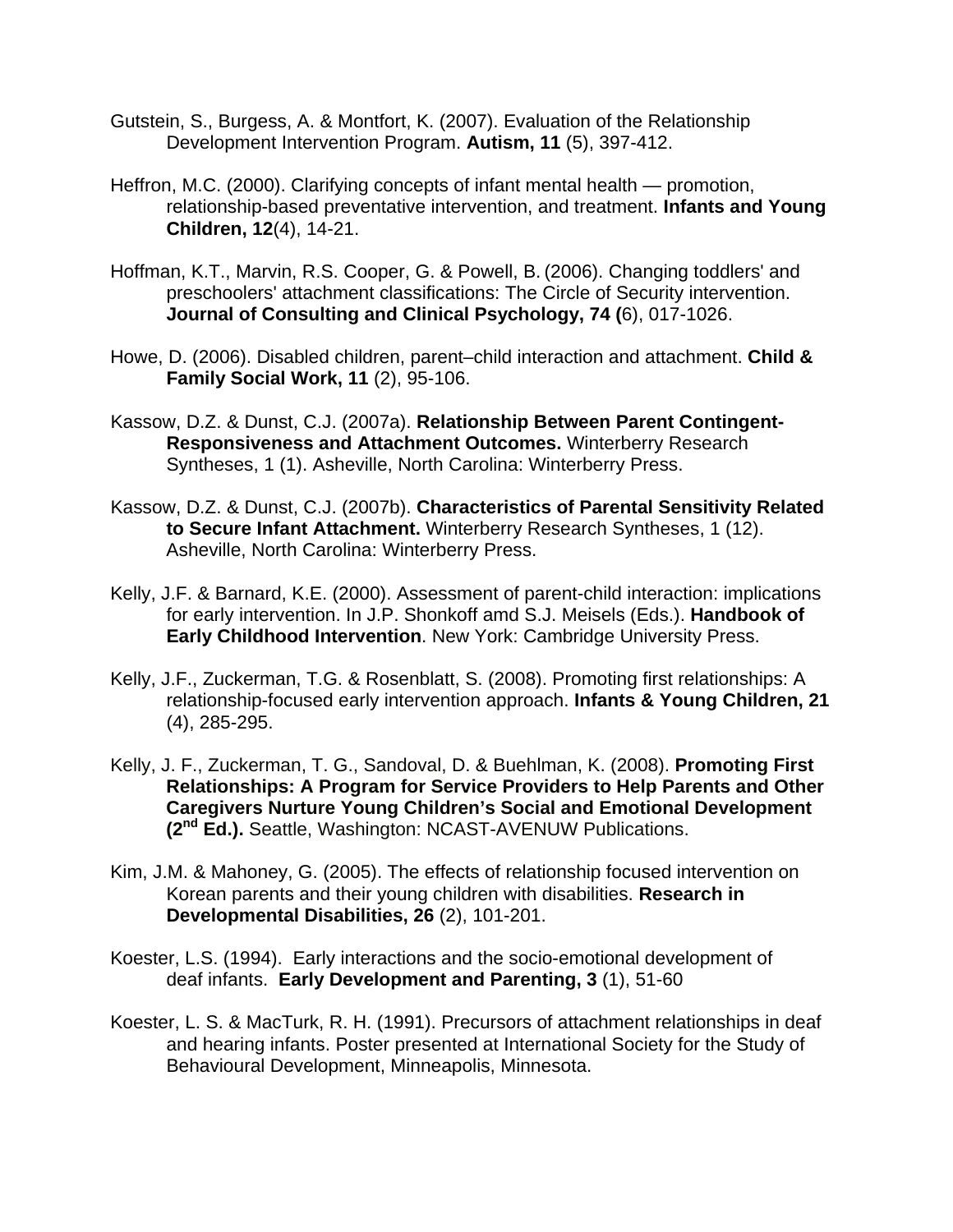- Koester, L.S., Papousek, H. & Smith-Gray, S. (2000). Intuitive parenting, communication, and interaction with deaf infants. In P.E. Spencer, C.J. Erting & M. Marschark, M. (Eds.). **The Deaf Child in the Family and at School. Essays in Honor of Kathryn P. Meadow-Orlans.** Mahwah, New Jersey: Lawrence Erlbaum.
- Koren-Karie, N., Oppenheim, D., Dolev, S., Sher, E. & Etzion-Carasso, E. (2002). Mothers' insightfulness regarding their infants' internal experience: Relations with maternal sensitivity and infant attachment. **Developmental Psychology, 38** (4), 534-542.
- Koren-Karie, N. & Oppenheim, D. (1997). **Insightfulness Procedure administration and coding manual.** Unpublished manual. Haifa, Israel: University of Haifa.
- Landy, S. & Menna, R. (2006). **Early Intervention with Multi-Risk Families: An Integrative Approach.** Baltimore, Maryland: Paul H. Brookes.
- Landry, S.H., Smith, K.E., Miller-Loncar, C.L. & Swank, P.R. (1998). The relation of change in maternal interactive styles to the developing social competence of fullterm and preterm children. **Child Development, 69** (1):105–123.
- Landry, S.H., Smith, K.E. & Swank, P.R. (2003). The importance of parenting during early childhood for school-age development. **Developmental Neuropsychology, 24** (2-3), 559-591.
- Landry, S.H., Smith, K.E. & Swank, P.R. (2006). Responsive parenting: establishing early foundations for social, communication, and independent problem-solving skills. **Developmental Psychology, 42** (4), 627–642.
- Landry, S.H., Smith, K.E., Swank, P.R., Assel, M.A. & Vellet, S. (2001). Does early responsive parenting have a special importance for children's development or is consistency across early childhood necessary? **Developmental Psychology, 37** (3), 387–403.
- Lederberg, A.R. & Everhart, V.S. (1998). Communication between deaf children and their hearing mothers: The role of language, gesture, and vocalisations. **Journal of Speech, Language and Hearing research, 41** (4), 887-899
- Lederberg, A. R. & Mobley, C.E. (1990). The effect of hearing impairment on the quality of attachment and mother-toddler interaction. **Child Development, 61** (5), 1596- 2604.
- Lederberg, A.R. & Prezbindowski, A.K. (2000). Impact of child deafness on mothertoddler interaction: strengths and weaknesses. In P.E. Spencer, C.J. Erting & M. Marschark, M. (Eds.). **The Deaf Child in the Family and at School. Essays in Honor of Kathryn P. Meadow-Orlans.** Mahwah, New Jersey: Lawrence Erlbaum.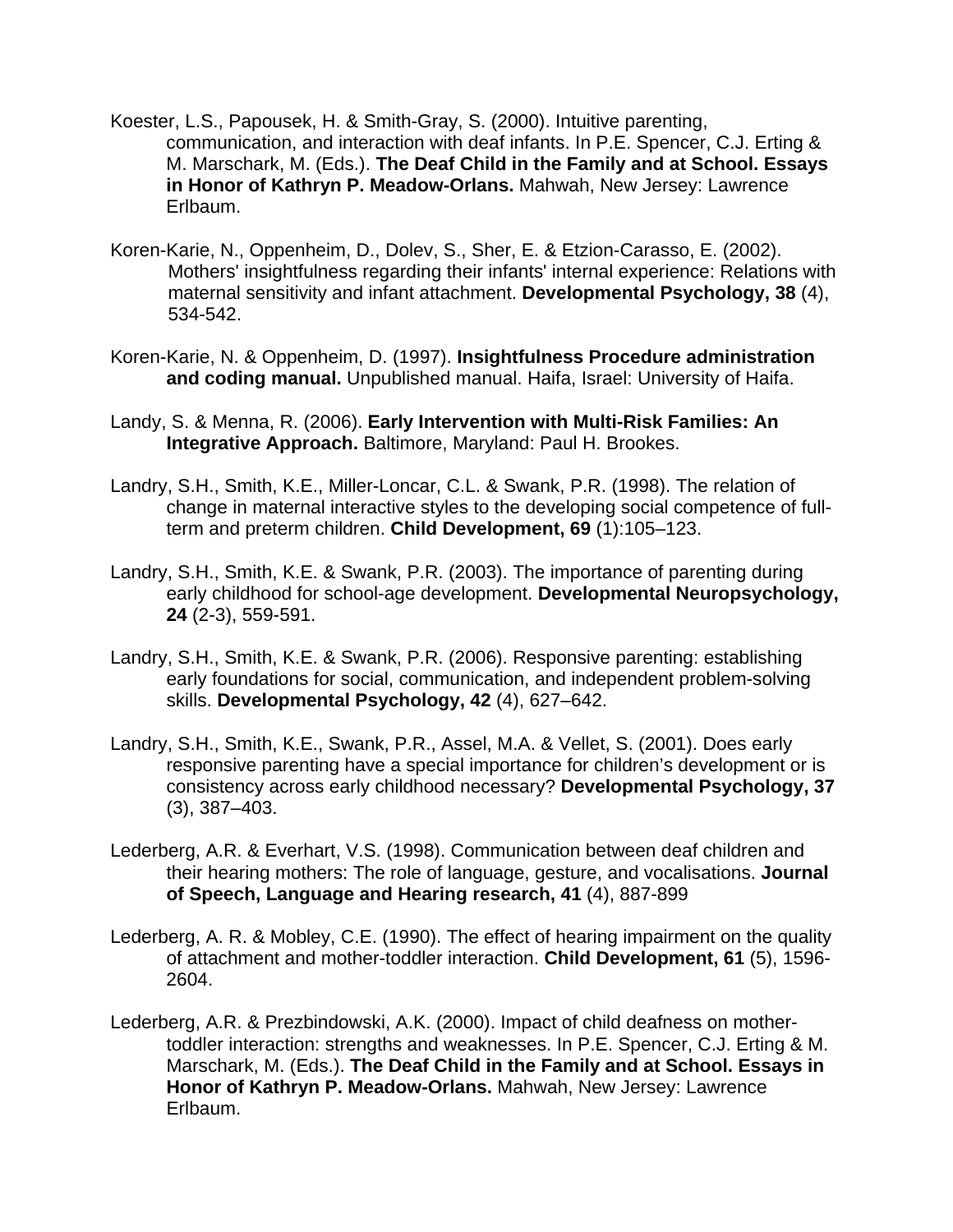- McCollum, J. & Hemmeter, M.L. (1996). Parent-child interaction intervention when children have disabilities. In M.J. Guralnick (Ed.), **The Effectiveness of Early Intervention.** Baltimore, Maryland: Paul H. Brookes.
- McDonough, S.C. (2000). Interaction guidance: An approach for difficult-to-engage families. In C.H. Zeanah (Ed.). **Handbook of Infant Mental Health (2nd Ed.).** New York: The Guilford Press.
- McGee, J. J. (1989). **Being Together: Toward a Psychology of Human Interdependence.** Omaha, Nebraska: Creighton University.
- McGee, J. J. & Menolascino, F. J. (1991). **Beyond Gentle Teaching: A Non-aversive Approach to Helping Those in Need.** New York: Plenum.
- McGee, J. J., Menolascino, F. J., Hobbs, D. C. & Menousek, P. (1987). **Gentle teaching: A Non-aversive Approach to Helping Persons with Mental Retardation.** New York: Human Sciences Press.
- Mahoney, G. (2007). **Responsive Teaching Planning and Tracking Program**. Austin, Texas: PRO-ED.
- Mahoney, G., Boyce, G., Fewell, R., Spiker, D. & Wheeden, C.A. (1998). The relationship of parent-child interaction to the effectiveness of early intervention services for at-risk children and children with disabilities. **Topics in Early Childhood Special Education, 18** (1), 5-17.
- Mahoney, G., Kaiser, A., Girolametto, L., MacDonald, J., Robinson, C., Safford, P. and Spiker, D. (1999). Parent education in early intervention: A call for a renewed focus. **Topics in Early Childhood Special Education, 19** (3), 131-140.
- Mahoney, G. and MacDonald, J. (2007). **Autism and Developmental Delays in Young Children: The Responsive Teaching Curriculum for Parents and Professionals.** Austin, Texas: PRO-ED.
- Mahoney, G. & Perales, F. (2003). Using relationship-focused intervention to enhance the social-emotional functioning of young children with autism spectrum disorders. **Topics in Early Childhood Special Education,** 23 (2), 77-89.
- Mahoney, G. & Perales, F. (2005). Relationship-focused early intervention with children with pervasive developmental disorders and other disabilities: A comparative study. **Journal of Developmental & Behavioural Pediatrics, 26** (2), 77-85.
- Mahoney, G., Perales, F., Wiggers, B. & Herman, B. (2006). Responsive Teaching: Early intervention for children with Down syndrome and other disabilities. **Down Syndrome Research and Practice, 11** (1), 18-28.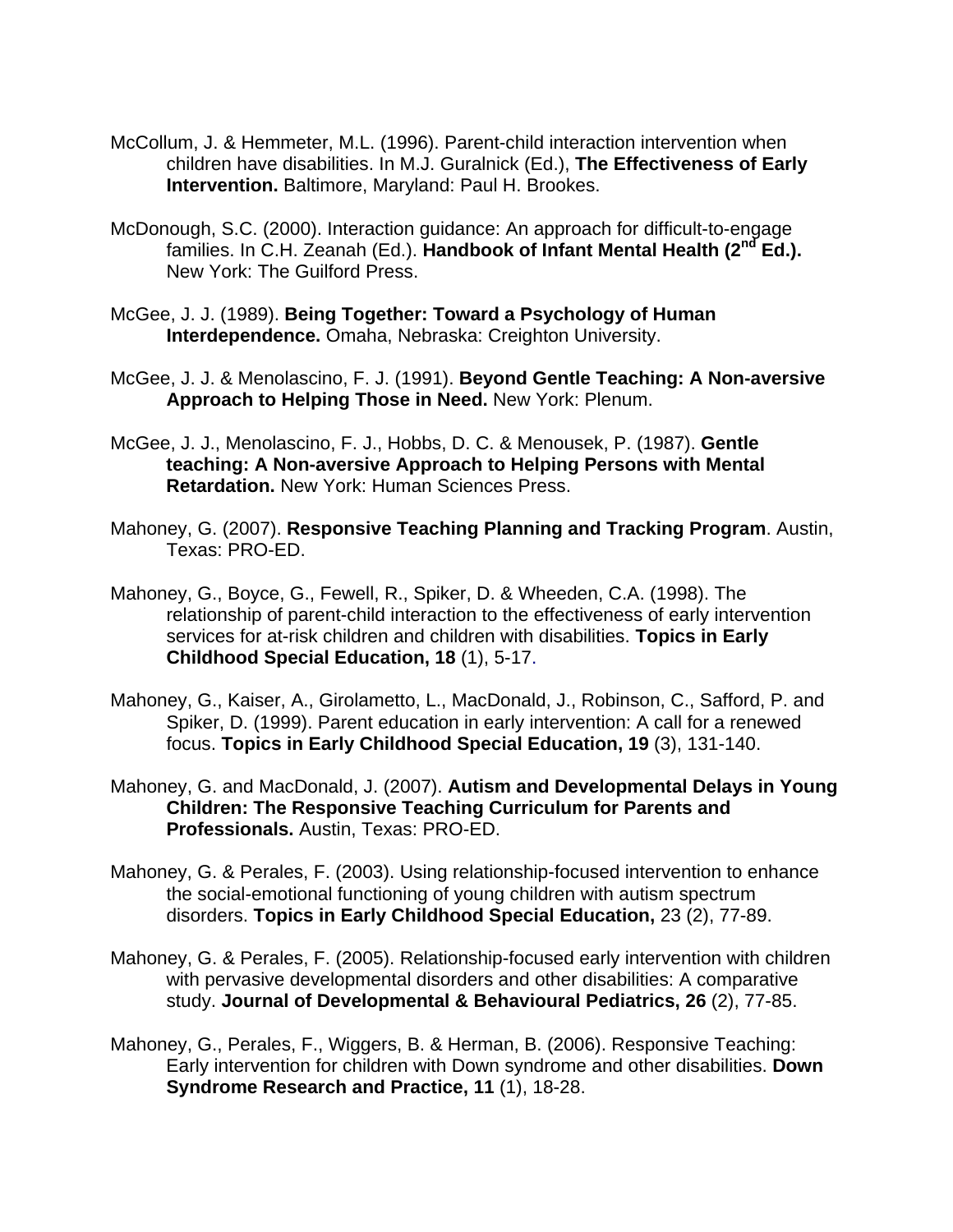- Mahoney*,* G. & Wheeden, A. (1997). Parent-child interaction--the foundation for familycentered early intervention practice: A response to Baird and Peterson. **Topics in Early Childhood Special Education, 17** (2), 165-184.
- Mahoney, G. & Wheeden, C.A. (1999). The effect of teacher style on interactive engagement of preschool-aged children with special learning needs. **Early Childhood Research Quarterly, 14** (1), 51-68.
- Marvin, R., Cooper, G., Hoffman, K. & Powell, B. (2002). The Circle of Security project: Attachment-based intervention with caregiver–pre-school child dyads. **Attachment and Human Development, 4** (1), 107–124.
- Marvin, R.S. & Pianta, R.C. (1992). A relationship-based approach to self-reliance in young children with motor impairments. **Infants and Young Children, 4** (4), 33- 45.
- Meadow, K. P., Greenberg, M. T., Erting, C. & Carmichael, H. (1981). Interactions of deaf mothers and deaf preschool children: comparisons with three other groups of deaf and hearing dyads. **American Annals of the Deaf, 126**, 454-468.
- Moore, T.G. (2006). Parallel processes: Common features of effective parenting, human services, management and government. Invited address to *7th National Conference of Early Childhood Intervention Australia, Adelaide, 5-7<sup>th</sup> March.* [http://www.rch.org.au/emplibrary/ccch/TM\\_ECIAConf06\\_Parallel\\_process.pdf](http://www.rch.org.au/emplibrary/ccch/TM_ECIAConf06_Parallel_process.pdf)
- Moore, T.G. (2007). The nature and role of relationships in early childhood intervention services. Paper presented at *2nd International Conference of the International Society on Early Intervention*, Zagreb, Croatia, 14-16<sup>th</sup> June. [http://www.rch.org.au/emplibrary/ccch/TM\\_ISEIConf07\\_Nature\\_role\\_rships.pdf](http://www.rch.org.au/emplibrary/ccch/TM_ISEIConf07_Nature_role_rships.pdf)
- Moore, T.G. with Larkin, H. (2006). **'More Than My Child's Disability': A Comprehensive Review of Family-Centred Practice and Family Experiences of Early Childhood Intervention Services.** Melbourne, Victoria: Scope (Vic) Inc. [http://www.rch.org.au/emplibrary/ccch/EY\\_Mod2\\_Reading.pdf](http://www.rch.org.au/emplibrary/ccch/EY_Mod2_Reading.pdf)
- National Scientific Council on the Developing Child (2004a). **Young Children Develop in an Environment of Relationships.** NSCDC Working Paper No. 1. Waltham, Massachusetts: National Scientific Council on the Developing Child, Brandeis University. [http://www.developingchild.net/papers/paper\\_1.pdf](http://www.developingchild.net/papers/paper_1.pdf)
- National Scientific Council on the Developing Child (2004b). **Children's Emotional Development is Built into the Architecture of their Brains.** NSCDC Working Paper No. 2. Waltham, Massachusetts: National Scientific Council on the Developing Child, Brandeis University. <http://www.developingchild.net/papers/workingpaperII.pdf>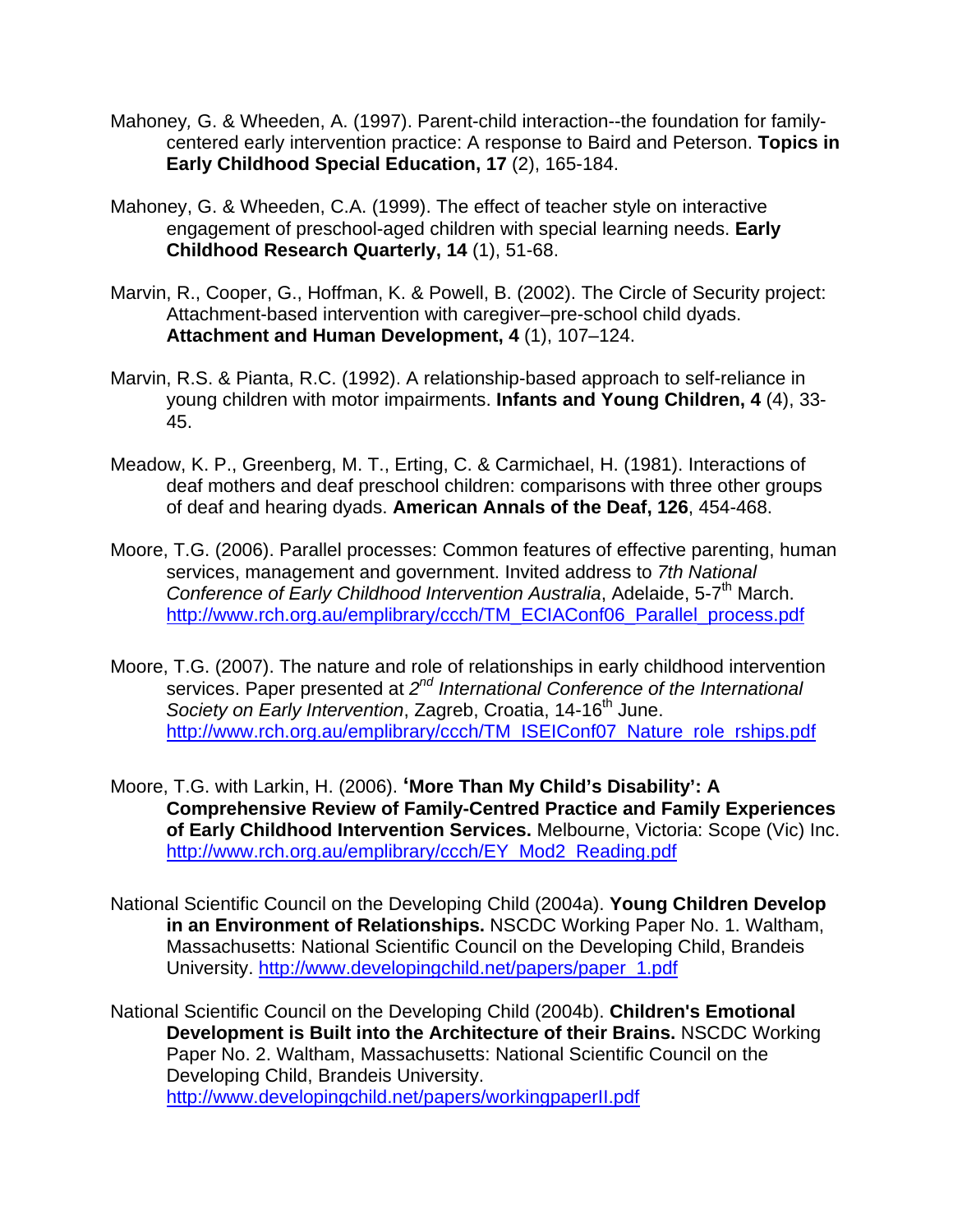- National Scientific Council on the Developing Child (2005). **Excessive Stress Disrupts the Architecture of the Developing Brain**. NSCDC Working Paper No. 3. Waltham, Massachusetts: National Scientific Council on the Developing Child, Brandeis University. [http://www.developingchild.net/papers/excessive\\_stress.pdf](http://www.developingchild.net/papers/excessive_stress.pdf)
- National Scientific Council on the Developing Child (2008). **The Timing and Quality of Early Experiences Combine to Shape Brain Architecture.** *Working Paper #5.* Cambridge, Massachusetts: Centre on the Developing Child, Harvard University. [http://www.developingchild.net/pubs/wp/Timing\\_Quality\\_Early\\_Experiences.pdf](http://www.developingchild.net/pubs/wp/Timing_Quality_Early_Experiences.pdf)
- Newton, R.P. (2008). **The Attachment Connection: Parenting a Secure and Confident Child Using the Science of Attachment Theory.** Oakland, California: New Harbinger Publications.
- Oates, J. (Ed.)(2007). **Attachment relationships**. Bernard Van Leer Foundation Early Childhood in Focus Series No. 1: Quality of Care for Young Children. Milton Keynes, UK: The Open University.
- Oppenheim, D., Koren-Karie, N., Dolev, S. & Yirmiya, N. (2008). Secure attachments in children with autism spectrum disorder: The role of maternal insightfulness. **Zero to Three, 28** (4), 25-30.
- Peterson, C. A., Luze, G. L., Eshbaugh, E. M., Hyun-Joo, J. & Kantz, K. R. (2007). Enhancing parent-child interactions through home visiting: Promising practice or unfulfilled promise? **Journal of Early Intervention, 29** (2*)*, 119-135.
- Powell, B., Cooper, G., Hoffman, K. & Marvin, R. (2007). The Circle of Security Project: A case study—"It hurts to give that which you did not receive." In D. Oppenheim & D.F. Goldsmith (Eds.). **Attachment Theory in Clinical Work with Children: Bridging the Gap between Research and Practice.** New York: Guilford Press.
- Ranson, K.E. & Urichuk, L.J. (2008). The effect of parent-child attachment relationships on child biopsychosocial outcomes: a review. **Early Child Development and Care, 178** (2), 129-152.
- Reis, H.T., Collins, W.A. & Berscheid, E. (2000). The relationship context of human behavior and development. **Psychological Bulletin, 126** (6), 844-872.
- Richter, L. (2004). **The Importance of Caregiver-Child Interactions for the Survival and Healthy Development of Young Children: A Review.** Geneva, Switzerland: Department of Child and Adolescent Health and Development, World Health Organisation.
- Rutgers, A.H., Bakermans-Kranenburg, M.J., Ijzendoorn, M.H. & Berckelaer-Onnes, I.A. (2004). Autism and attachment: a meta-analytic review. **Journal of Child Psychology and Psychiatry and Allied Disciplines, 45** (6), 1123-1134.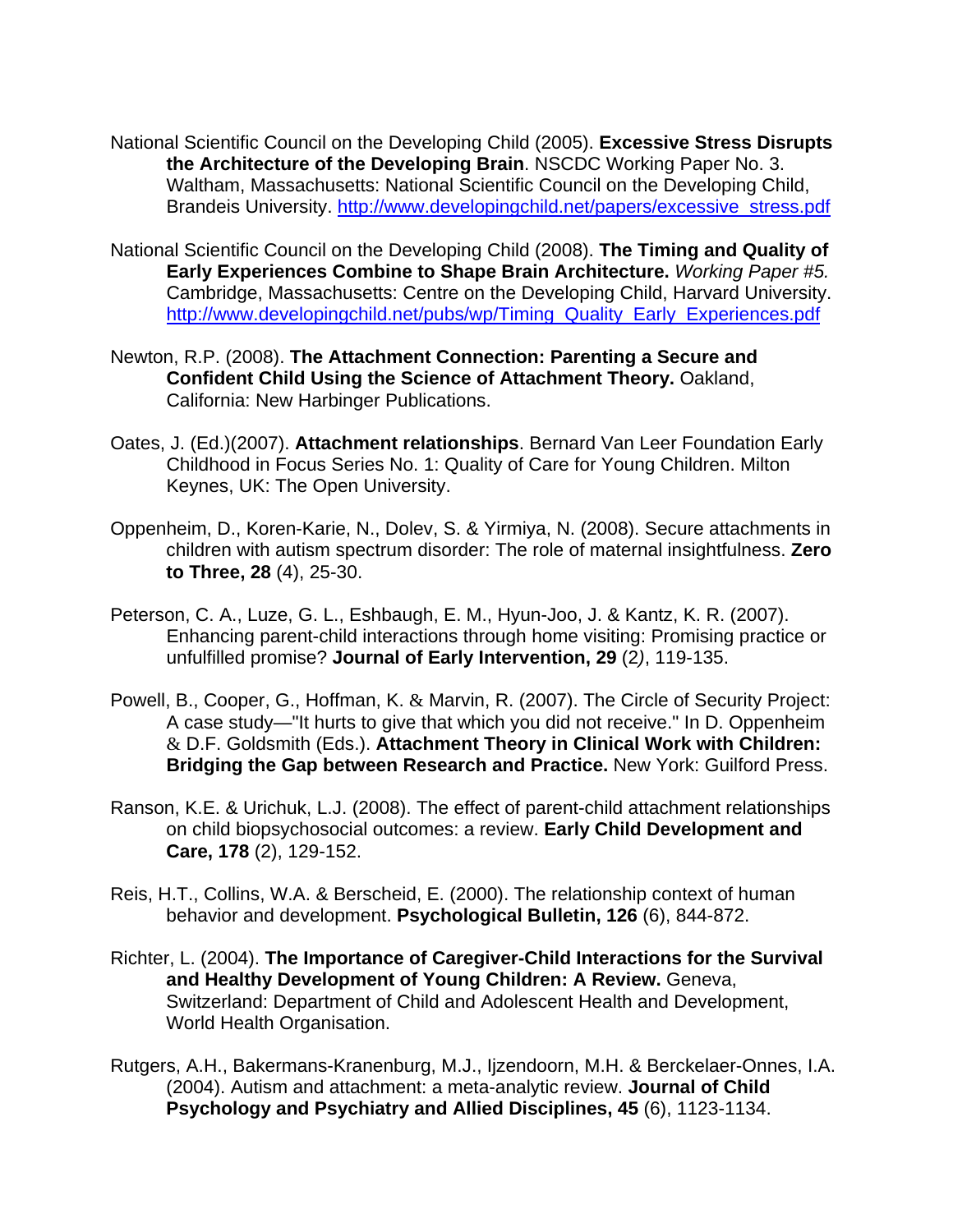- Sameroff, A. (Ed.)(2009). **The Transactional Model of Development: How Children and Contexts Shape Each Other.** Washington, DC: American Psychological Association.
- Sameroff, A.J. & Chandler, M.J. (1975). Reproductive risk and the continuum of caretaking casualty. In F.D. Horowitz, M. Hetherington, S. Scarr-Salapatek & G. Siegel (Eds). **Review of Child Development Research, Vol. 4***.* Chicago, Illinois: University of Chicago Press.
- Sameroff, A.J. & Fiese, B.H. (1990). Transactional regulation and early intervention. In Meisels, S.J. and Shonkoff, J.P. (Eds.). **Handbook of Early Childhood Intervention.** Cambridge University Press.
- Sameroff, A.J. & Mackenzie, M.J. (2003). Research strategies for capturing transactional models of development: The limits of the possible. **Development and Psychopathology, 15** (3), 613-640.
- Schore, A.N. (1994). **Affect Regulation and the Origin of the Self: The Neurobiology of Emotional Development.** Hillsdale, New Jersey: Erlbaum.
- Schore, A.N. (2001a). Effects of a secure attachment relationship on right brain development, affect regulation, and infant mental health. **Infant Mental Health Journal, 22** (1-2), 7- 66.
- Schore, A.N. (2003a). **Affect Dysregulation and Disorders of the Self.** New York: W.W. Norton.
- Schore, A.N. (2003b). **Affect Regulation and the Repair of the Self.** New York: W.W. Norton.
- Shonkoff, J.P. & Phillips, D.A. (Eds.) (2000). **From Neurons to Neighborhoods: The Science of Early Childhood Development.** Committee on Integrating the Science of Early Childhood Development, National Research Council and Institute of Medicine. Washington, DC: National Academy Press.
- Siegel, D.J. (1999). **The Developing Mind: Toward a Neurobiology of Interpersonal Experience.** New York: The Guilford Press.
- Siegel, D.J. (2001). Toward an interpersonal neurobiology of the developing mind: attachment relationships**,** "mindsight," and neural integration. **Infant Mental Health Journal, 22,** (1–2), 67–94.
- Siegel, D.J. (2007). **The Mindful Brain: Reflection and Attunement in the Cultivation of Well-Being.** New York: W.W. Norton.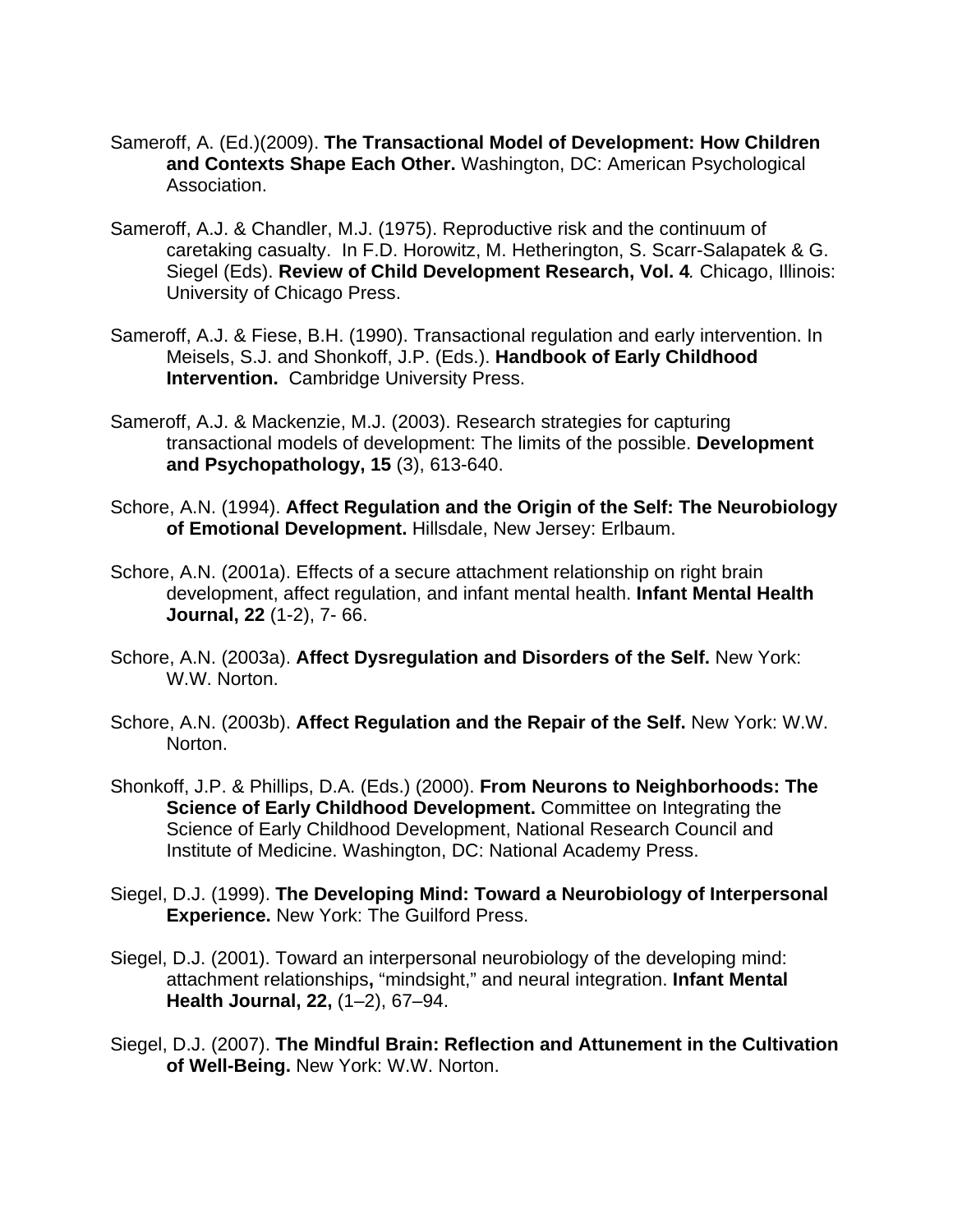- Siegel, D.J. & Hartzell, M.M. (2003). **Parenting from the Inside-Out: How a Deeper Self-Understanding Can Help You Raise Children Who Thrive.** New York: Tarcher / Penguin.
- Spencer, N., Devereux, E., Wallace, A., Sundrum, R., Shenoy, M., Bacchus, C. & Logan, S. (2005). Disabling conditions and registration for child abuse and neglect: a population-based study. **Pediatrics, 116** (3), 609-613.
- Spiker, D., Boyce, G. & Boyce, L. (2002). Parent-child interactions when young children have disabilities. **International Review of Research in Mental Retardation, 25**, 35–70.
- Stien, P.T. & Kendall, J. (2004). **Psychological Trauma and the Developing Brain: Neurologically Based Interventions for Troubled Children.** Binghampton, New York: The Haworth Press.
- Sullivan, P.M. & Knutson, J.F. (2000). Maltreatment and disabilities: a population-based epidemiological study. **Child Abuse & Neglect , 24** (10), 1257-1273.
- Tamis-LeMonda, C., Bornstein, M. & Baumwell, L. (2001). Maternal responsiveness and children's achievement of language milestones. **Child Development, 72**, 748– 767.
- Thompson, C. (2008). **Come Ashore and We Will Kill and Eat You All.** London, UK: Bloomsbury.
- Thompson, R.A. (2000). The legacy of early attachments. **Child Development, 71** (1), 145-152.
- Traci, M. & Koester, L.S. (2003). Parent-infant interactions: A transactional approach to understanding the development of deaf infants. In M. Marschark & P.E. Spencer (Eds.). **Oxford Handbook of Deaf Studies, Language and Education.** Oxford, UK: Oxford University Press.
- Trivette, C. (2003). Influence of caregiver responsiveness on the development of young children with or at risk for developmental disabilities. **Bridges, 1**(13), 1–13.
- Trivette, C.M. (2007a). **Influence of Home Environment on the Social-Emotional Development of Young Children.** Winterberry Research Syntheses, 1 (11). Asheville, North Carolina: Winterberry Press.
- Trivette, C.M. (2007b). **Influence of Caregiver Responsiveness on the Development of Young Children with or At Risk for Developmental Disabilities.** Winterberry Research Syntheses, 1 (12). Asheville, North Carolina: Winterberry Press.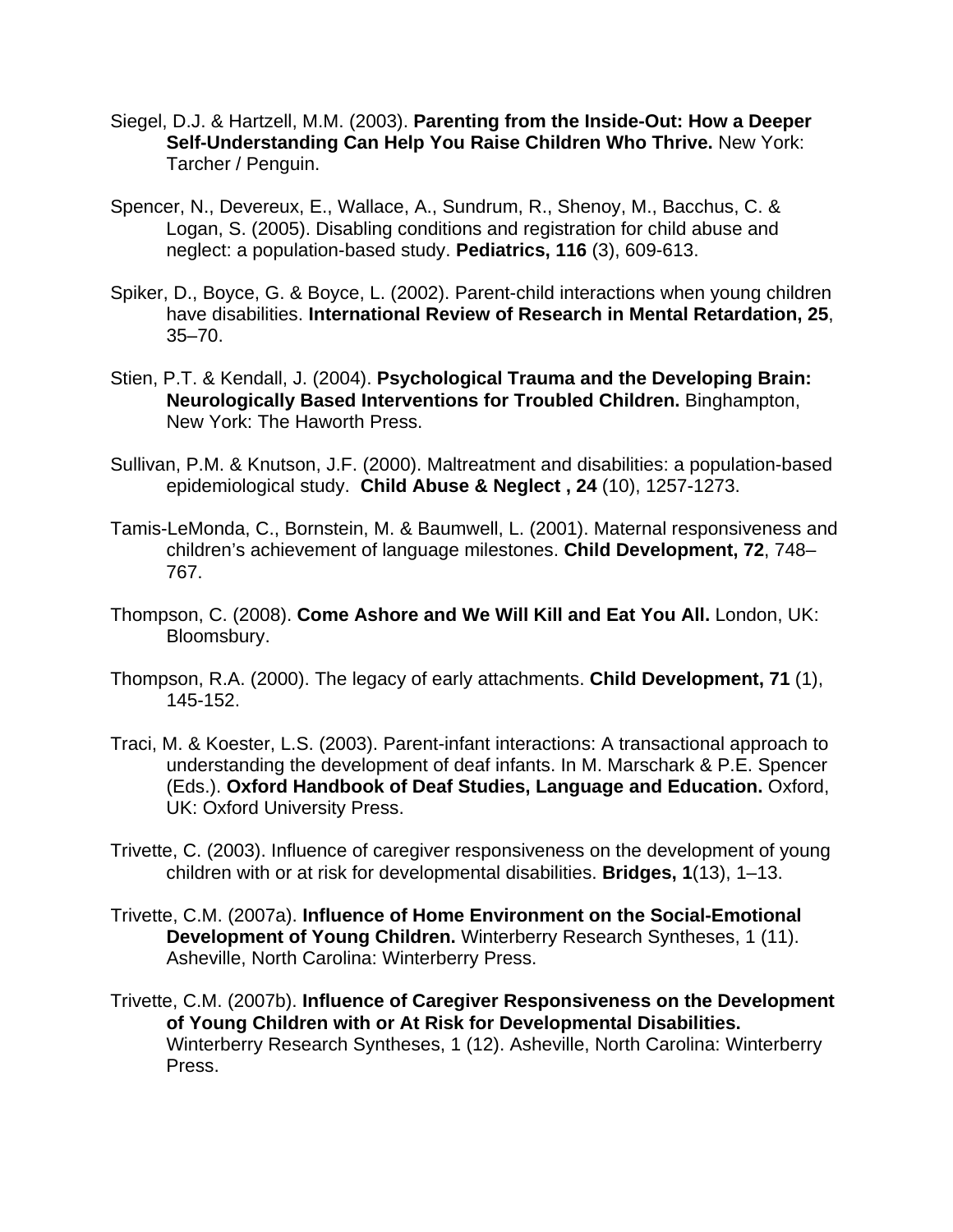- Turnbull, A.P., Turbiville, V. and Turnbull, H.R. (2000). Evolution of family-professional partnerships: Collective empowerment as the model for the early twenty-first century. In J.P. Shonkoff and S.J. Meisels (Eds.). **Handbook of Early Childhood Intervention (2nd. Ed.).** Cambridge, Massachusetts: Cambridge University Press.
- Vaccari, C. & Marschark, M. (1997). Communication between parents and deaf children: implications for socio-emotional development. **Journal of Child Psychology and Psychiatry, 38** (7), 793-801
- van IJzendoorn, M.H., Rutgers, A.H., Bakermans-Kranenburg, M.J., Swinkels, S.H.N., van Daalen, E., Dietz, C., Naber, F.B.A., Buitelaar, J.K. & van Engeland, H. (2007). Parental sensitivity and attachment in children with autism spectrum disorder: Comparison with children with mental retardation, with language delays, and with typical development. **Child Development, 78** (2), 597–608.
- Venuti, P., Falco, S.D., Giusti, Z. & Bornstein, M.H. (2008). Play and emotional availability in young children with Down syndrome. **Infant Mental Health Journal, 29** (2), 133-152.
- Vismara, L.A. & Rogers, S.J. (2008). The Early Start Denver Model: A case study of an innovative practice. **Journal of Early Intervention, 31** (1), 91-108.
- Vismara, L.A., Colombi, C. & Rogers, S.J. (2009). Can one hour per week of therapy lead to lasting changes in young children with autism? **Autism, 13** (1) 93-115
- Wallis, D., Musselman, C. & MacKay, S. (2004). Hearing mothers and their deaf children: The relationship between early, ongoing mode match and subsequent mental health functioning in adolescence. **Journal of Deaf Studies and Deaf Education, 9** (1), 2-14.
- Warren, S.F. & Brady, N.C. (2007). The role of maternal responsivity in the development of children with intellectual disabilities. **Mental Retardation and Developmental Disabilities Research Reviews, 13** (4), 330-338.
- Weston, D., Ivins, B., Heffron, M. & Sweet, N. (1997). Formulating the centrality of relationships in early intervention: an organisational perspective. **Infants and Young Children, 9** (3), 1-12.
- Wieder, S. & Greenspan, S.I. (2006). **Engaging Autism: Using the Floortime Approach to Help Children Relate, Communicate, and Think.** Cambridge, Massachusetts: Da Capo Lifelong Books.